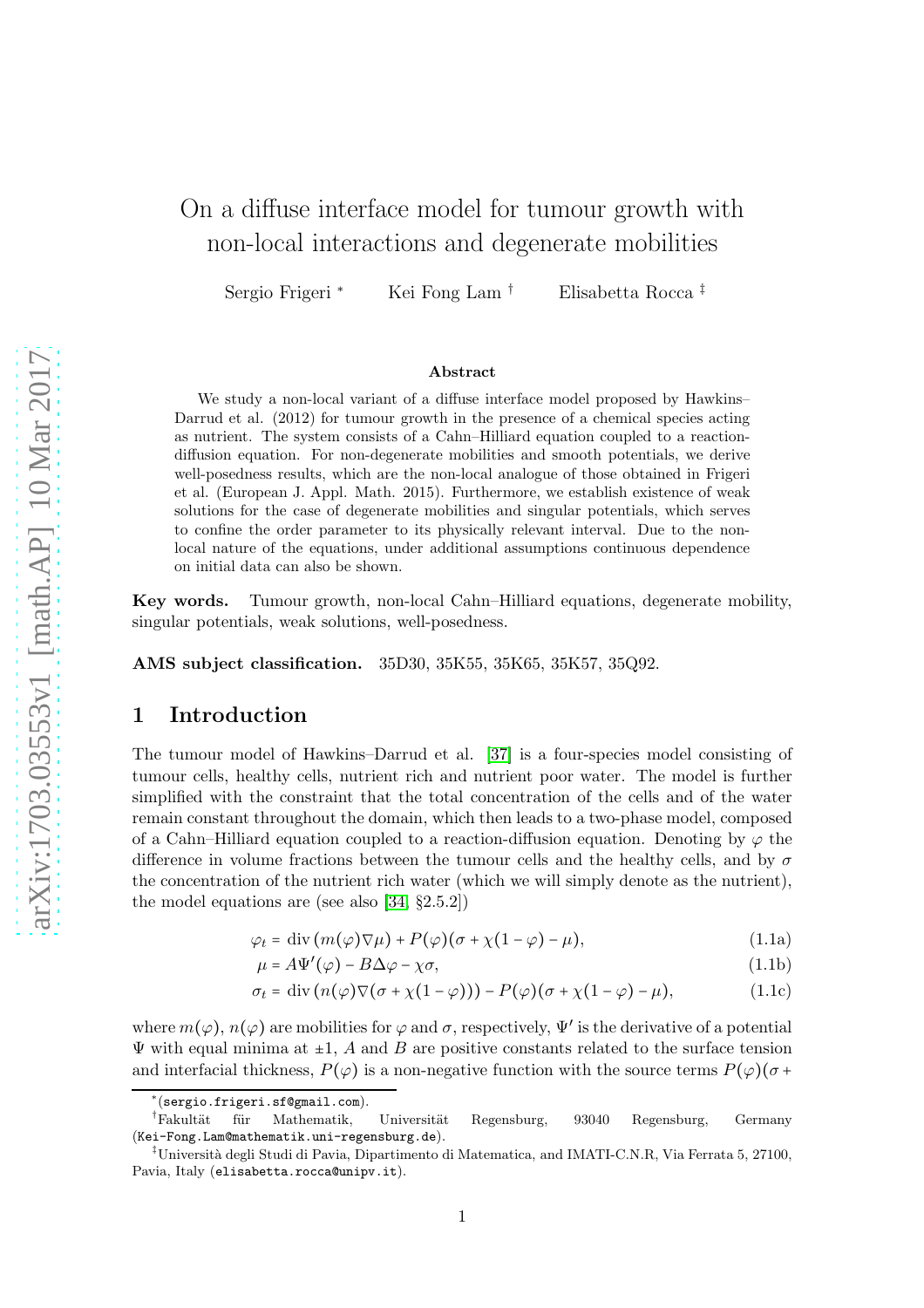$\chi(1-\varphi) - \mu$ ) motivated from linear phenomenological laws for chemical reactions, and  $\chi \geq 0$  is a parameter that models transport mechanisms such as chemotaxis and active transport, see [\[34\]](#page-26-1) for more details. Note that when  $\chi \neq 0$ , we observe that the terms  $\text{div}(n(\varphi)\nabla(\chi\varphi))$  in [\(1.1c\)](#page-0-0) and  $\text{div}(m(\varphi)\nabla(\chi\sigma))$  in [\(1.1a\)](#page-0-1) (after substituting [\(1.1b\)](#page-0-2) into [\(1.1a\)](#page-0-1)) are of cross-diffusion-type.

Associated to [\(1.1\)](#page-0-3) is the free energy

$$
\mathcal{E}(\varphi,\sigma) \coloneqq \int_{\Omega} A \Psi(\varphi) + \frac{B}{2} |\nabla \varphi|^2 + \frac{1}{2} |\sigma|^2 + \chi \sigma (1 - \varphi) \, dx \,,
$$

where in a bounded domain  $\Omega \subset \mathbb{R}^3$ , the first two terms form the well-known Ginzburg– Landau energy, leading to phase separation and surface tension effects. In contrast, it is not expected that the nutrient rich and nutrient poor water experience separation akin to that of the cells, and thus the nutrient free energy, modelled by the third and fourth terms, only consists of terms modelling diffusion and interactions with the cells.

In terms of the analysis for [\(1.1\)](#page-0-3), the well-posedness of weak and strong solutions with constant mobilities  $m(\varphi) = n(\varphi) = 1$  and  $\chi = 0$ , and the existence of a global attractor have been established in [\[25\]](#page-25-0) for a large class of nonlinearities  $\Psi$  and P. A viscosity regularized version of [\(1.1\)](#page-0-3) (with constant mobilities and  $\chi = 0$ ) has been the subject of study in [\[10\]](#page-24-0), where existence and uniqueness of weak solutions and long time behavior are shown for singular potentials  $\Psi$ . Furthermore, for regular quartic potentials, the weak solutions to the viscosity regularized model converge to the model studied in [\[25\]](#page-25-0) as the viscosity parameter tends to zero. Further investigation in obtaining convergence rates with singular potentials have been initiated in the works of [\[11,](#page-25-1) [12\]](#page-25-2). For the case  $\chi \neq 0$ , we refer the reader to [\[29,](#page-26-2) [30,](#page-26-3) [31,](#page-26-4) [32,](#page-26-5) [40\]](#page-26-6) for results concerning existence to similar Cahn– Hilliard systems.

In this work, we study a non-local variant of [\(1.1\)](#page-0-3), where we replace the Ginzburg– Landau component in  $\mathcal E$  by a non-local free energy

<span id="page-1-3"></span><span id="page-1-2"></span><span id="page-1-1"></span>
$$
\int_{\Omega}\int_{\Omega}\frac{B}{4}J(x-y)(\varphi(x)-\varphi(y))^2 dx dy + \int_{\Omega}A\Psi(\varphi) dx,
$$

<span id="page-1-0"></span>where J is a symmetric kernel defined on  $\Omega \times \Omega$ . Then, the non-local variant of [\(1.1\)](#page-0-3) reads as

$$
\varphi_t = \text{div}\left(m(\varphi)\nabla\mu\right) + P(\varphi)(\sigma + \chi(1-\varphi) - \mu) \qquad \text{in } \Omega \times (0,T) =: Q_T, \quad (1.2a)
$$

$$
\mu = A\Psi'(\varphi) + Ba\varphi - BJ \star \varphi - \chi\sigma \qquad \text{in } Q_T,
$$
\n(1.2b)

$$
\sigma_t = \text{div}\left(n(\varphi)\nabla(\sigma + \chi(1-\varphi))\right) - P(\varphi)(\sigma + \chi(1-\varphi) - \mu) \text{ in } Q_T,
$$
\n(1.2c)

with

<span id="page-1-4"></span>
$$
a(x) \coloneqq \int_{\Omega} J(x-y) \, dy \, , \quad (J \star \varphi)(x,t) \coloneqq \int_{\Omega} J(x-y) \varphi(y,t) \, dy \, .
$$

We complement  $(1.2)$  with the initial and boundary conditions

$$
\varphi(0) = \varphi_0, \quad \sigma(0) = \sigma_0 \text{ in } \Omega, \quad \partial_\nu \varphi = \partial_\nu \mu = \partial_\nu \sigma = 0 \text{ on } \partial \Omega \times (0, T), \tag{1.3}
$$

where  $\partial_{\nu} f = \nabla f \cdot \nu$  with outer unit normal  $\nu$  on  $\partial \Omega$ .

In biological models, non-local interactions have been used to describe competition for space and degradation [\[47\]](#page-27-0), spatial redistribution [\[4,](#page-24-1) [41\]](#page-26-7), and also cell-to-cell adhesion [\[1,](#page-24-2) [6,](#page-24-3) [35\]](#page-26-8). The model [\(1.2\)](#page-1-0) which we study falls roughly to the category of non-local cellto-cell adhesion, as it is well-known that the Ginzburg–Landau energy leads to separation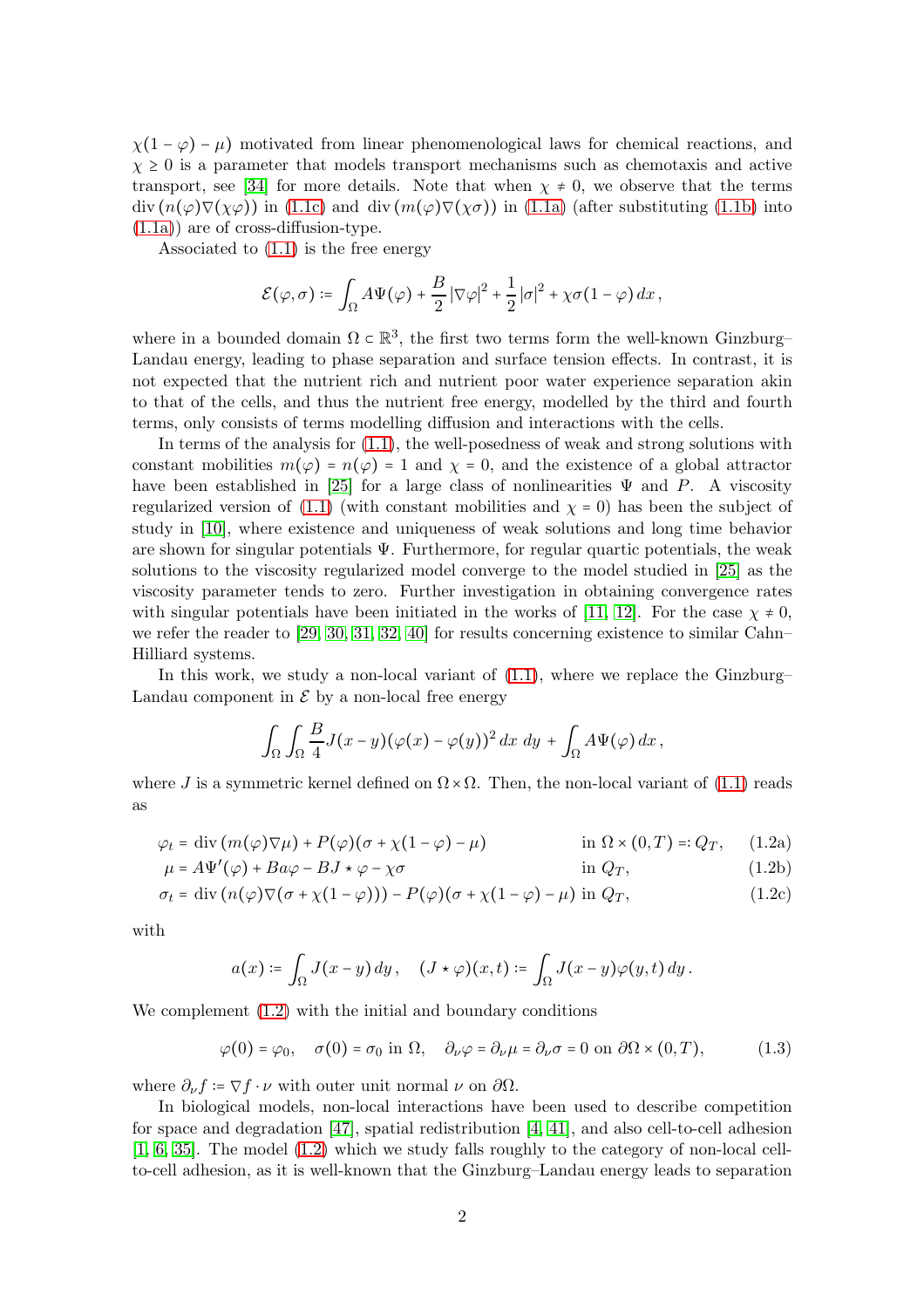and surface tension effects, and heuristically this corresponds to the preference of tumour cells to adhere to each other rather than to the healthy cells.

The non-local Cahn–Hilliard equation has been studied intensively by many authors, see for example [\[2,](#page-24-4) [3,](#page-24-5) [26,](#page-25-3) [27,](#page-26-9) [28\]](#page-26-10). There has also been some focus towards coupling with fluid equations, such as Brinkman and Hele–Shaw flows [\[17\]](#page-25-4) or Navier–Stokes flow [\[9,](#page-24-6) [20,](#page-25-5) [22,](#page-25-6) [21,](#page-25-7) [23,](#page-25-8) [24\]](#page-25-9). For the non-local Cahn–Hilliard equation with source terms, analytic results such as well-posedness and long-time behavior have been obtained in [\[16,](#page-25-10) [42\]](#page-27-1) for prescribed source terms or Lipschitz source terms depending on the order parameter. Our present contribution aims to extend the study of the non-local Cahn–Hilliard equation to the case where source terms are coupled with other variables.

Our first result concerns the well-posedness of [\(1.2\)](#page-1-0) with non-degenerate mobilities and regular potentials, which is summarized in Theorems [2.1](#page-5-0) and [2.2](#page-6-0) below. Due to the non-local nature of the equations, the regularities of the weak solutions we obtain are lower than the solutions to the local model studied in [\[25\]](#page-25-0). Often in the modelling and in numerical simulations, it is advantageous to consider a singular potential  $\Psi$ , which enforces the range of the order parameter  $\varphi$  to lie in the physically relevant interval [-1,1] or (−1, 1). One example is the classical logarithmic potential:

$$
\Psi_{\log}(\varphi) = \frac{\theta}{2}((1+\varphi)\log(1+\varphi) + (1-\varphi)\log(1-\varphi)) - \frac{\theta_c}{2}\varphi^2,
$$

for constants  $0 < \theta < \theta_c$ . Furthermore, depending on the application in mind, a mobility  $m(\varphi)$  that is degenerate at  $\varphi = \pm 1$  is often considered alongside singular potentials, for example  $m(\varphi) = (1 - \varphi^2)$  [\[18,](#page-25-11) [44,](#page-27-2) [45\]](#page-27-3). The degeneracy of the mobility at  $\pm 1$  effectively restricts the diffusive mechanisms from the Cahn–Hilliard system to the interfacial region.

In the models of [\[7,](#page-24-7) [13,](#page-25-12) [14,](#page-25-13) [19,](#page-25-14) [48\]](#page-27-4) a one-side mobility  $m_1(\varphi) = (1+\varphi)_+ = \max(1+\varphi, 0)$ is employed so that the Cahn–Hilliard diffusive mechanisms is switched off in the region of healthy cells  $\{\varphi = -1\}$ , and the tumour cells are allowed to diffuse. However, there the models are formulated with smooth potentials, and it is not known if the models with a one-sided mobility can be analytically investigated. To the authors' best knowledge, the analytical results concerning local Cahn–Hilliard systems with source terms derived in [\[8,](#page-24-8) [10,](#page-24-0) [15,](#page-25-15) [25,](#page-25-0) [29,](#page-26-2) [30,](#page-26-3) [31,](#page-26-4) [32,](#page-26-5) [39,](#page-26-11) [40,](#page-26-6) [43\]](#page-27-5) consider positive or constant mobilities. Due to the degeneracy of the mobility m, the gradient  $\nabla \mu$  is no longer controlled in some Lebesgue space, and thus the equation for  $\varphi$  have to be reformulated into a form where  $\mu$  does not appear. In the local setting the main effort lies in deriving high order estimates for  $\varphi$ , which may not be controlled uniformly in a suitable approximation scheme when source terms involving  $\varphi$  and other variables are present.

For our present non-local setting, substituting [\(1.2b\)](#page-1-1) into [\(1.2a\)](#page-1-2) and [\(1.2c\)](#page-1-3) leads to a formulation of  $(1.2)$  in which  $\mu$  does not appear:

$$
\varphi_t = \text{div} \left( Am(\varphi) \Psi''(\varphi) \nabla \varphi + m(\varphi) \nabla (Ba\varphi - BJ \star \varphi - \chi \sigma) \right) + P(\varphi) (\sigma + \chi(1 - \varphi)) - P(\varphi) (A\Psi'(\varphi) + Ba\varphi - BJ \star \varphi - \chi \sigma) \text{ in } Q_T, \sigma_t = \text{div} (n(\varphi) \nabla (\sigma + \chi(1 - \varphi))) - P(\varphi) (\sigma + \chi(1 - \varphi)) + P(\varphi) (A\Psi'(\varphi) + Ba\varphi - BJ \star \varphi - \chi \sigma) \text{ in } Q_T.
$$

Using the method introduced by Elliott and Garcke in [\[18\]](#page-25-11) for the Cahn–Hilliard equation with degenerate mobilities, our second main result concerns the existence of weak solutions to [\(1.2\)](#page-1-0) where the mobility  $m(\varphi)$  is degenerate at  $\varphi = \pm 1$  and the potential  $\Psi : (-1,1) \to \mathbb{R}$ is singular. This is given in Theorem [2.3.](#page-7-0) Let us point out that we encounter new difficulties in the analysis of the source terms, namely the product  $P(\varphi)\Psi'(\varphi)$ . For singular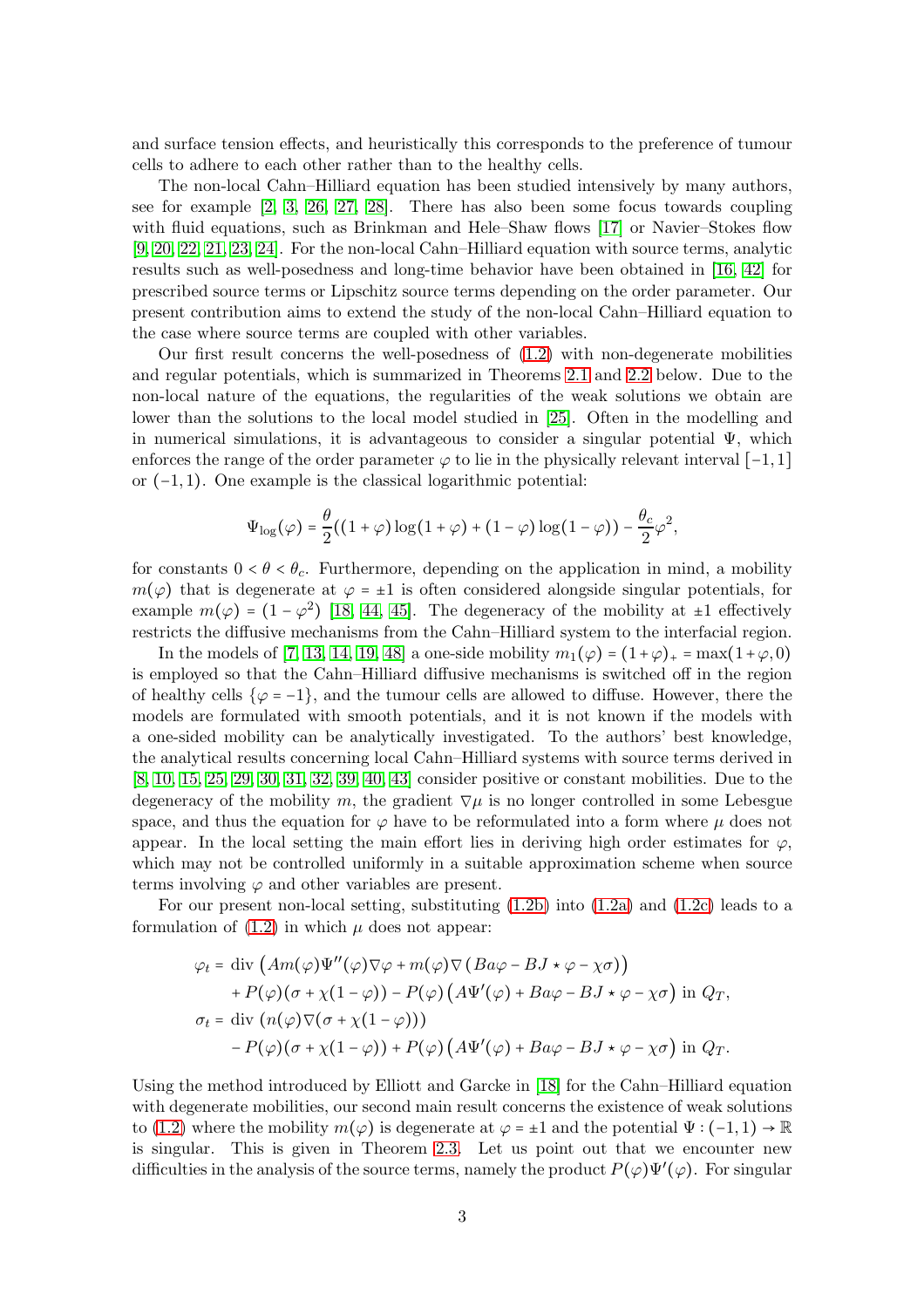potentials,  $\Psi'(s)$  becomes unbounded as  $s \to \pm 1$ . Hence, to suitably control the product  $P\Psi'$ , we consider functions  $P(s)$  that decay to zero as  $s \to \pm 1$  in such a way that the product  $P\Psi'$  remains bounded. In the original model of [\[37\]](#page-26-0), P takes the form  $P(s)$  =  $(1 + s)_+$  = max $(1 + s, 0)$  (see [\[34,](#page-26-1) §2.5.2] for more details) so that the source terms are active only in the tumour region  $\{\varphi = 1\}$  and are not active in the healthy cell region  $\{\varphi = -1\}$ . But in the work of [\[38\]](#page-26-12) the function P is chosen to be a multiple of the potential  $\Psi$  (see also [\[34,](#page-26-1) §3.3.2]), which is degenerate at  $\pm 1$ . The effect of the latter choice acts in a similar manner to a two-sided degenerate mobility and restricts the influence of the source terms to the interfacial layer. This effect of localizing the source terms in the interfacial layers is supported by formally matched asymptotic analysis performed in [\[34,](#page-26-1) [38\]](#page-26-12). We also refer the reader to [\[33\]](#page-26-13) for numerical simulations with a two-sided degenerate  $P$  in the multi-component setting.

In contrast to the local version, where uniqueness of solutions to the Cahn–Hilliard equation with degenerate mobilities is still an open question, in the non-local case with degenerate mobilities we can derive a result concerning continuous dependence on initial data when  $\chi = 0$ . This is given in Theorem [2.4,](#page-8-0) and can be attributed to the fact that the non-local model is akin to a coupled system of second-order equations. We point out that we have to restrict to the case  $\chi = 0$  as the regularity of the variable  $\sigma$  for the degenerate case seems not to be sufficient to control the difference of certain terms.

The remainder of this paper is organized as follows: The assumptions and main results are summarized in Section [2.](#page-4-0) In Section [3](#page-8-1) we establish existence, regularity and continuous dependence on initial data for weak solutions of [\(1.2\)](#page-1-0) with non-degenerate mobilities and regular potentials. Then, by an approximation procedure, the existence of weak solutions to the system with degenerate mobilities and singular potentials is treated in Section [4,](#page-16-0) and the continuous dependence on initial data is shown when  $\chi = 0$ .

**Notation.** We set  $H = L^2(\Omega)$ ,  $V = H^1(\Omega)$ . For a (real) Banach space X its dual is denoted as X' and  $\langle \cdot, \cdot \rangle_X$  denotes the duality pairing between X and X'. The  $L^2$ -inner product will be denoted by  $(·, ·)$ . For convenience, we use the notation  $L^p \coloneqq L^p(\Omega)$  and  $W^{k,p} = W^{k,p}(\Omega)$  for any  $p \in [1,\infty], k > 0$  to denote the standard Lebesgue spaces and Sobolev spaces equipped with the norms  $\|\cdot\|_{L^p}$  and  $\|\cdot\|_{W^{k,p}}$ . In the case  $p = 2$  we use notation  $\|\cdot\|_H \coloneqq \|\cdot\|_{L^2}$  and  $\|\cdot\|_V \coloneqq \|\cdot\|_{H^1}$ .

Useful preliminaries. We recall the following useful inequalities:

• Young's inequality for convolutions: For  $p, q, r \geq 1$  real numbers with  $1 + \frac{1}{r}$  $\frac{1}{r} = \frac{1}{p}$  $\frac{1}{p} + \frac{1}{q}$  $\frac{1}{q},$ 

$$
|| f \star g ||_{L^r} \leq || f ||_{L^p} || g ||_{L^q}.
$$

• The Gagliardo–Nirenberg interpolation inequality in dimension d: Let  $\Omega$  be a Lipschitz bounded domain and  $f \in W^{m,r}(\Omega) \cap L^q(\Omega)$ ,  $m \in \mathbb{N}$ ,  $1 \le q, r \le \infty$ . For any integer j,  $0 \le j \le m$ , suppose there is  $\alpha \in \mathbb{R}$  such that

$$
\frac{1}{p} = \frac{j}{d} + \left(\frac{1}{r} - \frac{m}{d}\right)\alpha + \frac{1-\alpha}{q}, \quad \frac{j}{m} \le \alpha \le 1.
$$

If  $r \in (0, \infty)$  and  $m - j - \frac{d}{r}$  $\frac{d}{r}$  is a non-negative integer, then we additionally assume  $\alpha \neq 1$ . Under these assumptions, there exists a positive constant C depending only on  $\Omega$ , m, j, q, r, and  $\alpha$  such that

<span id="page-3-0"></span>
$$
||D^{j}f||_{L^{p}(\Omega)} \leq C||f||_{W^{m,r}(\Omega)}^{\alpha}||f||_{L^{q}(\Omega)}^{1-\alpha}.
$$
\n(1.5)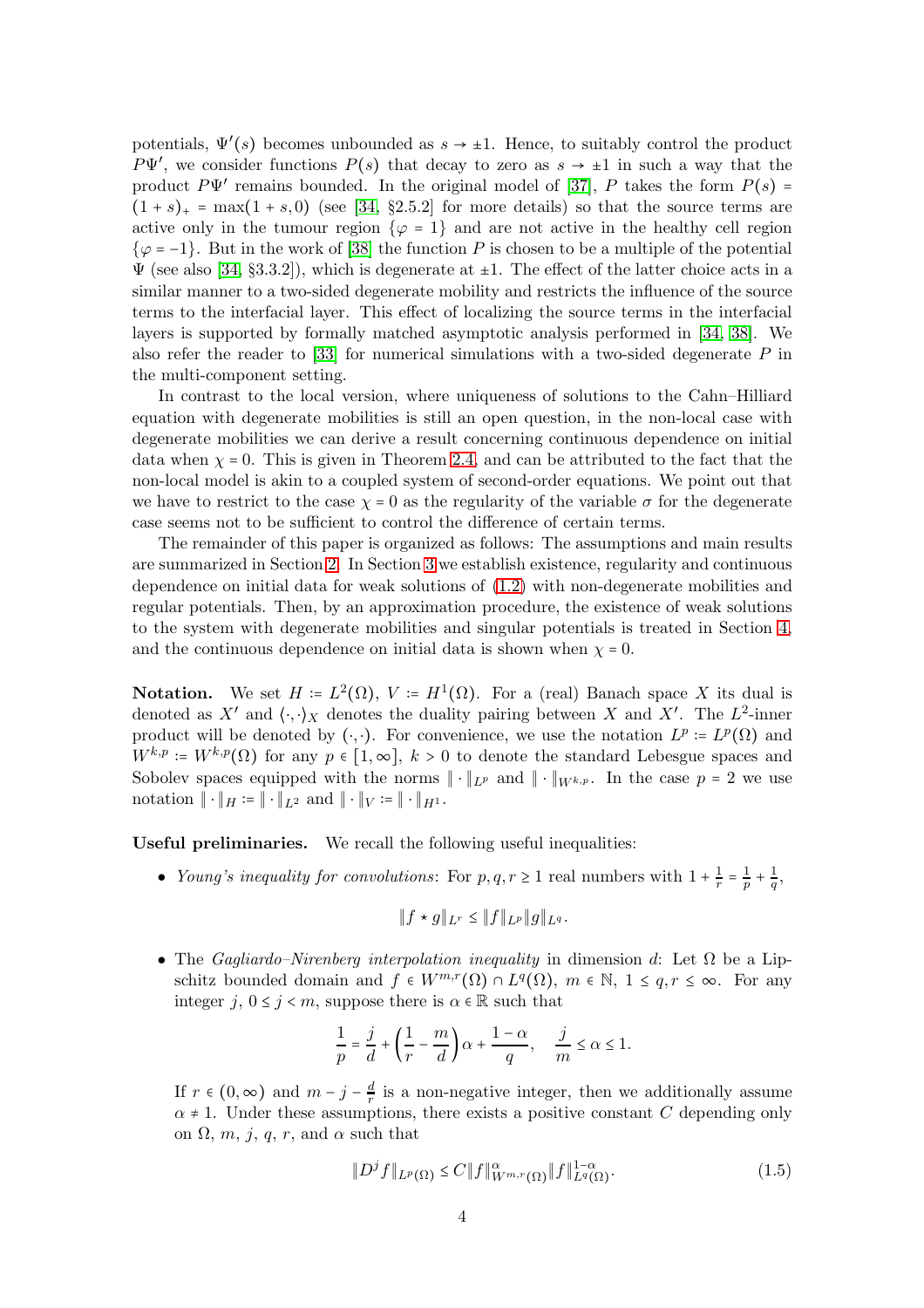For the Hilbert triplet  $(V, H, V')$  we introduce the Riesz isomorphism  $\mathcal{N}: V \to V'$ associated to the standard scalar product of  $V$ ,

<span id="page-4-9"></span><span id="page-4-5"></span>
$$
\langle \mathcal{N}v, w \rangle_V = \int_{\Omega} \nabla v \cdot \nabla w + vw \, dx \quad \forall v, w \in V. \tag{1.6}
$$

For  $u \in D(\mathcal{N}) \coloneqq \{f \in H^2(\Omega) : \partial_{\nu} f = 0 \text{ on } \partial \Omega\}$ , we have  $\mathcal{N}u = -\Delta u + u$ , and the restriction of N to  $D(\mathcal{N})$  is an isomorphism from  $D(\mathcal{N})$  to H. By the classical spectral theorem, there exists a sequence of eigenvalues  $\lambda_j$  with  $0 < \lambda_1 \leq \lambda_2 \leq \cdots$  and  $\lambda_j \to \infty$ , and a family of eigenfunctions  $w_j \in D(\mathcal{N})$  such that  $\mathcal{N}w_j = \lambda_j w_j$  which forms an orthonormal basis in H and an orthogonal basis in V. Note that the first eigenfunction  $w_1$  is a constant, and hence  $\lambda_1 = 1$ . Furthermore, the inverse operator  $\mathcal{N}^{-1} : V' \to V$  satisfies

$$
\langle \mathcal{N}u, \mathcal{N}^{-1}f \rangle_V = \langle f, u \rangle_V, \quad \|\mathcal{N}^{-1}f\|_V \le \|f\|_{V'}, \quad \frac{d}{dt} \|g\|_{V'}^2 = 2\langle g_t, \mathcal{N}^{-1}g \rangle_V, \tag{1.7}
$$

for all  $u \in V$ ,  $f \in V'$  and  $g \in H^1(0,T;V')$ . We will denote  $D(\mathcal{N}^{-1})$  as the dual space of  $D(N)$ .

# <span id="page-4-0"></span>2 General assumptions and main results

In this section we state the main results on existence, regularity, uniqueness, and continuous dependence of solutions to  $(1.2)-(1.3)$  $(1.2)-(1.3)$  first for the case with non-degenerate mobilities and regular potentials and then for the case of degenerate mobilities and singular potentials. The results are stated for dimension  $d = 3$ , but similar results also holds for  $d = 1, 2.$ 

#### 2.1 Non-degenerate mobilities and regular potentials

#### <span id="page-4-8"></span><span id="page-4-2"></span>Assumption 2.1.

(A1)  $m \in C^0(\mathbb{R})$  and there exist constants  $m_1, m_2 > 0$  such that

$$
m_1 \le m(s) \le m_2 \quad \forall s \in \mathbb{R}.
$$

<span id="page-4-4"></span>(A2)  $n \in C^0(\mathbb{R})$  and there exist constants  $n_1, n_2 > 0$  such that

$$
n_1 \le n(s) \le n_2 \quad \forall s \in \mathbb{R}.
$$

<span id="page-4-3"></span>(A3)  $J \in W_{loc}^{1,1}(\mathbb{R}^d)$  satisfies

$$
J(z) = J(-z), \quad a(x) \coloneqq \int_{\Omega} J(x - y) dy \ge 0 \ a.e. \ in \ \Omega,
$$

$$
a^* \coloneqq \sup_{x \in \Omega} \int_{\Omega} |J(x - y)| dy < \infty, \quad b \coloneqq \sup_{x \in \Omega} \int_{\Omega} |\nabla J(x - y)| dy < \infty.
$$

<span id="page-4-1"></span>(A4)  $\Psi \in C^2(\mathbb{R})$  and there exists  $c_0 > \chi^2 \geq 0$  such that

$$
A\Psi''(s) + Ba(x) \ge c_0 \quad \forall s \in \mathbb{R}, a.e. \ x \in \Omega.
$$

<span id="page-4-6"></span>(A5) There exists  $c_1 \in \mathbb{R}$  and

<span id="page-4-7"></span>
$$
c_2 > \frac{1}{2A} \left( B(a^* - a_*) + \chi^2 \right), \tag{2.1}
$$

such that

$$
\Psi(s) \ge c_2 |s|^2 - c_1 \quad \forall s \in \mathbb{R}, \text{ where } a_* \coloneqq \inf_{x \in \Omega} \int_{\Omega} J(x - y) \, dy \, .
$$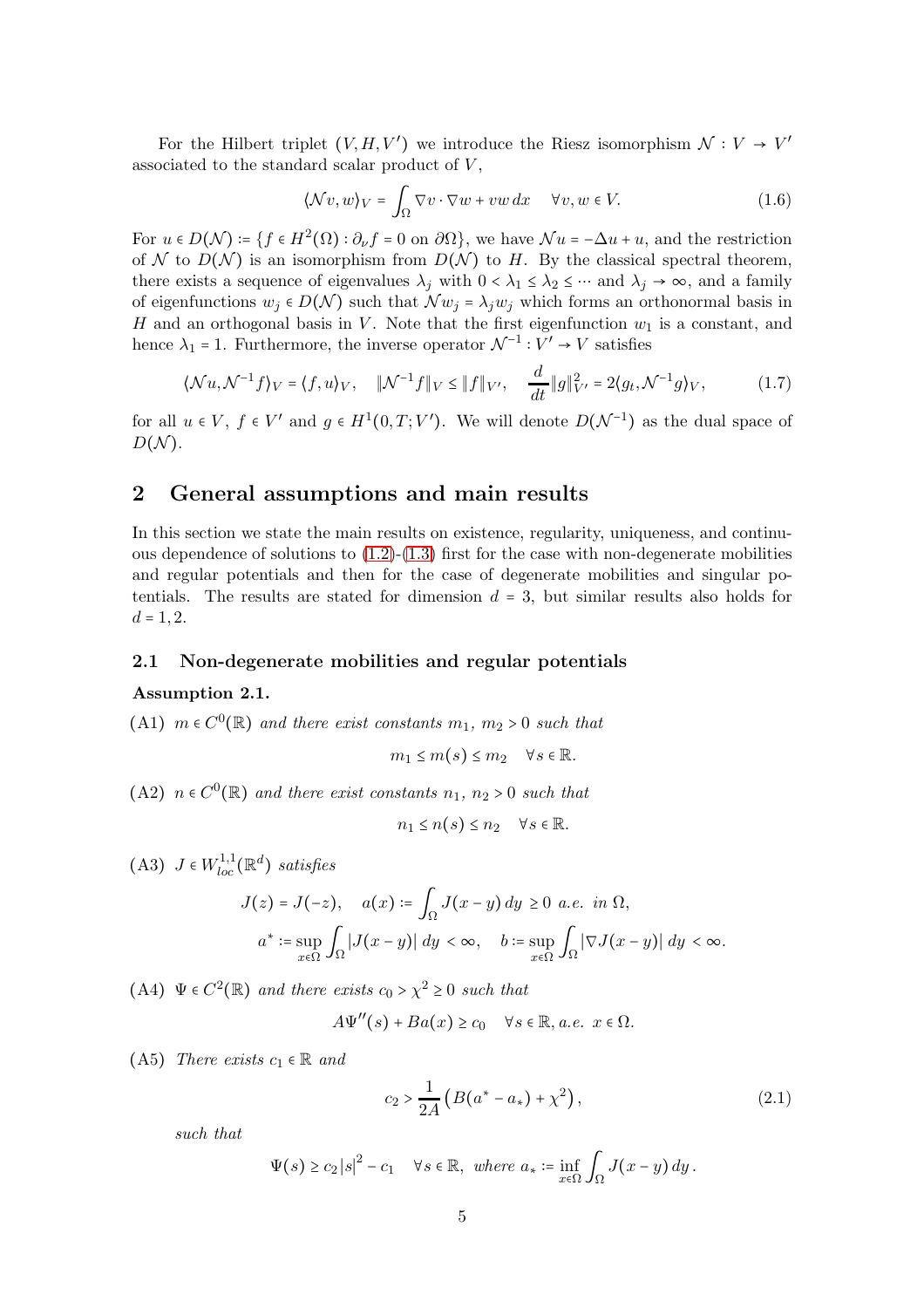<span id="page-5-5"></span>(A6) There exists  $z \in (1,2]$ ,  $c_3 > 0$  and  $c_4 \ge 0$  such that

$$
\left|\Psi'(s)\right|^z \leq c_3 \Psi(s) + c_4 \quad \forall s \in \mathbb{R}.
$$

<span id="page-5-1"></span>(A7)  $P \in C^0(\mathbb{R})$  and there exists  $c_5 > 0$  such that

$$
0 \le P(s) \le c_5 \left(1 + |s|^q\right) \quad \forall s \in \mathbb{R}, \ q \in \left[1, \frac{10}{3}\right).
$$

<span id="page-5-4"></span>(A8)  $\varphi_0 \in H$  satisfies  $\Psi(\varphi_0) \in L^1$  and  $\sigma_0 \in H$ .

The assumption  $(A4)$  imposes the condition that the potential  $\Psi$  has to have at least quadratic polynomial growth, and will be essential in the identification of certain limit solutions. We also mention that [\(A7\)](#page-5-1) is in stark contrast with the growth assumption for  $P(\cdot)$  made in [\[25\]](#page-25-0), where the authors are able to consider polynomial growth up to but not including ninth order. The reason for an upper bound of  $\frac{10}{3}$  in the current setting can be seen from the regularity for  $\varphi$ , where in the non-local case one obtains  $\varphi \in L^{\infty}(0,T;H)$  $L^2(0,T;V)$ , and in the local case one obtains  $\varphi \in L^{\infty}(0,T;V) \cap L^2(0,T;H^3)$ . The lower regularity for  $\varphi$  in the non-local case means that we only obtain compactness for the Galerkin approximations of  $\varphi$  in  $L^2(0,T;L^r)$  for  $r < 6$ , which in turn limits the growth assumptions on P.

<span id="page-5-2"></span>**Definition 2.1.** We call a pair  $(\varphi, \sigma)$  a weak solution to [\(1.2\)](#page-1-0)-[\(1.3\)](#page-1-4) on [0, T] if

$$
\varphi \in L^{\infty}(0,T;H) \cap L^{2}(0,T;V) \cap W^{1,r}(0,T;D(\mathcal{N}^{-1})),
$$
  
\n
$$
\sigma \in L^{\infty}(0,T;H) \cap L^{2}(0,T;V) \cap W^{1,r}(0,T;D(\mathcal{N}^{-1})),
$$
  
\n
$$
\mu \coloneqq Ba\varphi - BJ \star \varphi + A\Psi'(\varphi) - \chi\sigma \in L^{2}(0,T;V),
$$

for some  $r > 1$ , and the following variational formulation is satisfied for a.e.  $t \in (0,T)$  and for  $\zeta \in D(\mathcal{N}),$ 

<span id="page-5-8"></span>
$$
0 = \langle \varphi_t, \zeta \rangle_{D(\mathcal{N})} + (m(\varphi)\nabla\mu, \nabla\zeta) - (P(\varphi)(\sigma + \chi(1 - \varphi) - \mu), \zeta), \tag{2.2a}
$$

$$
0 = \langle \sigma_t, \zeta \rangle_{D(\mathcal{N})} + (n(\varphi) \nabla (\sigma + \chi(1 - \varphi)), \nabla \zeta) + (P(\varphi) (\sigma + \chi(1 - \varphi) - \mu), \zeta), \qquad (2.2b)
$$

together with

<span id="page-5-9"></span><span id="page-5-7"></span><span id="page-5-6"></span>
$$
\varphi(0)=\varphi_0,\quad \sigma(0)=\sigma_0.
$$

Notice that the regularity properties of a weak solution entail that we have  $\varphi, \sigma \in$  $C_w([0,T];H) \cap C^0([0,T];V'),$  where  $C_w([0,T];H)$  denotes the space of weakly continuous functions on  $[0, T]$  with values in the space H. Therefore, the initial conditions make sense.

<span id="page-5-0"></span>**Theorem 2.1** (Existence and energy inequality). Under Assumption [2.1,](#page-4-2) there exists a weak solution pair  $(\varphi, \sigma)$  to [\(1.2\)](#page-1-0) in the sense of Definition [2.1](#page-5-2) which satisfies, for all  $t > 0$ , the following energy inequality

<span id="page-5-3"></span>
$$
E(\varphi(t), \sigma(t)) + \|\sqrt{m(\varphi)} \nabla \mu\|_{L^2(0, t; H)}^2 + \|\sqrt{n(\varphi)} \nabla(\sigma + \chi(1 - \varphi))\|_{L^2(0, t; H)}^2 + \|\sqrt{P(\varphi)}(\sigma + \chi(1 - \varphi) - \mu)\|_{L^2(0, t; H)}^2 \le E(\varphi_0, \sigma_0),
$$
\n(2.3)

where

$$
E(\varphi,\sigma) = \int_{\Omega} A\Psi(\varphi) + \frac{B}{2} a(x) |\varphi|^2 - \frac{B}{2} \varphi(J \star \varphi) + \frac{1}{2} |\sigma|^2 + \chi \sigma (1 - \varphi) dx. \tag{2.4}
$$

Furthermore, if [\(A7\)](#page-5-1) is satisfied with  $q \leq \frac{4}{3}$  $\frac{4}{3}$  then it holds that

$$
\varphi_t, \sigma_t \in L^2(0, T; V'), \quad \varphi, \sigma \in C^0([0, T]; H), \quad \varphi(0) = \varphi_0, \sigma(0) = \sigma_0 \text{ a.e. in } \Omega,
$$

and the energy inequality  $(2.3)$  becomes an equality, for all  $t > 0$ .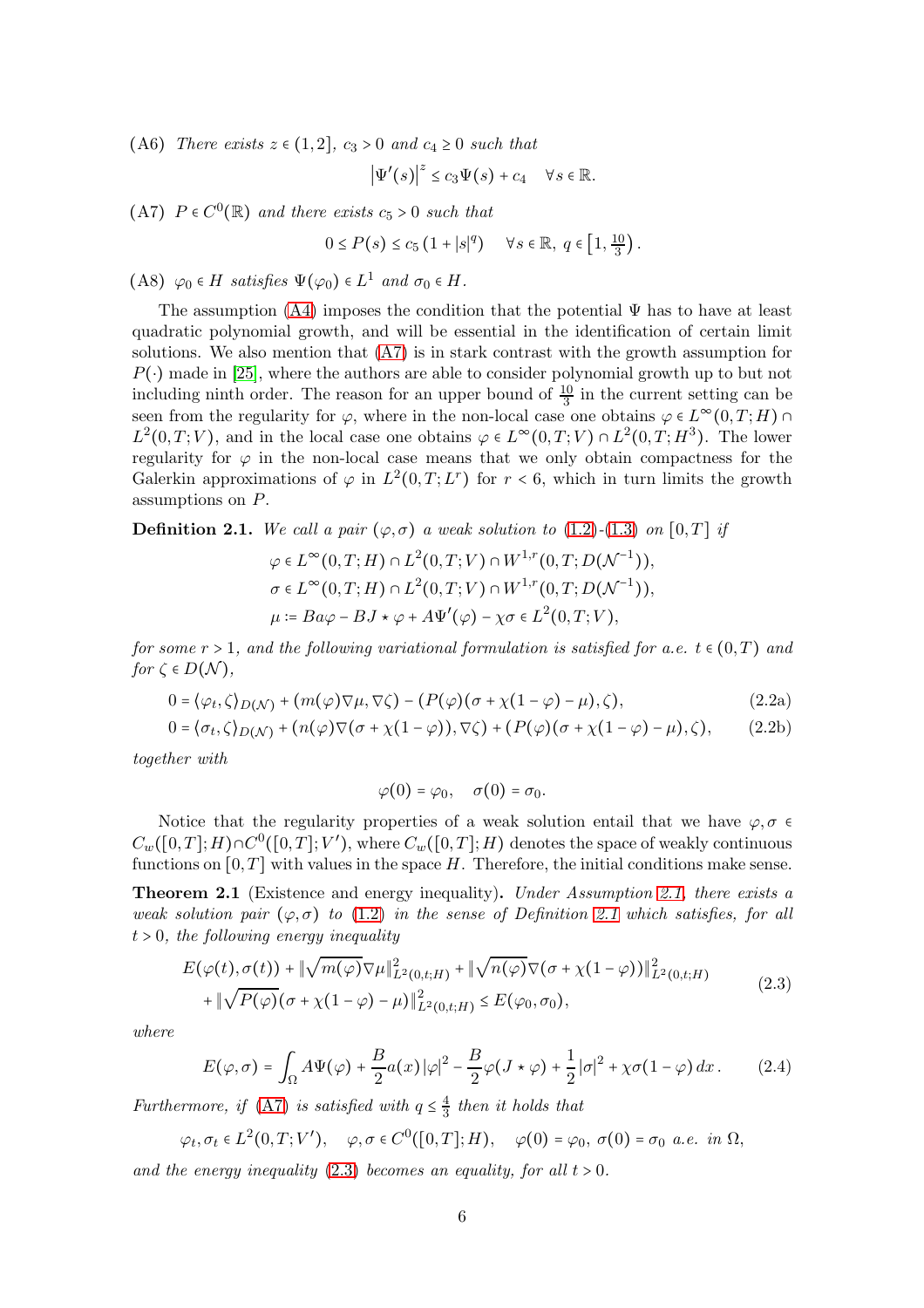To show continuous dependence on initial data, we make the following assumptions.

## <span id="page-6-3"></span>Assumption 2.2.

- <span id="page-6-1"></span>(B1)  $m = n = 1$ .
- <span id="page-6-2"></span>(B2)  $P \in C^{0,1}(\mathbb{R}) \cap L^{\infty}(\mathbb{R})$ .

(B3) In addition to  $(A4)$ ,  $\Psi$  also satisfies

$$
\left| \Psi'(s_1) - \Psi'(s_2) \right| \le c_6 \left( 1 + |s_1|^r + |s_2|^r \right) |s_1 - s_2| \quad \forall s_1, s_2 \in \mathbb{R}
$$

for some  $c_6 > 0$  and  $r \in [0, \frac{4}{3}]$  $\frac{4}{3}$ .

Under [\(B2\)](#page-6-1) we see that  $\varphi_t, \sigma_t \in L^2(0, T; V').$ 

<span id="page-6-0"></span>**Theorem 2.2** (Continuous dependence for constant mobilities). Let  $(\varphi_i, \sigma_i)_{i=1,2}$  denote two weak solution pairs to [\(1.2\)](#page-1-0) with J satisfying [\(A3\)](#page-4-3),  $\Psi$  satisfying [\(B3\)](#page-6-2), mobilities m, n and nonlinearity P satisfying Assumption [2.2,](#page-6-3) corresponding to initial data  $(\varphi_0, \varphi_0, i)_{i=1,2}$ satisfying [\(A8\)](#page-5-4). Then there exists a positive constant C, depending on A, B,  $a^*$ ,  $||J||_{W^{1,1}}$ ,  $c_0, \chi, c_6, \|\sigma_i\|_{L^2(0,T;V)}, \|\mu_i\|_{L^2(0,T;V)}, \|\varphi_i\|_{L^\infty(0,T;H)}, \|\varphi_i\|_{L^2(0,T;V)}$  and  $\Omega$  such that for all  $t \in (0, T],$ 

$$
\|\varphi_1(t) - \varphi_2(t)\|_{V'}^2 + \|\sigma_1(t) - \sigma_2(t)\|_{V'}^2 + \|\varphi_1 - \varphi_2\|_{L^2(0,t;H)}^2 + \|\sigma_1 - \sigma_2\|_{L^2(0,t;H)}^2
$$
  
\n
$$
\leq C \left( \|\varphi_{1,0} - \varphi_{2,0}\|_{V'}^2 + \|\sigma_{1,0} - \sigma_{2,0}\|_{V'}^2 \right).
$$
\n(2.5)

Furthermore, if  $r \leq \frac{2}{3}$  $\frac{2}{3}$  in [\(B3\)](#page-6-2) then it holds that for all  $t \in (0, T]$ ,

$$
\|\mu_1 - \mu_2\|_{L^2(0,t;V')}^2 \le C \left( \|\varphi_{1,0} - \varphi_{2,0}\|_{V'}^2 + \|\sigma_{1,0} - \sigma_{2,0}\|_{V'}^2 \right). \tag{2.6}
$$

#### 2.2 Degenerate mobilities and singular potentials

We now consider the case where the mobility  $m : [-1,1] \rightarrow [0,\infty)$  can be degenerate at  $\pm 1$ , the potential  $\Psi$  is singular and defined in (−1, 1). The entropy function  $M: (-1,1) \to \mathbb{R}$ associated to the mobility  $m$  is given by

$$
m(s)M''(s) = 1
$$
,  $M(0) = 0$ ,  $M'(0) = 0$ .

<span id="page-6-5"></span>Assumption 2.3.

- (C1) The potential  $\Psi$  can be decomposed into  $\Psi = \Psi_1 + \Psi_2$  with a regular part  $\Psi_2 \in$  $C^2([-1,1])$  and a singular part  $\Psi_1 \in C^2(-1,1)$ .
- <span id="page-6-7"></span>(C2) There exists  $\varepsilon_0 > 0$  such that  $\Psi''_1$  is non-decreasing in  $[1 - \varepsilon_0, 1)$  and non-increasing in  $(-1,-1+\varepsilon_0]$ .
- <span id="page-6-6"></span>(C3) There exists  $c_0 > \chi^2 \ge 0$  such that

$$
A\Psi''(s) + Ba(x) \ge c_0 \quad \forall s \in (-1,1), \ a.e. \ x \in \Omega.
$$

<span id="page-6-4"></span>(C4)  $m ∈ C<sup>0</sup>([-1,1])$  with

$$
m(s) \ge 0 \quad \forall s \in [-1,1], \quad m(s) = 0 \text{ iff } s = \pm 1, \quad m\Psi'' \in C^0([-1,1]),
$$

and there exists  $\varepsilon_0 \in (0,1]$  such that m is non-increasing in  $[1-\varepsilon_0,1]$  and nondecreasing in  $[-1,-1+\varepsilon_0]$ .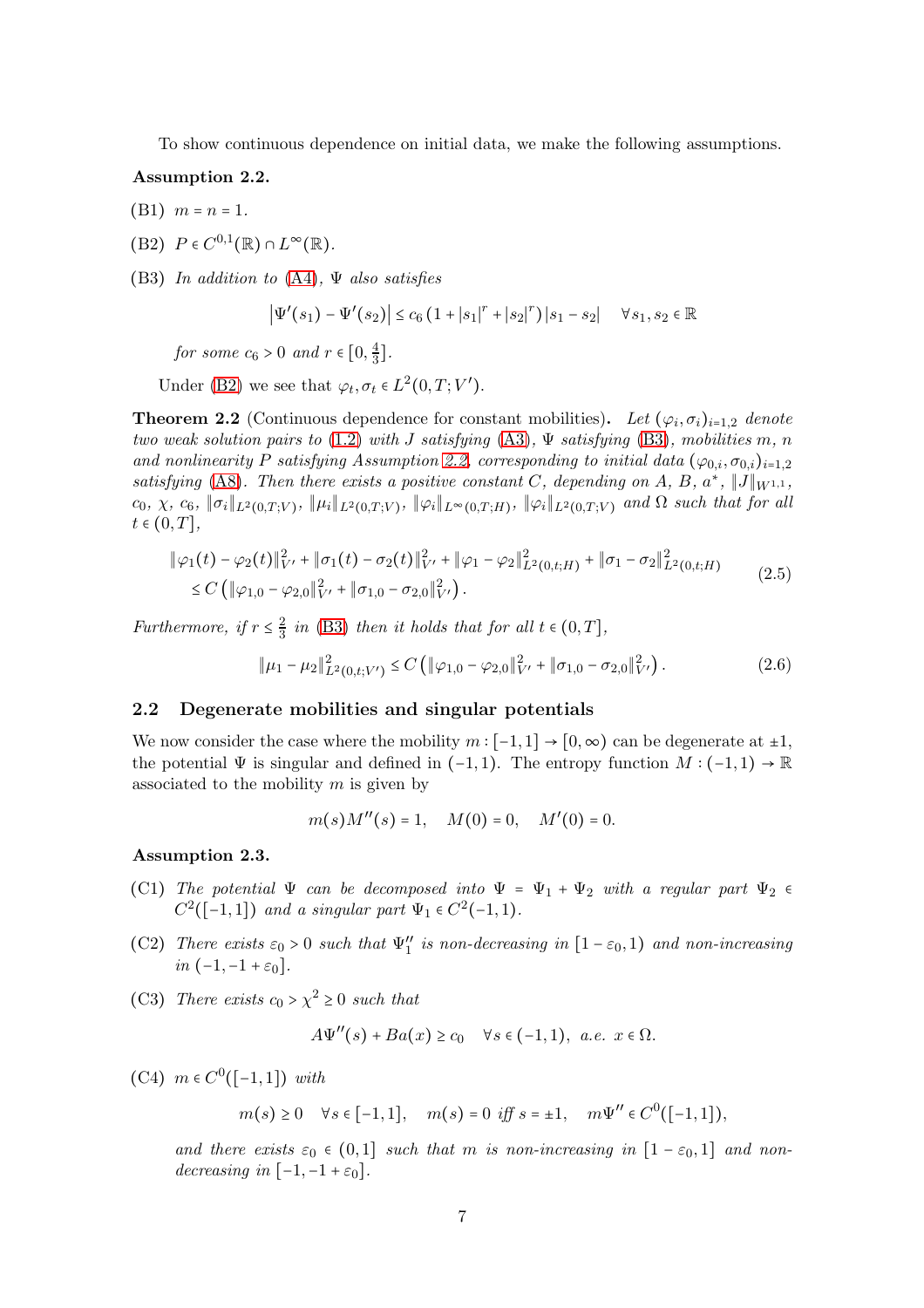<span id="page-7-1"></span>(C5)  $P \in C^0([-1,1])$ ,  $P \ge 0$ , and there exist a positive constant  $c_7$  and  $\varepsilon_0 > 0$  such that

$$
\sqrt{P(s)} \le c_7 m(s) \quad \forall s \in [-1, -1 + \varepsilon_0] \cup [1 - \varepsilon_0, 1], \quad P\Psi' \in C^0([-1, 1]).
$$

<span id="page-7-5"></span>(C6)  $\varphi_0 \in H$  satisfies  $\|\varphi_0\|_{L^{\infty}(\Omega)} \leq 1$ ,  $M(\varphi_0) \in L^1$  and  $\sigma_0 \in H$ .

**Remark 2.1.** (1) By [\(C4\)](#page-6-4), there exists a positive constant C such that  $|m(s)\Psi''(s)| \leq C$ for all  $s \in [-1,1]$ , which in turn implies that  $|\Psi''(s)| \le CM''(s)$  for all  $s \in (-1,1)$ . Upon integrating from 0 to  $s \in (0,1)$ , and also from  $s \in (-1,0)$  to 0, applying the fundamental theorem of calculus and the conditions  $M(0) = M'(0) = 0$  yields

$$
|\Psi(s)| \leq |\Psi(0)| + |\Psi'(0)| |s| + CM(s) \quad \forall s \in (-1, 1),
$$

and as a consequence of  $M(\varphi_0) \in L^1$  we have  $\Psi(\varphi_0) \in L^1$ .

(2) The assumption [\(C5\)](#page-7-1) yields the following observations: P is bounded in  $[-1,1]$ and thus [\(A7\)](#page-5-1) is automatically satisfied, and  $P(s) = 0$  if and only if  $s = \pm 1$ .

The degenerate mobility implies that the gradient of the chemical potential  $\mu$  can no longer be controlled in some  $L^p$  space. Thus, we reformulate the definition of the weak solution so that  $\mu$  does not appear (cf. [\[18,](#page-25-11) Thm. 1]).

<span id="page-7-2"></span>**Definition 2.2.** We call a pair  $(\varphi, \sigma)$  a weak solution to [\(1.2\)](#page-1-0)-[\(1.3\)](#page-1-4) on [0, T] if

<span id="page-7-3"></span>
$$
\varphi, \sigma \in L^{\infty}(0, T; H) \cap L^{2}(0, T; V) \cap H^{1}(0, T; V'),
$$
  
with  $\varphi \in L^{\infty}(Q_T)$ ,  $|\varphi(x, t)| \leq 1$  a.e. in  $Q_T$ ,

such that for a.e.  $t \in (0,T)$  and  $\zeta \in V$ ,

$$
0 = \langle \varphi_t, \zeta \rangle_V + (m(\varphi)(A\Psi''(\varphi) + Ba)\nabla\varphi, \nabla\zeta) + (m(\varphi)(B\varphi\nabla a - B\nabla(J \star \varphi) - \chi \nabla \sigma), \nabla\zeta) - (P(\varphi)((1 + \chi)\sigma + \chi(1 - \varphi) - A\Psi'(\varphi) - Ba\varphi + BJ \star \varphi), \zeta), \qquad (2.7a) 0 = \langle \sigma_t, \zeta \rangle_V + (n(\varphi)\nabla(\sigma + \chi(1 - \varphi)), \nabla\zeta) + (P(\varphi)((1 + \chi)\sigma + \chi(1 - \varphi) - A\Psi'(\varphi) - Ba\varphi + BJ \star \varphi), \zeta), \qquad (2.7b)
$$

together with  $\varphi(0) = \varphi_0$  and  $\sigma(0) = \sigma_0$ .

<span id="page-7-0"></span>**Theorem 2.3** (Existence). Under Assumption [2.3,](#page-6-5)  $(A2)$ , and  $(A3)$ , there exists a weak solution pair  $(\varphi, \sigma)$  to [\(1.2\)](#page-1-0) in the sense of Definition [2.2](#page-7-2) such that  $\varphi(0) = \varphi_0$ ,  $\sigma(0) = \sigma_0$ in H.

The initial conditions are attained as equalities in  $H$  due to the continuous embedding

$$
L^{2}(0,T;V) \cap H^{1}(0,T;V') \subset C^{0}([0,T];H).
$$

We now state the result regarding the continuous dependence of solutions on initial data.

### <span id="page-7-6"></span><span id="page-7-4"></span>Assumption 2.4.

<span id="page-7-7"></span>(D1)  $n = 1, m \in C^{0,1}([-1,1]), and \chi = 0.$ 

(D2) There exists some constants  $c_8 > 0$  and  $\rho \in [0,1)$  such that

$$
\rho\Psi_1''(s) + \Psi_2''(s) + a(x) \ge 0 \quad \forall s \in (-1,1), \ a.e. \ x \ in \ \Omega,
$$

$$
m(s)\Psi_1''(s) \ge c_8 \quad \forall s \in [-1,1].
$$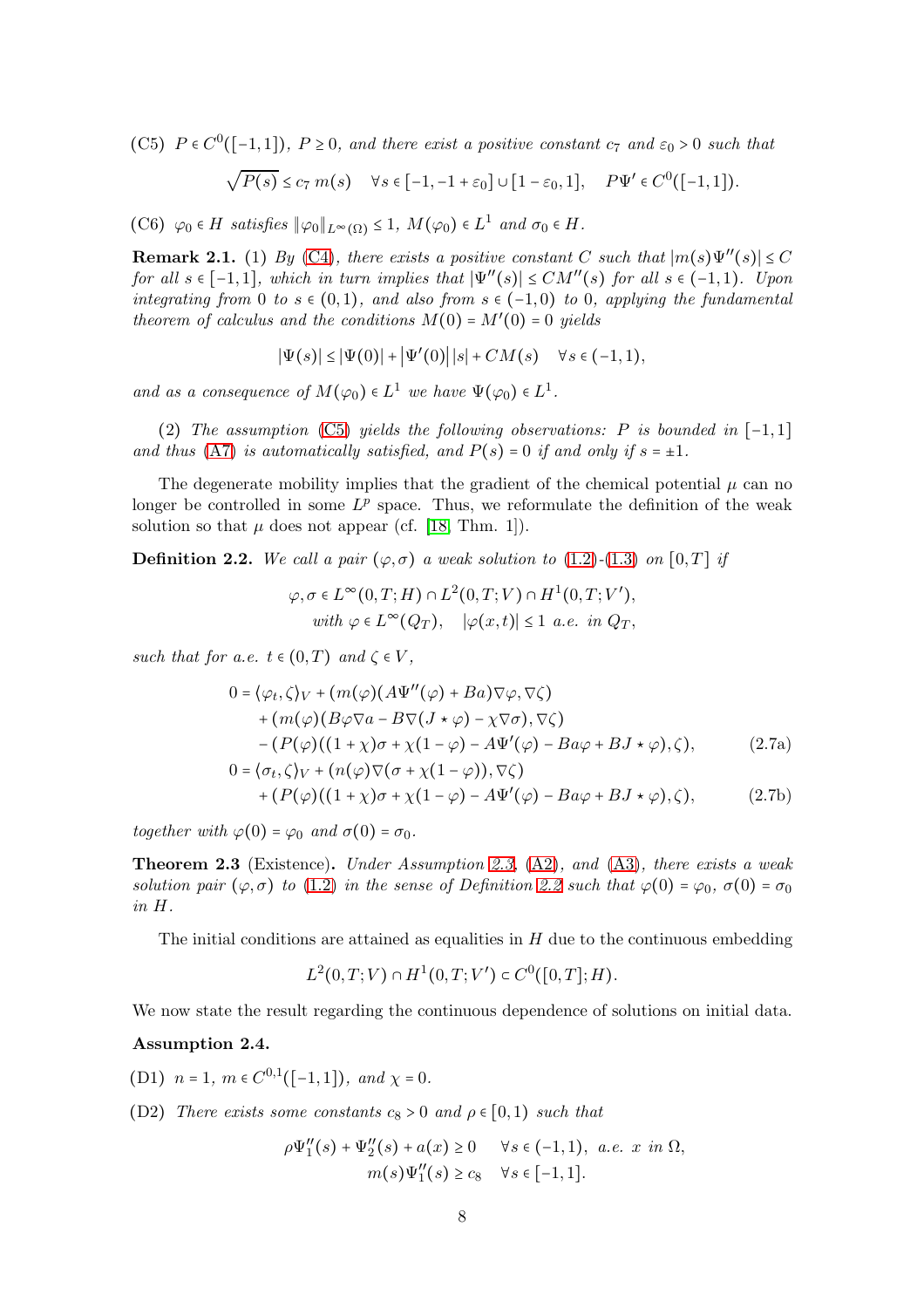(D3) The nonlinearity P satisfies  $P, P\Psi' \in C^{0,1}([-1,1])$ .

We point out that we have to exclude the effects of chemotaxis for the continuous dependence result, as the regularity for  $\sigma$  stated in Theorem [2.3](#page-7-0) seems not to be sufficient at handling the differences involving the term  $m(\varphi)\chi \nabla \sigma$  in [\(2.7\)](#page-7-3).

<span id="page-8-0"></span>**Theorem 2.4** (Continuous dependence on initial data). Let  $(\varphi_i, \sigma_i)_{i=1,2}$  denote two so-lution pairs to [\(1.2\)](#page-1-0) in the sense of Definition [2.2](#page-7-2) with J satisfying [\(A3\)](#page-4-3), the potential  $\Psi$ , the mobilities m, n and nonlinearity  $P$  satisfying Assumptions [2.3](#page-6-5) and [2.4,](#page-7-4) corresponding to initial data  $(\varphi_{0,i}, \sigma_{0,i})_{i=1,2}$  satisfying [\(C6\)](#page-7-5). Then there exists a positive constant C, depending on A, B, a<sup>\*</sup>, b,  $||J||_{W^{1,1}}$ , c<sub>8</sub>,  $\rho$ ,  $||\sigma_i||_{L^2(0,T;V)}$ , and  $||\varphi_i||_{L^2(0,T;V)}$  such that for all  $t \in (0, T],$ 

<span id="page-8-6"></span>
$$
\|\varphi_1(t) - \varphi_2(t)\|_{V'}^2 + \|\sigma_1(t) - \sigma_2(t)\|_{V'}^2 + \|\varphi_1 - \varphi_2\|_{L^2(0,t;H)}^2 + \|\sigma_1 - \sigma_2\|_{L^2(0,t;H)}^2
$$
  
\n
$$
\leq C \left( \|\varphi_{1,0} - \varphi_{2,0}\|_{V'}^2 + \|\sigma_{1,0} - \sigma_{2,0}\|_{V'}^2 \right).
$$
\n(2.8)

## <span id="page-8-1"></span>3 Non-degenerate mobility and regular potential

#### 3.1 Existence

The proof is carried out by means of a Faedo-Galerkin approximation scheme, assuming at first that  $\varphi_0 \in D(\mathcal{N})$ . The general case  $\varphi_0 \in H$  with  $\Psi(\varphi_0) \in L^1(\Omega)$  can be handled by means of a density argument and by relying on the fact that  $\Psi$  is a quadratic perturbation of a convex function (see [\[9\]](#page-24-6)). Let  $\{w_j\}_{j\in\mathbb{N}}$  denote the set of eigenfunctions of the operator  $\mathcal N$  introduced in [\(1.6\)](#page-4-5), which forms an orthonormal basis in H and an orthogonal basis in V. The finite dimensional subspace spanned by the first  $n$  eigenfunctions is denoted by  $W_n$ , and the projection operator to  $W_n$  is denoted by  $\Pi_n$ . For  $n \in \mathbb{N}$  fixed, we look for functions of the form

$$
\varphi_n(t) = \sum_{k=1}^n a_k^n(t) w_k, \quad \mu_n(t) = \sum_{k=1}^n b_k^n(t) w_k, \quad \sigma_n(t) = \sum_{k=1}^n c_k^n(t) w_k
$$

that solves the following approximating problem (with prime denoting derivatives with respect to time)

<span id="page-8-5"></span>
$$
0 = (\varphi'_n, \zeta) + (m(\varphi_n)\nabla\mu_n, \nabla\zeta) - (S_n, \zeta), \qquad (3.1a)
$$

<span id="page-8-4"></span><span id="page-8-3"></span><span id="page-8-2"></span>
$$
0 = (\sigma'_n, \zeta) + (n(\varphi_n)\nabla(\sigma_n + \chi(1 - \varphi_n)), \nabla\zeta) + (S_n, \zeta),
$$
\n(3.1b)

$$
\mu_n = \Pi_n \left( A \Psi'(\varphi_n) + B a \varphi_n - B J \star \varphi_n - \chi \sigma_n \right), \tag{3.1c}
$$

$$
S_n = P(\varphi_n)(\sigma_n + \chi(1 - \varphi_n) - \mu_n), \tag{3.1d}
$$

$$
\varphi_n(0) = \Pi_n(\varphi_0), \quad \sigma_n(0) = \Pi_n(\sigma_0), \tag{3.1e}
$$

for every  $\zeta \in W_n$ . Substituting [\(3.1c\)](#page-8-2) into [\(3.1a\)](#page-8-3) and [\(3.1b\)](#page-8-4) leads to a Cauchy problem for a system of ordinary differential equations in the 2n unknowns  $a_k^n$  and  $c_k^n$ . Continuity of  $\Psi'$ , m, n and P ensures via the Cauchy–Peano theorem that there exists  $t_n \in (0, +\infty]$ such that [\(3.1\)](#page-8-5) has a solution  $a^n = (a_1^n, \ldots, a_n^n)$ ,  $c^n = (c_1^n, \ldots, c_n^n)$  on  $[0, t_n)$  with  $a_n^n, c_n^n \in$  $C^1([0,t_n);\mathbb{R}^n)$ . This in turn yields that  $\varphi_n, \sigma_n \in C^1([0,t_n);W_n)$ , and defining  $\mu_n$  via [\(3.1c\)](#page-8-2) yields that  $\mu_n \in C^1([0, t_n); W_n)$ . We will now derive a number of a priori estimates, with the symbol  $C$  denoting positive constants that may vary line to line, but do not depend on n and T. Positive constants that are independent on n but depend on T will be denoted by  $C_T$ .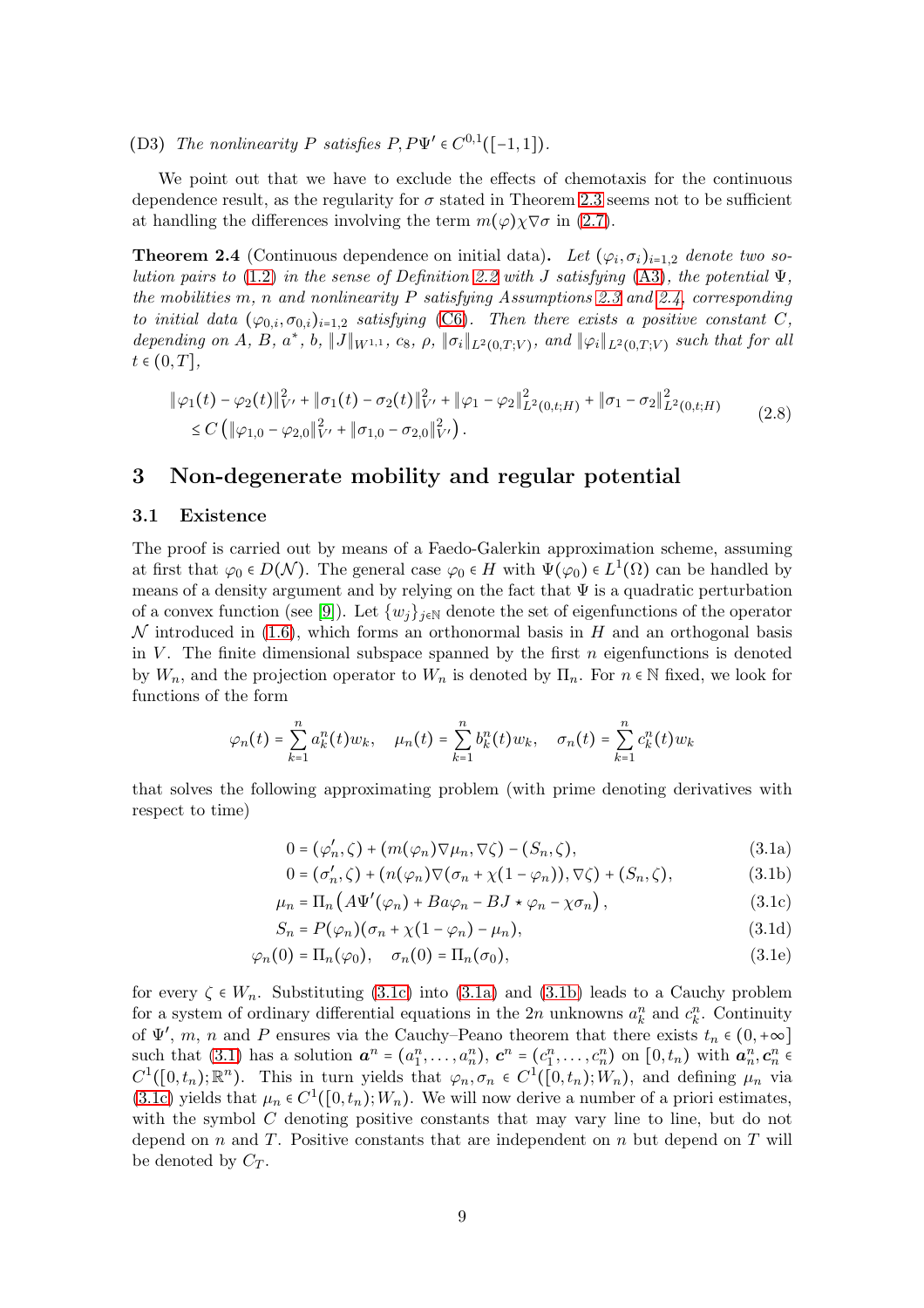#### 3.1.1 A priori estimates

Substituting  $\zeta = \mu_n$  in [\(3.1a\)](#page-8-3),  $\zeta = \sigma_n + \chi(1 - \varphi_n)$  in [\(3.1b\)](#page-8-4), and testing [\(3.1c\)](#page-8-2) with  $\varphi'_n$ , adding the resulting identities together leads to

<span id="page-9-0"></span>
$$
\frac{d}{dt}E_n + \|\sqrt{m(\varphi_n)}\nabla\mu_n\|_H^2 + \|\sqrt{n(\varphi_n)}\nabla(\sigma_n + \chi(1-\varphi_n))\|_H^2
$$
\n
$$
+ \|\sqrt{P(\varphi_n)}(\sigma_n + \chi(1-\varphi_n) - \mu_n)\|_H^2 = 0
$$
\n(3.2)

where

$$
E_n \coloneqq \int_{\Omega} A \Psi(\varphi_n) + \frac{B}{2} a(x) |\varphi_n|^2 - \frac{B}{2} \varphi_n (J \star \varphi_n) + \frac{1}{2} |\sigma_n|^2 + \chi \sigma_n (1 - \varphi_n) dx.
$$

In the above, by the symmetry of J, we have used (suppressing the t-dependence of  $\varphi_n$ )

$$
\frac{d}{dt} \frac{1}{4} \int_{\Omega} \int_{\Omega} J(x - y) (\varphi_n(x) - \varphi_n(y))^2 dx dy
$$
  
= 
$$
\int_{\Omega} (a(x) \varphi_n(x) - (J \star \varphi_n)(x)) \varphi_n'(x) dx
$$
  
= 
$$
\frac{1}{2} \frac{d}{dt} \int_{\Omega} a(x) |\varphi_n(x)|^2 - \varphi_n(x) (J \star \varphi_n)(x) dx.
$$

Then, by Young's inequality, Young's inequality for convolutions and [\(A5\)](#page-4-6) we obtain

<span id="page-9-1"></span>
$$
E_{n} = \int_{\Omega} A\Psi(\varphi_{n}) + \chi \sigma_{n} (1 - \varphi_{n}) dx + \frac{1}{2} \|\sigma_{n}\|_{H}^{2} + \frac{B}{2} \|\sqrt{a}\varphi_{n}\|_{H}^{2} - \frac{B}{2} (\varphi_{n}, J \star \varphi_{n})
$$
  
\n
$$
\geq \frac{1}{2} \|\sigma_{n}\|_{H}^{2} + \left( Ac_{2} + a_{*} \frac{B}{2} \right) \|\varphi_{n}\|_{H}^{2} - Ac_{1} |\Omega| - \chi \|\sigma_{n}\|_{H} \left( |\Omega|^{1/2} + \|\varphi_{n}\|_{H} \right)
$$
  
\n
$$
- \frac{B}{2} \|\varphi_{n}\|_{H} \|J \star \varphi_{n}\|_{H}
$$
  
\n
$$
\geq \eta \|\sigma_{n}\|_{H}^{2} - \chi |\Omega|^{1/2} \|\sigma_{n}\|_{H} + \left( -\frac{\chi^{2}}{2(1 - 2\eta)} + Ac_{2} + (a_{*} - a^{*}) \frac{B}{2} \right) \|\varphi_{n}\|_{H}^{2} - Ac_{1} |\Omega|
$$
  
\n
$$
\geq \eta_{0} \|\sigma_{n}\|_{H}^{2} + \gamma_{0} \|\varphi_{n}\|_{H}^{2} - C,
$$
  
\n(3.3)

where  $\eta = \eta_0 \in (0, 1/2)$  is fixed such that the coefficient of  $\|\varphi_n\|_H$  is positive (this can be done thanks to [\(2.1\)](#page-4-7)). Moreover,  $\gamma_0$  is a positive constant depending on  $\eta_0$ . Furthermore, by [\(A3\)](#page-4-3) and [\(A8\)](#page-5-4), the initial energy is bounded:

$$
|E_0| \le A \|\Psi(\varphi_0)\|_{L^1} + (Ba^* + \chi^2) \|\varphi_0\|_H^2 + \|\sigma_0\|_H^2 + \chi^2 |\Omega|.
$$

Notice that, since  $\varphi_0 \in D(\mathcal{N})$ , then we have  $\varphi_n(0) \to \varphi_0$  in  $D(\mathcal{N}) \subset L^{\infty}(\Omega)$ , and hence the sequence of  $\Psi(\varphi_n(0))\|_{L^1}$  is controlled by  $\Psi(\varphi_0)\|_{L^1}$ . Thus, integrating [\(3.2\)](#page-9-0) from 0 to  $t$ , and the lower bound  $(3.3)$  leads to

<span id="page-9-2"></span>
$$
\|\sigma_n(t)\|_H^2 + \|\varphi_n(t)\|_H^2 + \|\sqrt{m(\varphi_n)}\nabla\mu_n\|_{L^2(0,t;H)}^2 + \|\sqrt{n(\varphi_n)}\nabla(\sigma_n + \chi(1-\varphi_n))\|_{L^2(0,t;H)}^2 + \|\sqrt{P(\varphi_n)}(\sigma_n + \chi(1-\varphi_n) - \mu_n)\|_{L^2(0,t;H)}^2 \quad (3.4)
$$
  
\n
$$
\leq C\left(1 + \|\varphi_0\|_H^2 + \|\Psi(\varphi_0)\|_{L^1} + \|\sigma_0\|_H^2\right).
$$

This estimate yields that  $t_n = +\infty$  for every  $n \in N$  and thus we can extend the Galerkin functions  $\varphi_n$ ,  $\mu_n$ ,  $\sigma_n$  to the interval  $[0, +\infty)$ . From the first line of [\(3.3\)](#page-9-1) it holds that

$$
\int_{\Omega} A\Psi(\varphi_n) dx \leq E_n + \frac{1}{2} \|\sigma_n\|_H^2 + B a^* \|\varphi_n\|_H^2 + \chi \|\sigma_n\|_H \left( |\Omega|^{\frac{1}{2}} + \|\varphi_n\|_H \right)
$$
  

$$
\leq |E_0| + \frac{1}{2} \|\sigma_n\|_H^2 + B a^* \|\varphi_n\|_H^2 + \chi \|\sigma_n\|_H \left( |\Omega|^{\frac{1}{2}} + \|\varphi_n\|_H \right).
$$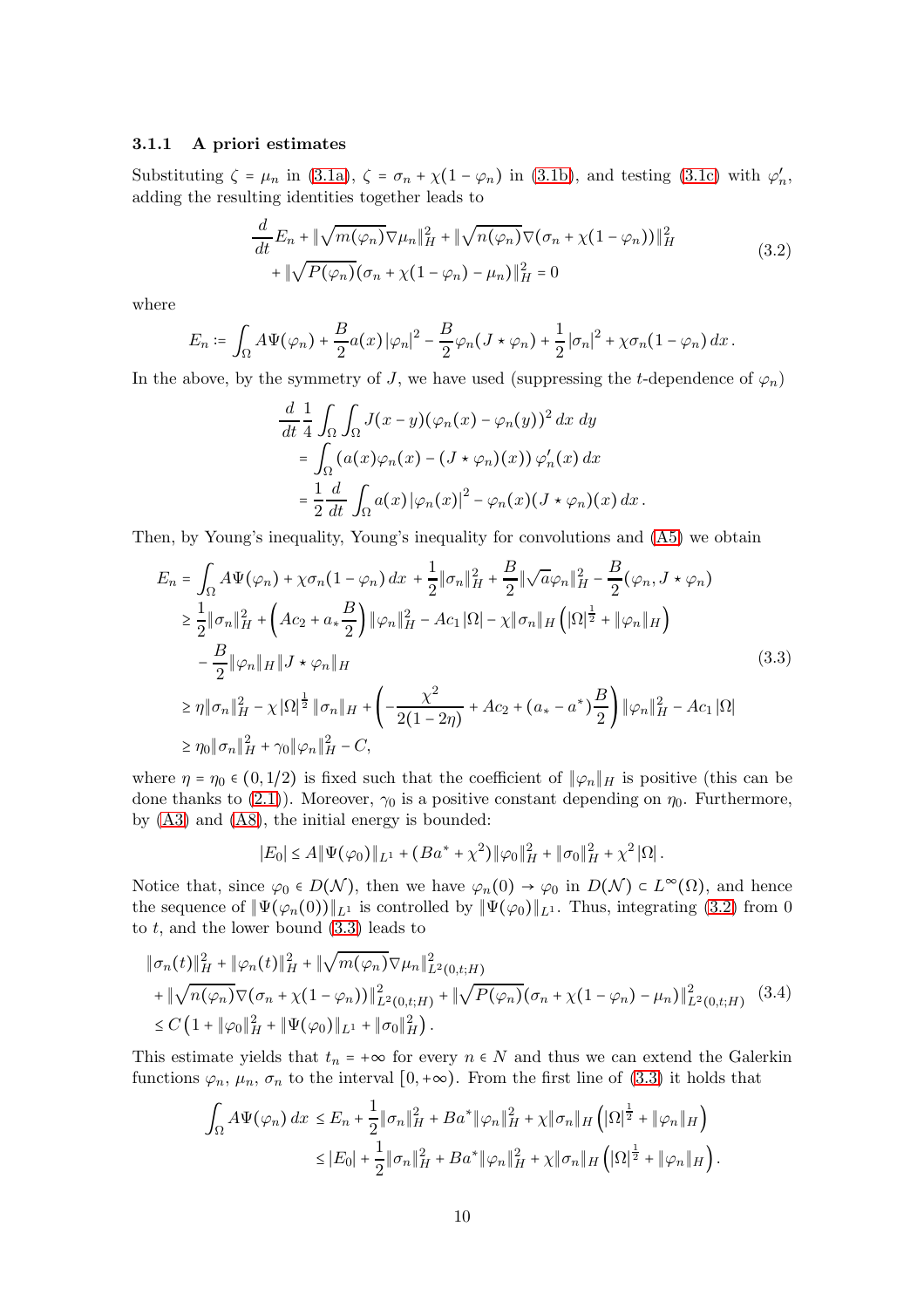Thus, using the boundedness of  $\varphi_n$  and  $\sigma_n$  in  $L^{\infty}(0,T;H)$  for  $0 < T < \infty$ , we obtain that

<span id="page-10-3"></span><span id="page-10-0"></span>
$$
\|\Psi(\varphi_n)\|_{L^{\infty}(0,T;L^1)} \le C \quad \forall 0 < T < \infty.
$$
\n(3.5)

Furthermore, from [\(A6\)](#page-5-5) we see that

$$
\|\Psi'(\varphi_n)\|_{L^{\infty}(0,T;L^z)}^z \le c_3 \|\Psi(\varphi_n)\|_{L^{\infty}(0,T;L^1)} + c_4 |\Omega| \le C \quad \forall 0 < T < \infty.
$$
 (3.6)

Using Fubini's theorem and the symmetry of  $J$ , we have the relation

$$
(J\star\varphi_n,1)=\int_{\Omega}\int_{\Omega}J(y-x)\varphi_n(y)\,dx\,dy=(a\varphi_n,1),
$$

and so, upon integrating [\(3.1c\)](#page-8-2) over  $\Omega$  and applying [\(A6\)](#page-5-5), [\(3.4\)](#page-9-2) and [\(3.5\)](#page-10-0), we have

$$
\left| \int_{\Omega} \mu_n \, dx \right| = \left| \int_{\Omega} A \Psi'(\varphi_n) - \chi \sigma_n \, dx \right| \leq \int_{\Omega} A \left| \Psi'(\varphi_n) \right| + \chi \left| \sigma_n \right| \, dx
$$
  

$$
\leq A c_3 \|\Psi(\varphi_n)\|_{L^1} + A c_4 \|\Omega\| + C \|\sigma_n\|_{H} \leq C.
$$

The mean of  $\mu_n$  is bounded uniformly in  $L^{\infty}(0,T)$  and together with the uniform boundedness of  $\nabla \mu_n$  in  $L^2(0,T;H)$  and the Poincaré inequality, we infer that

$$
\|\mu_n\|_{L^2(0,T;L^2)}^2 \le C \|\nabla \mu_n\|_{L^2(0,T;L^2)}^2 + CT
$$

and so

<span id="page-10-1"></span>
$$
\|\mu_n\|_{L^2(0,T;V)} \le C_T \quad \forall 0 < T < \infty. \tag{3.7}
$$

Multiplying [\(3.1c\)](#page-8-2) with  $-\Delta\varphi_n$ , integrating over  $\Omega$  and applying integration by parts gives

$$
(\nabla \mu_n, \nabla \varphi_n) = (\nabla \varphi_n, Ba\nabla \varphi_n + B\varphi_n \nabla a + A\Psi''(\varphi_n)\nabla \varphi_n - B\nabla J \star \varphi_n - \chi \nabla \sigma_n)
$$
  
=  $(\nabla \varphi_n, (A\Psi''(\varphi_n) + Ba - \chi^2)\nabla \varphi_n + B\varphi_n \nabla a - B\nabla J \star \varphi_n - \chi \nabla (\sigma_n - \chi \varphi_n))$   
 $\geq (c_0 - \chi^2) \|\nabla \varphi_n\|_H^2 - \|\nabla \varphi_n\|_H \|B\varphi_n \nabla a - B\nabla J \star \varphi_n - \chi \nabla (\sigma_n + \chi(1 - \varphi_n))\|_H,$ 

where we have used [\(A4\)](#page-4-1), and in particular, recall that  $c_0 > \chi^2$ . By Young's inequality for convolutions, we have that

$$
\|\nabla J\star\varphi_n\|_H\leq b\|\varphi_n\|_H,\quad \|\varphi_n\nabla a\|_H=\left(\int_\Omega|\varphi_n|^2\left|\nabla (J\star 1)\right|^2\,dx\right)^{\frac{1}{2}}\leq b\|\varphi_n\|_H,
$$

and so we obtain for some positive constant C depending on  $B$ ,  $\chi$  and  $b$ ,

$$
\|\nabla\mu_n\|_H \|\nabla\varphi_n\|_H \geq (\nabla\mu_n, \nabla\varphi_n)
$$
  
\n
$$
\geq (c_0 - \chi^2) \|\nabla\varphi_n\|_H^2 - C \|\nabla\varphi_n\|_H (\|\varphi_n\|_H + \|\nabla(\sigma_n + \chi(1 - \varphi_n))\|_H),
$$

which in turn leads to

$$
\|\nabla \varphi_n\|_H \leq C \left( \|\nabla \mu_n\|_H + \|\varphi_n\|_H + \|\nabla (\sigma_n + \chi(1-\varphi_n))\|_H \right),\,
$$

and by [\(3.4\)](#page-9-2) we obtain

<span id="page-10-2"></span>
$$
\|\sigma_n\|_{L^2(0,T;V)} + \|\varphi_n\|_{L^2(0,T;V)} \le C \quad \forall 0 < T < \infty.
$$
 (3.8)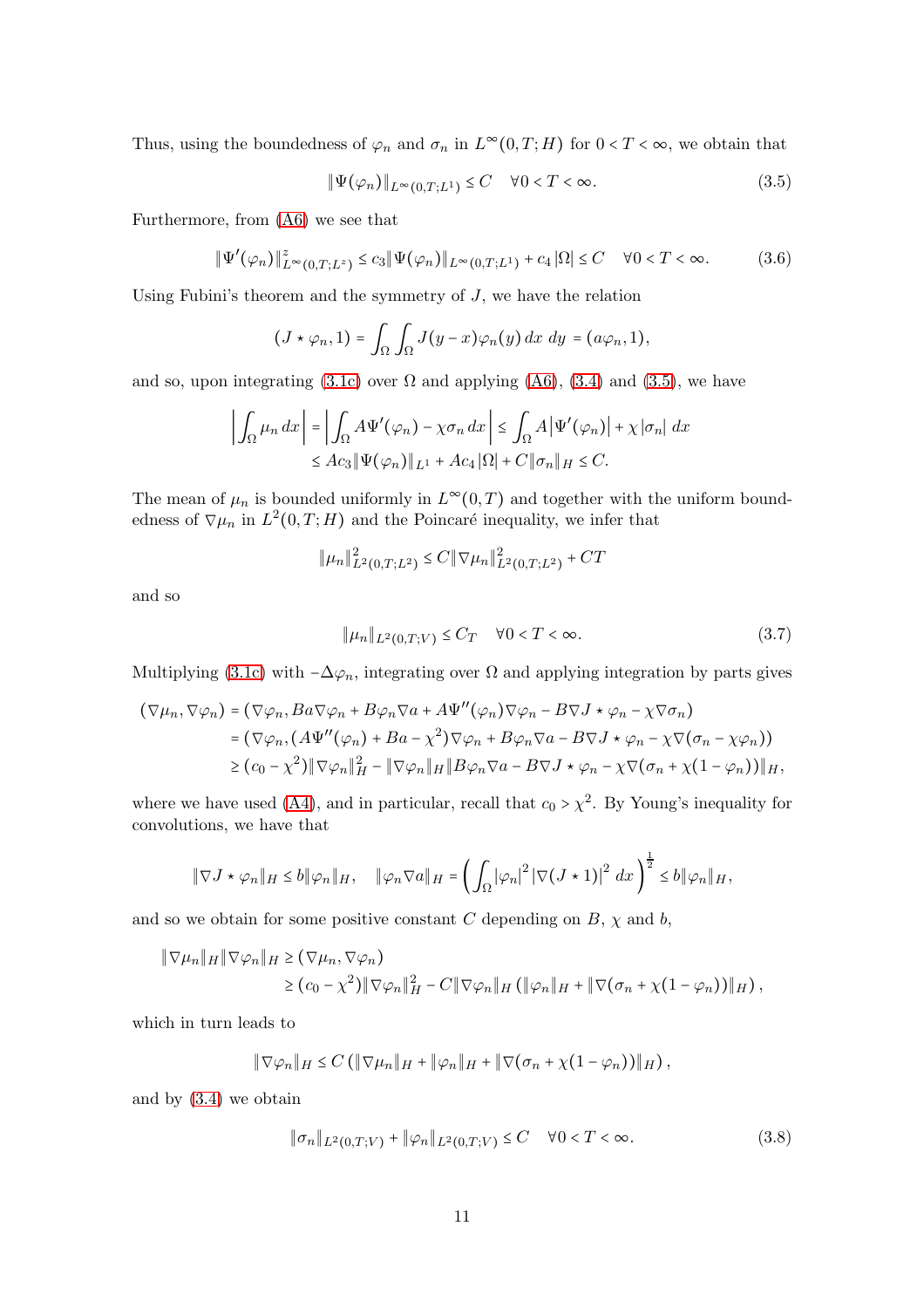Next, multiplying [\(3.1c\)](#page-8-2) with  $\Pi_n(\Psi'(\varphi_n))$  and integrating over  $\Omega$  leads to

$$
A\|\Pi_n(\Psi'(\varphi_n))\|_H^2 = (\mu_n + \chi \sigma_n - Ba\varphi_n + BJ \star \varphi_n, \Pi_n(\Psi'(\varphi_n)))
$$
  

$$
\leq (\|\mu_n + \chi \sigma_n\|_H + 2a^*B\|\varphi_n\|_H) \|\Pi_n(\Psi'(\varphi_n))\|_H,
$$

and by  $(3.7), (3.8)$  $(3.7), (3.8)$  we see that

$$
\|\Pi_n(\Psi'(\varphi_n))\|_{L^2(0,T;H)} \le C_T, \quad \forall 0 < T < \infty.
$$
\n(3.9)

Similarly, multiplying [\(3.1c\)](#page-8-2) with  $-\Delta(\Pi_n(\Psi'(\varphi_n)) \in W_n$ , integrating over  $\Omega$  and applying integration by parts leads to

$$
A \|\nabla \Pi_n(\Psi'(\varphi_n)\|_H^2 = -(\nabla \mu_n + \chi \nabla \sigma_n, \nabla \Pi_n(\Psi'(\varphi_n)))
$$
  
+ 
$$
B(\varphi_n \nabla a + a \nabla \varphi_n - (\nabla J \star \varphi), \nabla \Pi_n(\Psi'(\varphi_n))).
$$

Using the assumption  $a \in W^{1,\infty}$  from [\(A3\)](#page-4-3), applying Young's inequality for convolution and the boundedness of  $\{\nabla \mu_n\}_{n\in\mathbb{N}}$ ,  $\{\nabla \sigma_n\}_{n\in\mathbb{N}}$ ,  $\{\nabla \varphi_n\}_{n\in\mathbb{N}}$  and  $\{\varphi_n\}_{n\in\mathbb{N}}$  in  $L^2(0,T;H)$  leads to

$$
\|\nabla\Pi_n(\Psi'(\varphi_n))\|_{L^2(0,T;H)} \le C, \quad \|\Pi_n(\Psi'(\varphi_n))\|_{L^2(0,T;V)} \le C_T \quad \forall 0 < T < \infty.
$$
 (3.10)

We now deduce the estimates for the sequence of time derivatives  $\{\varphi'_n\}_{n\in\mathbb{N}}$  and  $\{\sigma'_n\}_{n\in\mathbb{N}}$ . From the boundedness of  $\{\nabla \mu_n\}_{n\in\mathbb{N}}$  and  $\{\nabla (\sigma_n + \chi(1-\varphi_n))\}_{n\in\mathbb{N}}$  in  $L^2(0,T;H)$ , the estimates for the time derivatives come from the estimates for the source term  $S_n$  =  $P(\varphi_n)(\sigma_n + \chi(1-\varphi_n) - \mu_n)$ . Let

<span id="page-11-1"></span>
$$
Q_n \coloneqq \sqrt{P(\varphi_n)}(\sigma_n + \chi(1 - \varphi_n) - \mu_n).
$$

Then, from [\(3.4\)](#page-9-2), we have boundedness of  $\{Q_n\}_{n\in\mathbb{N}}$  in  $L^2(0,T;H)$  for all  $0 < T < \infty$ . Now, take a test function  $\zeta \in D(\mathcal{N})$  and write it as  $\zeta = \zeta_1 + \zeta_2$ , where  $\zeta_1 \in W_n$  and  $\zeta_2 \in W_n^{\perp}$ . We recall that  $\zeta_1, \zeta_2$  are orthogonal in H, V, and  $D(\mathcal{N})$ . Then, from [\(3.1a\)](#page-8-3) we have

$$
\langle \varphi'_n, \zeta \rangle_{D(\mathcal{N})} = \langle \varphi'_n, \zeta_1 \rangle_{D(\mathcal{N})} = -(m(\varphi_n) \nabla \mu_n, \nabla \zeta_1) + (S_n, \zeta_1),
$$

and a similar identity follows from [\(3.1b\)](#page-8-4). Observe now that we have

$$
|(S_n,\zeta_1)| \leq \|\sqrt{P(\varphi_n)}\|_H \|Q_n\|_H \|\zeta_1\|_{L^{\infty}} \leq C\left(1 + \|\varphi_n\|_{L^q}^{q/2}\right) \|Q_n\|_H \|\zeta\|_{D(\mathcal{N})},
$$

where [\(A7\)](#page-5-1) has been used. From this last estimate, on account also of the bound of  $Q_n$ in  $L^2(0,T;H)$  and of [\(3.2\)](#page-9-0), there follows that we need to control the sequence of  $\varphi_n$  in  $L^{\gamma q}(0,T;L^q)$ , with some  $\gamma > 1$ , in order to get the control of the sequences of  $\varphi'_n, \sigma'_n$  in  $L^r(0,T;D(\mathcal{N}^{-1}))$ , with some  $r>1$ . On the other hand, we know that  $\varphi_n$  is bounded in  $L^{\infty}(0,T;H) \cap L^{2}(0,T;V)$ , and thanks to Gagliardo–Nirenberg inequality [\(1.5\)](#page-3-0), we have

<span id="page-11-2"></span>
$$
L^{\infty}(0,T;H) \cap L^{2}(0,T;V) \subset L^{\frac{4q}{3(q-2)}}(0,T;L^{q}) \quad \text{for } q > 2.
$$
 (3.11)

Therefore, we can see that, thanks to the growth condition  $q < \frac{10}{3}$  $\frac{10}{3}$  in assumption [\(A7\)](#page-5-1), there exists  $\gamma > 1$  such that  $\frac{4q}{3(q-2)} \ge \gamma q$ . This provides the bound for  $\varphi_n$  in  $L^{\gamma q}(0,T;L^q)$ , with some  $\gamma > 1$ , and hence the desired bound for the sequences of time derivatives  $\varphi'_n, \sigma'_n$ , namely

<span id="page-11-0"></span>
$$
\|\varphi_n'\|_{L^r(0,T;D(\mathcal{N}^{-1}))} + \|\sigma_n'\|_{L^r(0,T;D(\mathcal{N}^{-1}))} \le C \text{ for some } r > 1.
$$
 (3.12)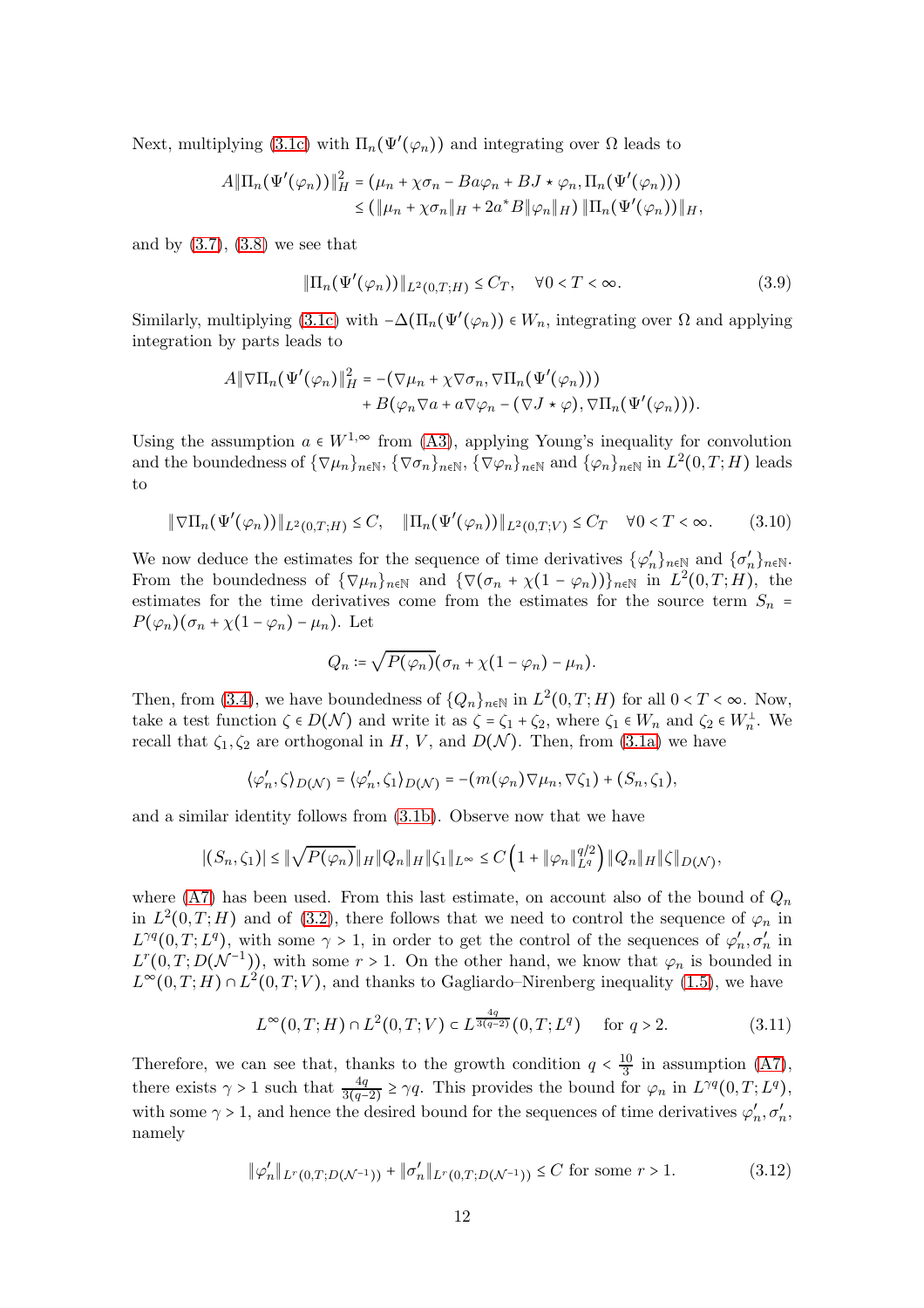#### <span id="page-12-5"></span>3.1.2 Passing to the limit

From the a priori estimates [\(3.4\)](#page-9-2), [\(3.7\)](#page-10-1), [\(3.8\)](#page-10-2), [\(3.12\)](#page-11-0) and using compactness results (for example [\[46,](#page-27-6) §8, Cor. 4]), we obtain for a non-relabelled subsequence and any  $s < 6$ ,

<span id="page-12-2"></span>
$$
\varphi_n \to \varphi \text{ weakly* in } L^{\infty}(0, T; H) \cap L^2(0, T; V) \cap W^{1,r}(0, T; D(\mathcal{N}^{-1})), \tag{3.13a}
$$

$$
\varphi_n \to \varphi
$$
 strongly in  $L^2(0,T;L^s) \cap C^0([0,T];V')$  and a.e. in  $Q_T$ , (3.13b)

$$
\sigma_n \to \sigma
$$
 weakly\* in  $L^{\infty}(0,T;H) \cap L^2(0,T;V) \cap W^{1,r}(0,T;D(\mathcal{N}^{-1})),$  (3.13c)

$$
\sigma_n \to \sigma \text{ strongly in } L^2(0, T; L^s) \cap C^0([0, T]; V') \text{ and a.e. in } Q_T,
$$
\n(3.13d)

$$
\mu_n \to \mu \text{ weakly in } L^2(0, T; V). \tag{3.13e}
$$

To show that the limit functions  $(\varphi, \mu, \sigma)$  satisfy Definition [2.1,](#page-5-2) we can now proceed by means of a standard argument, which involves multiplying [\(3.1a\)](#page-8-3) and [\(3.1b\)](#page-8-4) by  $\delta \in$  $C_c^{\infty}(0,T)$ , taking  $\zeta \in W_k$ , with fixed  $k \leq n$ , and then passing to the limit as  $n \to \infty$ , taking the weak/strong convergences above, as well as the density of  $\bigcup_{k=1}^{\infty} W_k$  in  $D(\mathcal{N})$ into account. We omit the easy details, and we just sketch the less obvious points.

First, assumption  $(A1)$ , the a.e. convergence  $(3.13b)$ , the application of Lebesgue dominated convergence theorem, the weak convergence [\(3.13e\)](#page-12-1), and estimate [\(3.2\)](#page-9-0) imply that

<span id="page-12-1"></span><span id="page-12-0"></span>
$$
m(\varphi_n)\nabla\mu_n \to m(\varphi)\nabla\mu
$$
 weakly in  $L^2(0,T;H)$ .

The term involving  $n(\cdot)$  can be handled in a similar fashion. Meanwhile, we obtain from [\(3.10\)](#page-11-1), that

$$
\Pi_n(\Psi'(\varphi_n)) \to \xi
$$
 weakly in  $L^2(0,T;V)$ ,

for some  $\xi \in L^2(0,T;V)$ . To identify  $\xi$  with  $\Psi'(\varphi)$ , we first note that by the continuity of  $\Psi'$  and the a.e. convergence of  $\varphi_n$  to  $\varphi$  in  $Q_T$ , it holds that  $\Psi'(\varphi_n)$  converges a.e. to  $\Psi'(\varphi)$  in  $Q_T$ . Then, thanks to [\(3.6\)](#page-10-3) we have that

$$
\Psi'(\varphi_n) \to \Psi'(\varphi)
$$
 weakly\* in  $L^{\infty}(0,T;L^z)$  for  $z \in (1,2]$ ,

where we used the fact that the weak limit and the pointwise limit must coincide. Using  $\zeta \in W_k$  and hence  $\zeta = \Pi_n(\zeta)$ , for all  $n \geq k$ , we obtain

$$
\int_0^T (\Psi'(\varphi), \delta \zeta) dt = \lim_{n \to \infty} \int_0^T (\Psi'(\varphi_n), \delta \zeta) dt = \lim_{n \to \infty} \int_0^T (\Psi'(\varphi_n), \delta \Pi_n(\zeta)) dt
$$

$$
= \lim_{n \to \infty} \int_0^T (\Pi_n(\Psi'(\varphi_n)), \delta \zeta) dt = \int_0^T (\xi, \delta \zeta) dt.
$$

As far as the source terms are concerned, we first see that

<span id="page-12-4"></span><span id="page-12-3"></span>
$$
\varphi_n \to \varphi \text{ strongly in } L^q(Q_T). \tag{3.14}
$$

This immediately follows from [\(3.13a\)](#page-12-2), [\(3.13b\)](#page-12-0) and the from the embedding

$$
L^{\infty}(0,T;H) \cap L^{2}(0,T;V) \subset L^{\frac{10}{3}}(Q_T),
$$

which follows from Gagliardo-Nirenberg inequality (recall also that  $q < \frac{10}{3}$  $\frac{10}{3}$ ). Then, [\(3.14\)](#page-12-3), assumption [\(A7\)](#page-5-1) and the generalized Lebesgue dominated convergence theorem entail the strong convergence

$$
\sqrt{P(\varphi_n)} \to \sqrt{P(\varphi)} \text{ strongly in } L^2(Q_T). \tag{3.15}
$$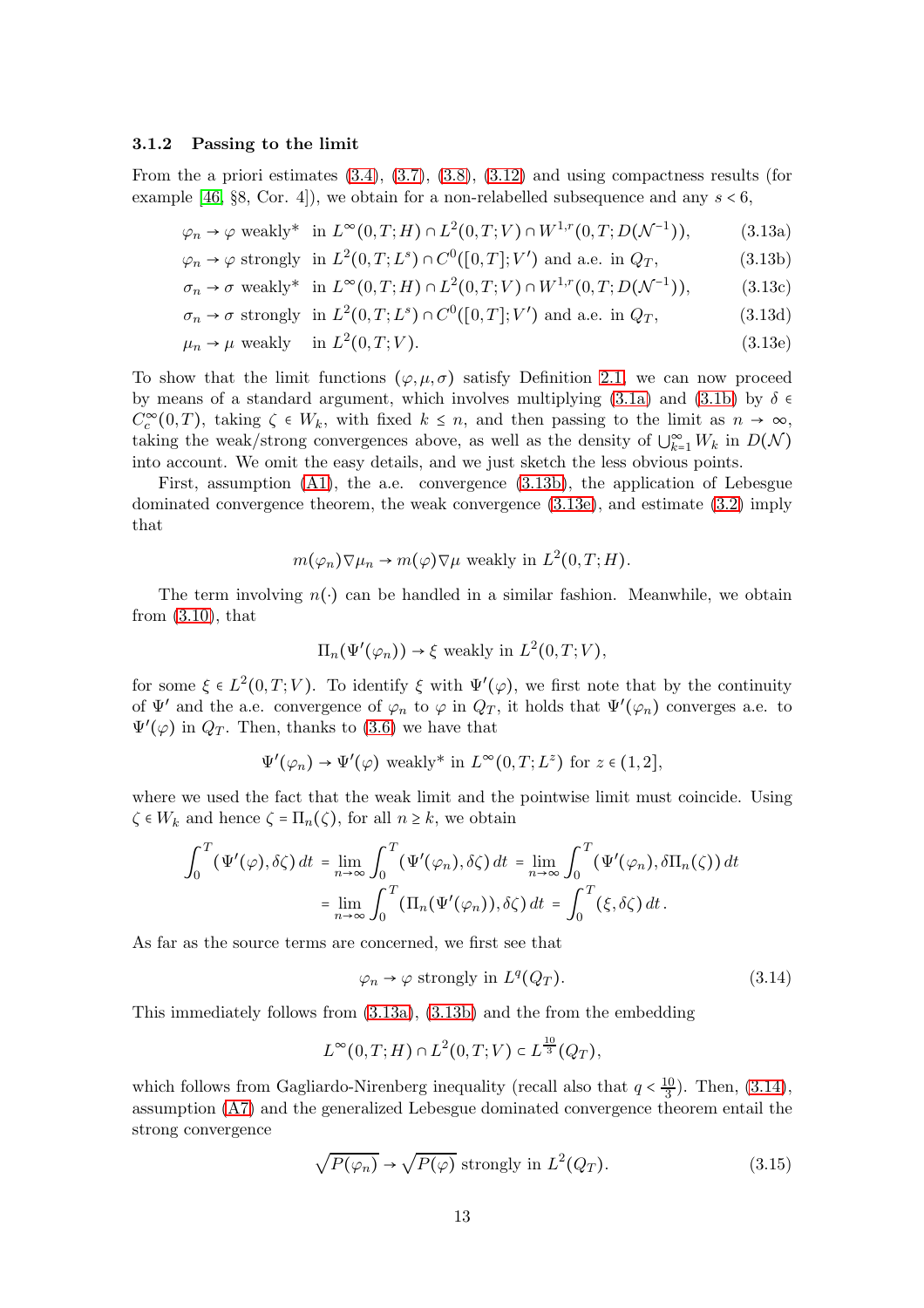Next, we see also that

<span id="page-13-0"></span>
$$
\sqrt{P(\varphi_n)}(\sigma_n + \chi(1 - \varphi_n) - \mu_n) \to \sqrt{P(\varphi)}(\sigma + \chi(1 - \varphi) - \mu)
$$
 weakly in  $L^2(Q_T)$ . (3.16)

Indeed, the weak convergence of  $\sigma_n + \chi(1 - \varphi_n) - \mu_n$  to  $\sigma + \chi(1 - \varphi) - \mu$  in  $L^2(Q_T)$ , together with the strong convergence [\(3.15\)](#page-12-4) imply that the weak convergence [\(3.16\)](#page-13-0) holds in  $L^1(Q_T)$  and, by [\(3.2\)](#page-9-0), also in  $L^2(Q_T)$ . Moreover, from the last two convergences we obtain  $P(\varphi_n)(\sigma_n + \chi(1-\varphi_n) - \mu_n) \to P(\varphi)(\sigma + \chi(1-\varphi) - \mu)$  weakly in  $L^1(Q_T)$ , which is enough to pass to the limit in the source terms. Finally, we can also prove that the initial conditions  $\varphi(0) = \varphi_0$  and  $\sigma(0) = \sigma_0$  are satisfied. Since the argument is standard, we omit the details.

**Energy inequality.** In order to prove  $(2.3)$  we can argue as follows. We integrate  $(3.2)$ between 0 and t, then multiply the resulting identity by an arbitrary  $\omega \in \mathcal{D}(0,t)$ , with  $\omega \geq 0$ . By integrating this second identity again in time between 0 and t, we get

<span id="page-13-1"></span>
$$
\int_0^t E_n(s)\omega(s) ds
$$
  
+ 
$$
\int_0^t \omega(s) \left( \int_0^s \|\sqrt{m(\varphi_n)}\nabla \mu_n\|_H^2 + \|\sqrt{n(\varphi_n)}\nabla (\sigma_n + \chi(1-\varphi_n))\|_H^2 d\tau \right) ds
$$
 (3.17)  
+ 
$$
\int_0^t \omega(s) \int_0^s \|\sqrt{P(\varphi_n)}(\sigma_n + \chi(1-\varphi_n) - \mu_n)\|_H^2 d\tau ds = E_n(0) \int_0^t \omega(s) ds.
$$

We now pass to the limit as  $n \to \infty$  in this identity. On the left-hand side we use the weak we now pass to the finite as  $h \to \infty$  in this identity. On the fert-hand side we use the weak<br>convergences in  $L^2(Q_T)$  of  $\sqrt{m(\varphi_n)}\nabla\mu_n$  to  $\sqrt{m(\varphi)}\nabla\mu$ , and of  $\sqrt{n(\varphi_n)}\nabla(\sigma_n + \chi(1 - \varphi_n))$ to  $\sqrt{n(\varphi)}\nabla(\sigma + \chi(1-\varphi))$ , [\(3.16\)](#page-13-0), the weak/strong convergences above for  $\varphi_n, \sigma_n$ , the lower semicontinuity of the norm and Fatou's lemma. On the right-hand side we use that fact that, since  $\varphi_0 \in D(\mathcal{N})$ , then  $\varphi_n(0) \to \varphi_0$  in  $L^{\infty}$  and hence we have  $E_n(0)$  =  $E(\varphi_n(0), \sigma_n(0)) \to E(0) = E(\varphi_0, \sigma_0)$ . After passing to the limit, from [\(3.17\)](#page-13-1) we therefore obtain the corresponding inequality for the solution pair  $(\varphi, \sigma)$ , which holds for every  $\omega \in \mathcal{D}(0,t)$ , with  $\omega \geq 0$ , and which then yields [\(2.3\)](#page-5-3).

#### 3.2 Improved temporal regularity and energy identity

Suppose [\(A7\)](#page-5-1) is satisfied with  $q \leq \frac{4}{3}$  $\frac{4}{3}$ , then we have

$$
|(S_n, \zeta)| \leq ||P(\varphi_n)||_{L^{\frac{3}{2}}} ||\sigma_n + \chi(1 - \varphi_n) - \mu_n||_{L^6} ||\zeta||_{L^6}
$$
  

$$
\leq C ||P(\varphi_n)||_{L^{\frac{3}{2}}} ||\sigma_n + \chi(1 - \varphi_n) - \mu_n||_{L^6} ||\zeta||_V.
$$

Furthermore,

$$
||P(\varphi_n)||_{L^{\frac{3}{2}}} \leq C\left(1 + ||\varphi_n||_H^q\right),\tag{3.18}
$$

which in turn implies that  $\{P(\varphi_n)\}_{n\in\mathbb{N}}$  is bounded uniformly in  $L^{\infty}(0,T;L^{\frac{3}{2}})$  by  $(3.4)$ . This yields that  ${S_n}_{n\in\mathbb{N}} = {P(\varphi_n)(\sigma_n + \chi(1-\varphi_n) - \mu_n)}_{n\in\mathbb{N}}$  is bounded uniformly in  $L^2(0,T;V')$  and consequently

$$
\|\varphi_n'\|_{L^2(0,T;V')} + \|\sigma_n'\|_{L^2(0,T;V')} \le C \quad \forall 0 < T < \infty.
$$
 (3.19)

Passing to the limit  $n \to \infty$  involves the same argument in Section [3.1.2,](#page-12-5) but we now have  $\varphi_t, \sigma_t \in L^2(0,T;V')$ . Furthermore, as  $\mu, \sigma, \Psi'(\varphi) \in L^2(0,T;V)$ , we obtain, by a similar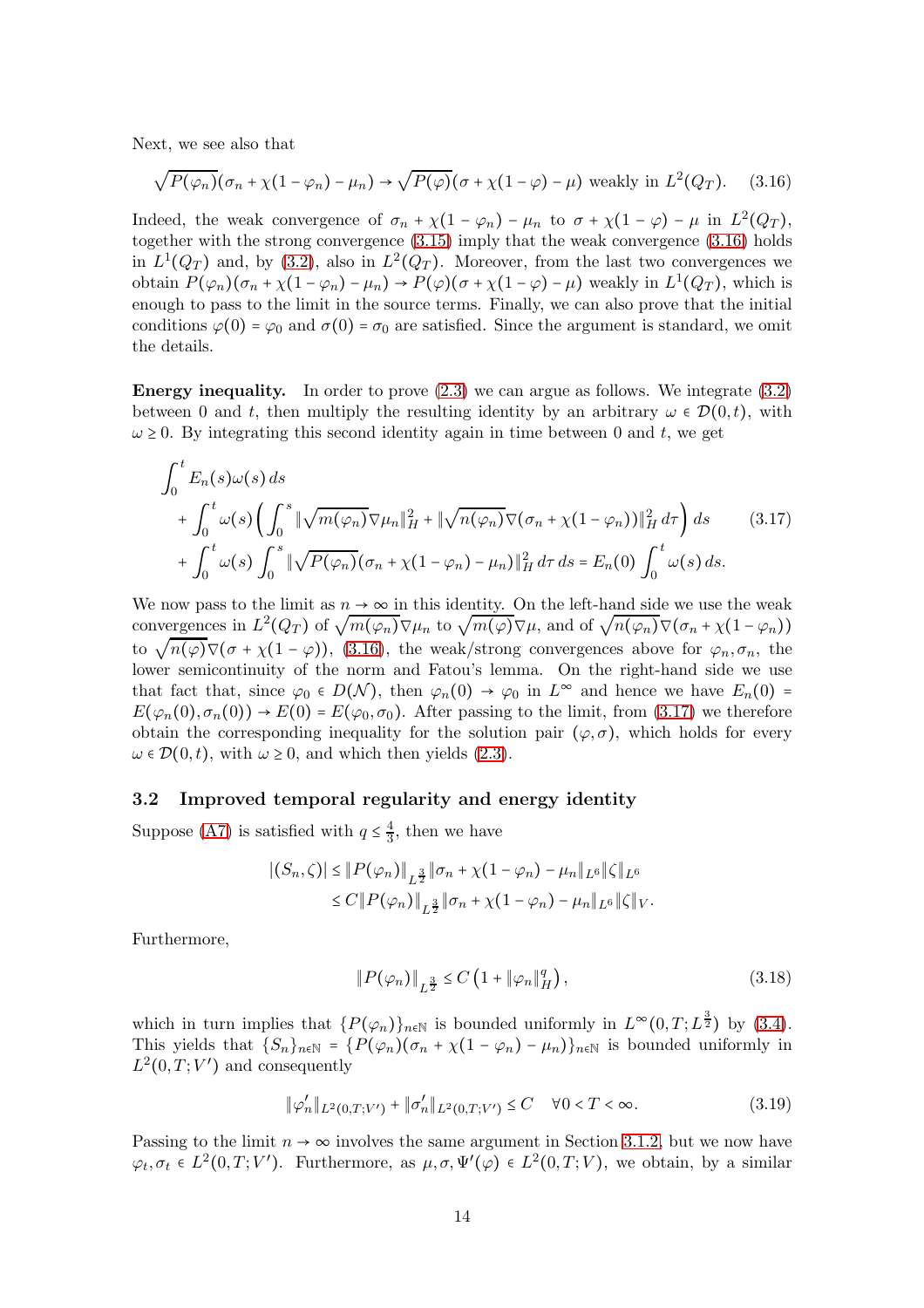argument to [\[18,](#page-25-11) Proof of Lem. 2(a)],

$$
\langle \varphi_t, \mu \rangle_V = \frac{d}{dt} \int_{\Omega} A \Psi(\varphi) + \frac{B}{2} a(x) |\varphi|^2 - \frac{B}{2} \varphi (J \star \varphi) dx - \chi \langle \varphi_t, \sigma \rangle_V,
$$
  

$$
\frac{d}{dt} \int_{\Omega} \frac{1}{2} |\sigma|^2 + \chi \sigma (1 - \varphi) dx = \langle \sigma_t, \sigma + \chi (1 - \varphi) \rangle_V + \langle \varphi_t, -\chi \sigma \rangle_V.
$$

Then, upon adding with the equalities resulting from substituting  $\zeta = \mu$  in [\(2.2a\)](#page-5-6) and  $\zeta = \sigma + \chi(1-\varphi)$  in [\(2.2b\)](#page-5-7), we obtain an analogous identity to [\(3.2\)](#page-9-0) for  $(\varphi, \sigma)$ . By integrating in time between 0 and  $t$  we deduce the energy identity, namely  $(2.3)$  holds as an equality for all  $t > 0$ .

#### 3.3 Continuous dependence with constant mobilities

For two weak solutions  $(\varphi_i, \sigma_i)_{i=1,2}$  to [\(1.2\)](#page-1-0) corresponding to initial data  $(\varphi_{0,i}, \sigma_{0,i})_{i=1,2}$ satisfying the hypothesis of Theorem [2.2,](#page-6-0) we define

$$
\varphi := \varphi_1 - \varphi_2, \quad \sigma := \sigma_1 - \sigma_2,
$$
  

$$
\mu := \mu_1 - \mu_2 = A\Psi'(\varphi_1) - A\Psi'(\varphi_2) + Ba\varphi - BJ \star \varphi - \chi\sigma,
$$

which by Theorem [2.1](#page-5-0) satisfy

$$
\varphi, \sigma \in L^2(0,T;V) \cap H^1(0,T;V') \cap L^\infty(0,T;H), \quad \mu \in L^2(0,T;V),
$$

and

$$
\langle \varphi_t, \zeta \rangle_V + (\nabla \mu, \nabla \zeta) + (\mu, \zeta) \tag{3.20a}
$$
\n
$$
= ((P(\varphi_1) - P(\varphi_2))(\sigma_2 + \chi(1 - \varphi_2) - \mu_2), \zeta) + (P(\varphi_1)(\sigma - \chi\varphi - \mu), \zeta) + (\mu, \zeta),
$$
\n
$$
\langle \sigma_t, \phi \rangle_V + (\nabla(\sigma - \chi\varphi), \nabla\phi) + (\sigma - \chi\varphi, \phi) \tag{3.20b}
$$
\n
$$
= -((P(\varphi_1) - P(\varphi_2))(\sigma_2 + \chi(1 - \varphi_2) - \mu_2), \zeta) - (P(\varphi_1)(\sigma - \chi\varphi - \mu), \zeta) + (\sigma - \chi\varphi, \phi),
$$

for all  $\zeta, \phi \in V$ . Since  $\varphi_t, \sigma_t \in L^2(0,T;V')$ , we insert  $\zeta = \mathcal{N}^{-1}\varphi$  and  $\phi = \mathcal{N}^{-1}\sigma$  and employ the relations [\(1.7\)](#page-4-9), which upon adding leads to

<span id="page-14-0"></span>
$$
\frac{1}{2}\frac{d}{dt}\left(\|\varphi\|_{V'}^2 + \|\sigma\|_{V'}^2\right) + (\mu, \varphi) + \|\sigma\|_H^2 - (\chi\varphi, \sigma) \n= (Z, \mathcal{N}^{-1}\varphi - \mathcal{N}^{-1}\sigma) + (\mu, \mathcal{N}^{-1}\varphi) + (\sigma - \chi\varphi, \mathcal{N}^{-1}\sigma) =: I_1 + I_2 + I_3,
$$
\n(3.21)

where

$$
Z:=(P(\varphi_1)-P(\varphi_2))(\sigma_2+\chi(1-\varphi_2)-\mu_2)+P(\varphi_1)(\sigma-\chi\varphi-\mu).
$$

Using the definition of  $\mu = \mu_1 - \mu_2$ , the Mean value theorem applied to  $\Psi'$ , [\(A4\)](#page-4-1), Young's inequality for convolution, Hölder's inequality, we see that

$$
(\mu - \chi \sigma, \varphi) = (A(\Psi'(\varphi_1) - \Psi'(\varphi_2)) + Ba\varphi - BJ \star \varphi - 2\chi \sigma, \varphi)
$$
  
\n
$$
\ge c_0 \|\varphi\|_H^2 - B\langle \mathcal{N}(J \star \varphi), \mathcal{N}^{-1}\varphi \rangle_V - 2\chi \|\sigma\|_H \|\varphi\|_H
$$
  
\n
$$
\ge c_0 \|\varphi\|_H^2 - B\|\mathcal{N}(J \star \varphi)\|_{V'} \|\varphi\|_{V'} - 2\chi \|\sigma\|_H \|\varphi\|_H
$$
  
\n
$$
\ge c_0 \|\varphi\|_H^2 - Bb^* \|\varphi\|_H \|\varphi\|_{V'} - 2\chi \|\sigma\|_H \|\varphi\|_H
$$
  
\n
$$
\ge \eta \|\varphi\|_H^2 - \frac{B^2 b^{*2}}{4\eta} \|\varphi\|_{V'}^2 - \frac{\chi^2}{c_0 - 2\eta} \|\sigma\|_H^2,
$$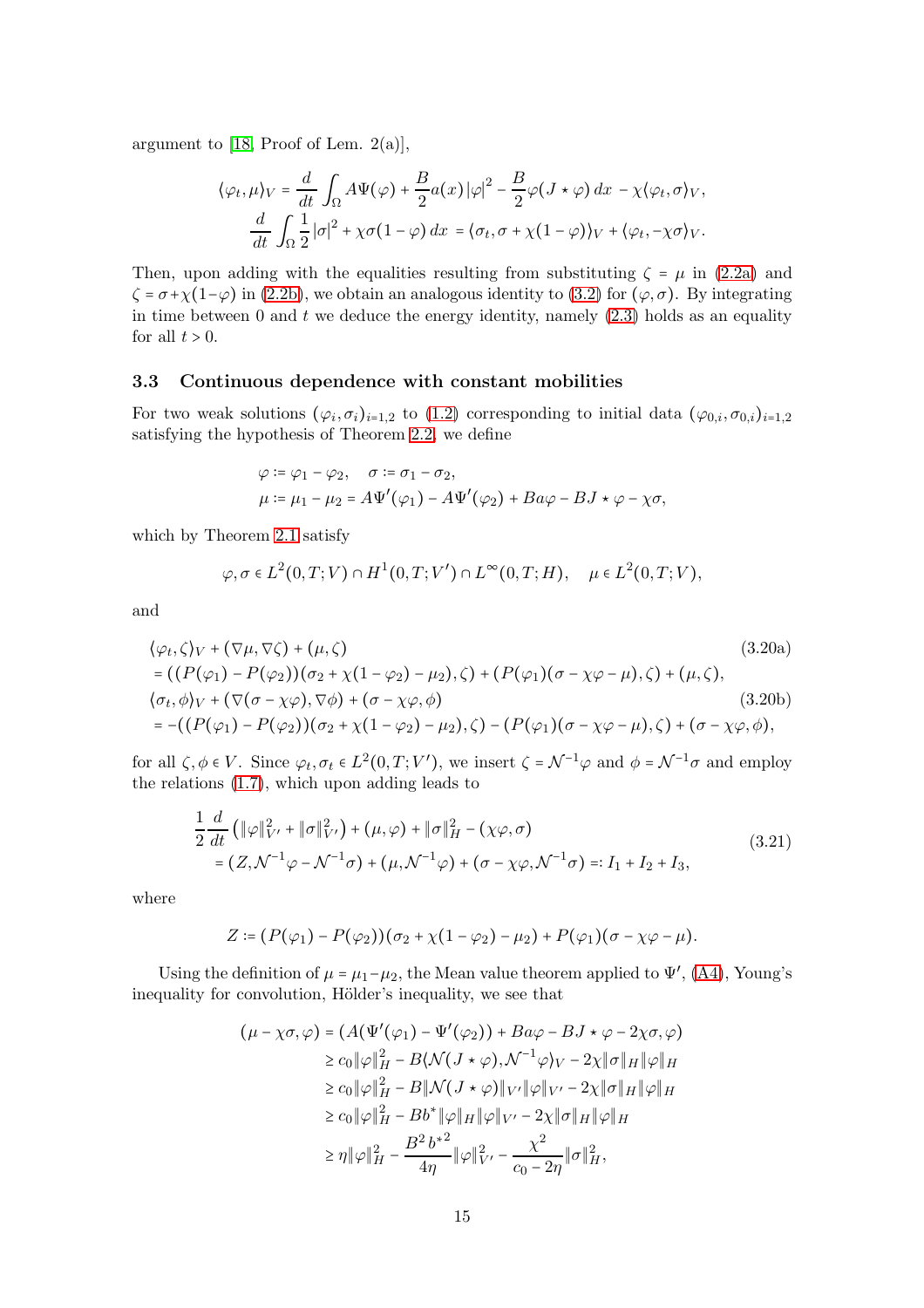where  $b^* := a^* + b$  and  $\eta \in (0, c_0/2)$  is to be fixed. We now insert this last estimate into [\(3.21\)](#page-14-0) and, owing to the condition  $c_0 > \chi^2$ , we can fix  $\eta = \eta_0$  small enough such that  $\delta_0 = 1 - \chi^2/(c_0 - 2\eta_0) > 0$ . Therefore, we obtain

<span id="page-15-3"></span>
$$
\frac{1}{2}\frac{d}{dt}\left(\|\varphi\|_{V'}^2 + \|\sigma\|_{V'}^2\right) + \eta_0 \|\varphi\|_H^2 + \delta_0 \|\sigma\|_H^2 \le I_1 + I_2 + I_3 + \frac{B^2 b^{*2}}{4\eta_0} \|\varphi\|_{V'}^2. \tag{3.22}
$$

The right-hand sides  $I_1$ ,  $I_2$  and  $I_3$  can be estimated as follows: Using [\(1.7\)](#page-4-9), it holds that

<span id="page-15-0"></span>
$$
|I_3| \le (\|\sigma\|_{V'} + \chi \|\varphi\|_{V'}) \|\mathcal{N}^{-1}\sigma\|_V \le \|\sigma\|_{V'}^2 + \chi \|\varphi\|_{V'} \|\sigma\|_{V'}.
$$
 (3.23)

The estimates for  $I_1$  and  $I_2$  will require an estimate for  $\|\mu\|_{V'}$ . We first note that for every  $\zeta \in V$  we have

<span id="page-15-6"></span><span id="page-15-5"></span>
$$
|(a\varphi,\zeta)| = |(\varphi,a\zeta)| \le \|\varphi\|_{V'} \|a\zeta\|_{V} \le b^* \|\varphi\|_{V'} \|\zeta\|_{V},
$$
\n(3.24)

$$
|(J \star \varphi, \zeta)| = |(\varphi, J \star \zeta)| \le ||\varphi||_{V'} ||J \star \zeta||_{V} \le b^* ||\varphi||_{V'} ||\zeta||_{V},
$$
\n(3.25)

which yield  $||a\varphi||_{V'} \leq b^* ||\varphi||_{V'}$  and  $||J \star \varphi||_{V'} \leq b^* ||\varphi||_{V'}$ . From [\(B3\)](#page-6-2), it holds that

$$
\|\Psi'(\varphi_1) - \Psi'(\varphi_2)\|_{L^{\frac{6}{5}}} \leq C\left(1 + \|\varphi_1\|_{L^{3r}}^r + \|\varphi_2\|_{L^{3r}}^r\right) \|\varphi\|_H,
$$

and so, with the continuous embedding  $L^{\frac{6}{5}} \subset V'$  we have that

$$
\left| \left( \Psi'(\varphi_1) - \Psi'(\varphi_2), \mathcal{N}^{-1} f \right) \right| \leq \left| \Psi'(\varphi_1) - \Psi'(\varphi_2) \right|_{V'} \|\mathcal{N}^{-1} f\|_{V}
$$
\n
$$
\leq C \left( 1 + \|\varphi_1\|_{L^{3r}}^r + \|\varphi_2\|_{L^{3r}}^r \right) \|\varphi\|_{H} \|f\|_{V'}.
$$
\n(3.26)

Using [\(A3\)](#page-4-3), we find that

<span id="page-15-4"></span>
$$
\|\mu\|_{V'} \le AC \left(1 + \|\varphi_1\|_{L^{3r}}^r + \|\varphi_2\|_{L^{3r}}^r\right) \|\varphi\|_H + 2b^*B \|\varphi\|_{V'} + \chi \|\sigma\|_{V'}.
$$
 (3.27)

Immediately, we have

<span id="page-15-1"></span>
$$
|I_{2}| \le AC \left(1 + \|\varphi_{1}\|_{L^{3r}}^{r} + \|\varphi_{2}\|_{L^{3r}}^{r}\right) \|\varphi\|_{H} \|\varphi\|_{V'} + 2b^{*}B \|\varphi\|_{V'}^{2} + \chi \|\sigma\|_{V'} \|\varphi\|_{V'}\le C \left(1 + \|\varphi_{1}\|_{L^{3r}}^{2r} + \|\varphi_{2}\|_{L^{3r}}^{2r}\right) \|\varphi\|_{V'}^{2} + \frac{\eta_{0}}{4} \|\varphi\|_{H}^{2} + C \left(\|\varphi\|_{V'}^{2} + \|\sigma\|_{V'}^{2}\right).
$$
\n(3.28)

By  $(B2)$ ,  $P$  is non-negative, bounded and Lipschitz continuous, and so

<span id="page-15-2"></span>
$$
|I_{1}| \leq ||P(\varphi_{1}) - P(\varphi_{2})||_{H} ||\sigma_{2} + \chi(1 - \varphi_{2}) - \mu_{2}||_{L^{3}} ||\mathcal{N}^{-1}\varphi - \mathcal{N}^{-1}\sigma||_{L^{6}} + C ||\sigma - \chi\varphi - \mu||_{V'} ||\mathcal{N}^{-1}\varphi - \mathcal{N}^{-1}\sigma||_{V} \leq C ||\varphi||_{H} ||\sigma_{2} + \chi(1 - \varphi_{2}) - \mu_{2}||_{V} (||\varphi||_{V'} + ||\sigma||_{V'}) + C((\chi + 1)||\sigma||_{V'} + (2b^{*}B + \chi)||\varphi||_{V'}) (||\varphi||_{V'} + ||\sigma||_{V'}) + AC (1 + ||\varphi_{1}||_{L^{3r}}^{r} + ||\varphi_{2}||_{L^{3r}}^{r}) ||\varphi||_{H} (||\varphi||_{V'} + ||\sigma||_{V'}) \leq C (1 + ||\sigma_{2} + \chi(1 - \varphi_{2}) - \mu_{2}||_{V}^{2} + ||\varphi_{1}||_{L^{3r}}^{2r} + ||\varphi_{2}||_{L^{3r}}^{2r}) (||\varphi||_{V'}^{2} + ||\sigma||_{V'}^{2}) + \frac{\eta_{0}}{4} ||\varphi||_{H}^{2}.
$$
 (3.29)

By Young's inequality, upon substituting [\(3.23\)](#page-15-0), [\(3.28\)](#page-15-1), [\(3.29\)](#page-15-2) into [\(3.22\)](#page-15-3) we obtain

$$
\frac{d}{dt} \left( \|\varphi\|_{V'}^2 + \|\sigma\|_{V'}^2 \right) + \eta_0 \|\varphi\|_H^2 + 2\delta_0 \|\sigma\|_H^2.
$$
\n
$$
\leq C \left( 1 + \|\varphi_1\|_{L^{3r}}^{2r} + \|\varphi_2\|_{L^{3r}}^{2r} + \|\sigma_2 + \chi(1 - \varphi_2) - \mu_2\|_V^2 \right) \left( \|\varphi\|_{V'}^2 + \|\sigma\|_{V'}^2 \right)
$$
\n
$$
=: \mathcal{X} \left( \|\varphi\|_{V'}^2 + \|\sigma\|_{V'}^2 \right).
$$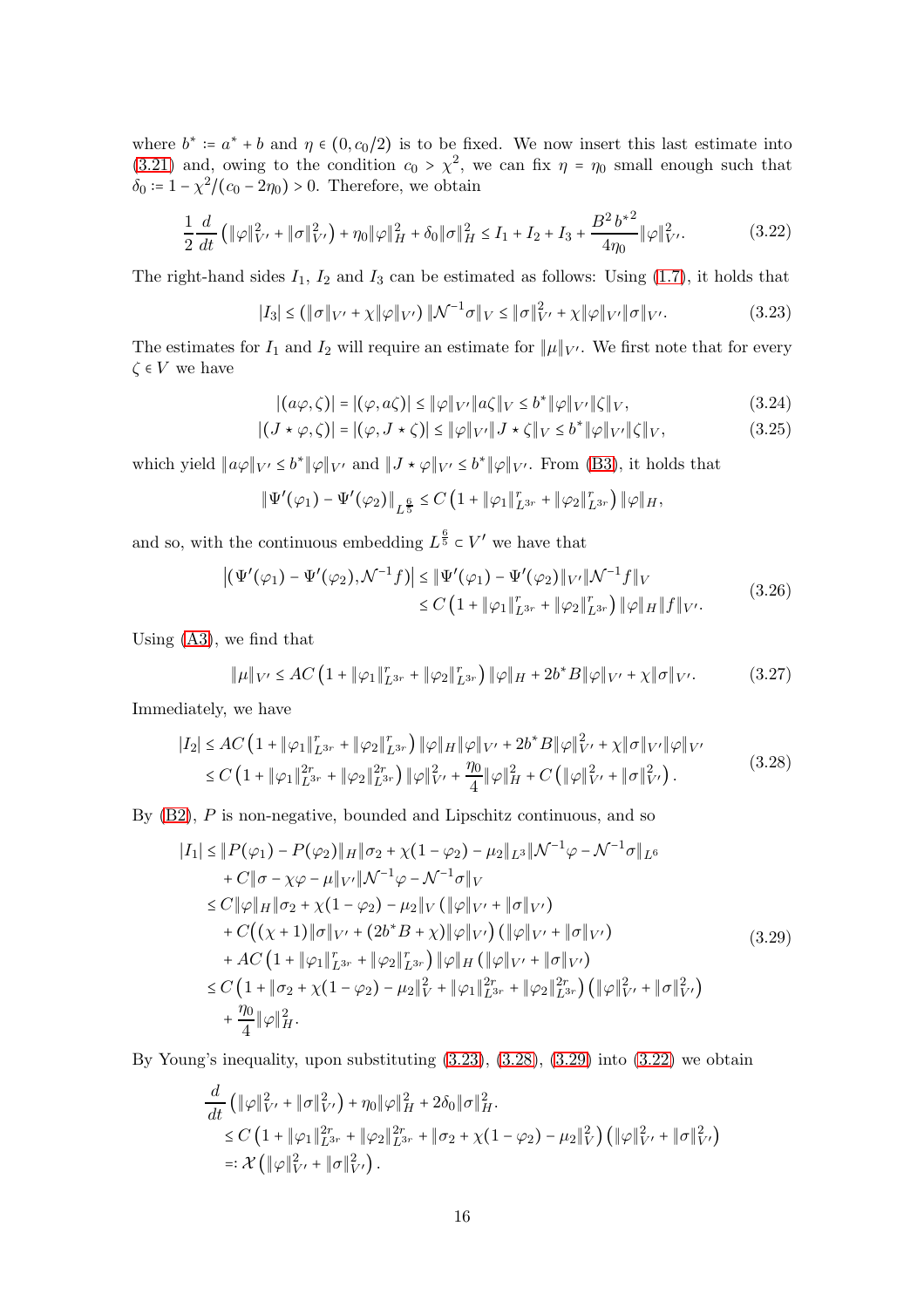Now, the prefactor  $\mathcal X$  for  $(\|\varphi\|_{V'}^2 + \|\sigma\|_{V'}^2)$  on the right-hand side belongs to  $L^1(0,T)$ , provided  $r \leq 4/3$ . Indeed, employing [\(3.11\)](#page-11-2) (take  $q = 3r$ ) we have  $\varphi_1, \varphi_2 \in L^{\frac{4r}{3r-2}}(0,T;L^{3r})$ and  $\frac{4r}{3r-2} \ge 2r$  for  $r \le 4/3$ . The continuous dependence estimate [\(2.8\)](#page-8-6) then follows from Gronwall's lemma. If  $r \leq \frac{2}{3}$  $\frac{2}{3}$ , then from  $(3.27)$  we have

$$
\int_0^t \|\mu\|_{V'}^2 ds \le C \int_0^t \left(1 + \|\varphi_1\|_{L^2}^{2r} + \|\varphi_2\|_{L^2}^{2r}\right) \|\varphi\|_H^2 ds + C \left(\|\varphi\|_{L^2(0, t; V')}^2 + \|\sigma\|_{L^2(0, t; V')}^2\right)
$$
  

$$
\le C \left(1 + \sum_{i=1,2} \|\varphi_i\|_{L^\infty(0, T; H)}^{2r}\right) \|\varphi\|_{L^2(0, t; H)}^2 + C \left(\|\varphi\|_{L^2(0, t; V')}^2 + \|\sigma\|_{L^2(0, t; V')}^2\right)
$$
  

$$
\le C \left(\|\varphi(0)\|_{V'}^2 + \|\sigma(0)\|_{V'}^2\right).
$$

## <span id="page-16-0"></span>4 Degenerate mobility and singular potential

## 4.1 Existence

For  $\varepsilon > 0$ , we consider the approximate problem  $(P_{\varepsilon})$  given by

$$
\varphi_{\varepsilon,t} = \text{div} \left( m_{\varepsilon} (\varphi_{\varepsilon}) \nabla \mu_{\varepsilon} \right) + P_{\varepsilon} (\varphi_{\varepsilon}) (\sigma_{\varepsilon} + \chi (1 - \varphi_{\varepsilon}) - \mu_{\varepsilon}) \qquad \text{in } Q_T,
$$
  
\n
$$
\mu_{\varepsilon} = A \Psi'_{\varepsilon} (\varphi_{\varepsilon}) + B a \varphi_{\varepsilon} - B J \star \varphi_{\varepsilon} - \chi \sigma_{\varepsilon} \qquad \text{in } Q_T,
$$
  
\n
$$
\sigma_{\varepsilon,t} = \text{div} \left( n (\varphi_{\varepsilon}) \nabla (\sigma_{\varepsilon} + \chi (1 - \varphi_{\varepsilon})) \right) - P_{\varepsilon} (\varphi_{\varepsilon}) (\sigma_{\varepsilon} + \chi (1 - \varphi_{\varepsilon}) - \mu_{\varepsilon}) \text{ in } Q_T,
$$
  
\n(P\_{\varepsilon})

with Neumann boundary conditions on  $\partial\Omega \times (0,T)$  and initial conditions  $\varphi_{\varepsilon}(0) = \varphi_0$ ,  $\sigma_{\varepsilon}(0) = \sigma_0$ , which is obtained by replacing the singular potential  $\Psi$  with a regular potential  $\Psi_{\varepsilon} = \Psi_{1,\varepsilon} + \Psi_{2,\varepsilon}$  and the degenerate mobility m by a non-degenerate mobility  $m_{\varepsilon}$  given by

<span id="page-16-1"></span>
$$
m_{\varepsilon}(s) =\begin{cases} m(1-\varepsilon) & \text{for } s \ge 1-\varepsilon, \\ m(s) & \text{for } |s| \le 1-\varepsilon, \\ m(-1+\varepsilon) & \text{for } s \le -1+\varepsilon, \end{cases} \tag{4.1a}
$$
\n
$$
\Psi_{1,\varepsilon}(s) =\begin{cases} \Psi_1(1-\varepsilon) + \Psi_1'(1-\varepsilon)(s-(1-\varepsilon)) \\ +\frac{1}{2}\Psi_1''(1-\varepsilon)(s-(1-\varepsilon))^2 + \frac{1}{6}(s-(1-\varepsilon))^3 & \text{for } s \ge 1-\varepsilon, \\ \Psi_1(s) & \text{for } |s| \le 1-\varepsilon, \\ \Psi_1(-1+\varepsilon) + \Psi_1'(-1+\varepsilon)(s-(\varepsilon-1)) \\ +\frac{1}{2}\Psi_1''(-1+\varepsilon)(s-(\varepsilon-1))^2 + \frac{1}{6}|s-(\varepsilon-1)|^3 & \text{for } s \le -1+\varepsilon \end{cases} \tag{4.1b}
$$
\n
$$
\Psi_{2,\varepsilon}(s) =\begin{cases} \Psi_2(1-\varepsilon) + \Psi_2'(1-\varepsilon)(s-(1-\varepsilon)) & \text{for } s \ge 1-\varepsilon, \\ \Psi_2(1-\varepsilon)(s-(1-\varepsilon))^2 & \text{for } s \ge 1-\varepsilon, \\ \Psi_2(s) & \text{for } |s| \le 1-\varepsilon, \\ \Psi_2(-1+\varepsilon) + \Psi_2'(-1+\varepsilon)(s-(\varepsilon-1)) & \text{for } s \le -1+\varepsilon. \end{cases} \tag{4.1c}
$$

Note that  $\Psi_{1,\varepsilon}$  is a slightly different variant to the approximation employed in [\[18\]](#page-25-11). By [\(C4\)](#page-6-4) and [\(4.1a\)](#page-16-1), it holds that  $m_{\varepsilon}$  satisfies [\(A1\)](#page-4-8) for positive  $\varepsilon$ . We introduce the approximate entropy function  $M_{\varepsilon} \in C^2(\mathbb{R})$  by

<span id="page-16-4"></span><span id="page-16-3"></span><span id="page-16-2"></span>
$$
m_{\varepsilon}(s)M_{\varepsilon}''(s) = 1, \quad M_{\varepsilon}(0) = M_{\varepsilon}'(0) = 0,
$$
\n(4.2)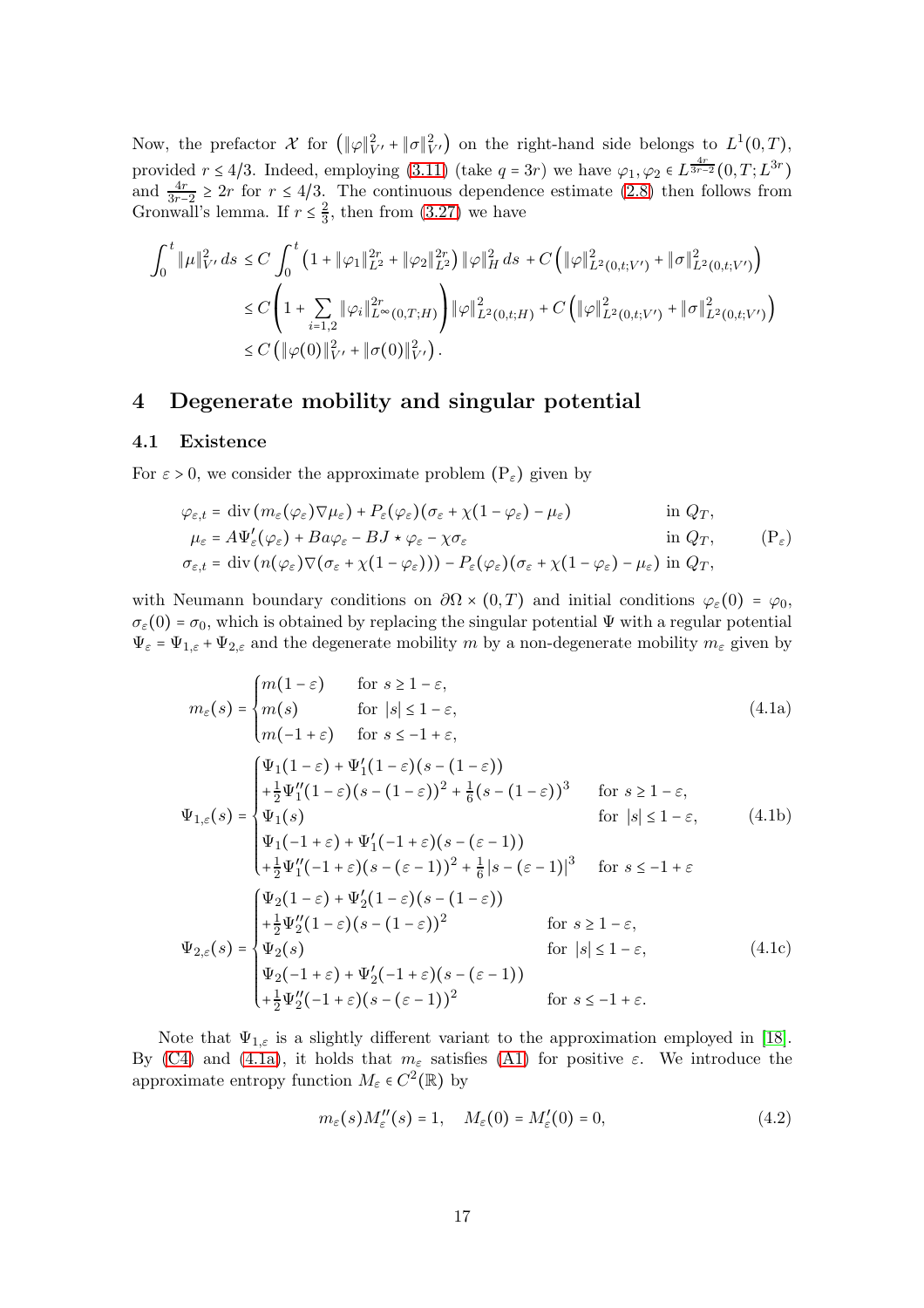and the approximate nonlinearity  $P_{\varepsilon} \in C^{0}(\mathbb{R})$  by

<span id="page-17-1"></span>
$$
P_{\varepsilon}(s) = \begin{cases} P(1-\varepsilon) & \text{for } s \ge 1-\varepsilon, \\ P(s) & \text{for } |s| \le 1-\varepsilon, \\ P(-1+\varepsilon) & \text{for } s \le -1+\varepsilon. \end{cases}
$$
(4.3)

In the following, we will derive some properties for the approximating functions  $\Psi_{\varepsilon}$ ,  $M_{\varepsilon}$ , and  $P_{\varepsilon}$ , and also some a priori estimates for  $\{\varphi_{\varepsilon}, \mu_{\varepsilon}, \sigma_{\varepsilon}\}\)$  that are uniform in  $\varepsilon$ . For the rest of this section, the symbol  $C$  denotes positive constants that may vary line by line but are independent of  $\varepsilon$ .

#### 4.1.1 Properties of the approximate functions

The approximate potential. We now show that under Assumption [2.3](#page-6-5) the approximation  $\Psi_{\varepsilon} = \Psi_{1,\varepsilon} + \Psi_{2,\varepsilon}$  satisfies [\(A4\)](#page-4-1), [\(A5\)](#page-4-6), [\(A6\)](#page-5-5) from Assumption [2.1.](#page-4-2) From [\(C3\)](#page-6-6), [\(4.1b\)](#page-16-2) and [\(4.1c\)](#page-16-3) we observe that

<span id="page-17-2"></span>
$$
A\Psi''_{\varepsilon}(s) + Ba(x) = \begin{cases} A\Psi''(s) + Ba(x) & \text{for } |s| \le 1 - \varepsilon, \\ A\Psi''(1 - \varepsilon) + Ba(x) + (s - 1 + \varepsilon) & \text{for } s > 1 - \varepsilon, \\ A\Psi''(-1 + \varepsilon) + Ba(x) + |s - \varepsilon + 1| & \text{for } s < -1 + \varepsilon \\ \ge c_0 & \forall s \in \mathbb{R}, \text{ a.e. } x \in \Omega, \end{cases} \tag{4.4}
$$

which implies that  $\Psi_{\varepsilon}$  satisfies [\(A4\)](#page-4-1) for all  $\varepsilon > 0$ . Furthermore, [\(C3\)](#page-6-6) immediately gives a lower bound for  $\Psi''$ :

$$
\Psi''(s) \geq \frac{1}{A} (c_0 - B \|a\|_{L^{\infty}(\Omega)}) =: k \quad \forall s \in (-1, 1).
$$

Then, we deduce from  $(4.1b)$  and  $(4.1c)$ , and applying Young's inequality, that there exists two constants  $k_1 > 0$ ,  $k_2 \in \mathbb{R}$ , independent of  $\varepsilon$ , such that

$$
\Psi_{\varepsilon}(s) \geq k_1 |s|^3 - k_2 \quad \forall s \in \mathbb{R}.
$$

By Young's inequality with Hölder exponents, we observe that

$$
\Psi_{\varepsilon}(s) \geq k_1 |s|^3 - k_2 \geq c_2 |s|^2 - C(c_2, k_1, k_2) \quad \forall s \in \mathbb{R},
$$

where we can take the constant  $c_2$  such that  $(2.1)$  is satisfied. Therefore,  $(A5)$  is also satisfied for all  $\varepsilon > 0$ . Meanwhile, by the definitions [\(4.1b\)](#page-16-2), [\(4.1c\)](#page-16-3),  $\Psi_{\varepsilon}$  has cubic growth for fixed  $\varepsilon > 0$  and thus [\(A6\)](#page-5-5) is satisfied with  $z = \frac{3}{2}$  $\frac{3}{2}$ .

Uniform bounds on the initial energy. We now establish that  $\Psi_{\varepsilon}(\varphi_0)$  is bounded in  $L^1(\Omega)$  independent of  $\varepsilon$ , see also [\[24,](#page-25-9) Proof of Thm. 2] and [\[20,](#page-25-5) Proof of Lem. 4]. By Taylor's theorem, for  $\varepsilon \in (0, \varepsilon_0]$ , where  $\varepsilon_0$  is the constant in [\(C2\)](#page-6-7), we have, for  $1-\varepsilon \le s < 1$ 

$$
\Psi_1(s) = \Psi_1(1-\varepsilon) + \Psi_1'(1-\varepsilon)(s-(1-\varepsilon)) + \frac{1}{2}\Psi_1''(\xi_s)(s-(1-\varepsilon))^2,
$$

where  $\xi \in (1-\varepsilon, s)$ . Then, condition [\(C2\)](#page-6-7) implies that  $\Psi''(\xi_s) \ge \Psi''(1-\varepsilon)$  and so  $\Psi_{1,\varepsilon}(s)$  –  $(s - (1 - \varepsilon))^3/6 \leq \Psi_1(s)$ . We argue in a similar fashion for  $-1 < s \leq -1 + \varepsilon$ . Since  $\Psi_1(s) = \Psi_{1,\varepsilon}(s)$  for  $|s| \leq 1-\varepsilon$ , we get the bound

<span id="page-17-0"></span>
$$
\Psi_{1,\varepsilon}(s) \le \Psi_1(s) + \frac{\varepsilon^3}{6} \quad \forall s \in (-1,1), \quad \forall \varepsilon \in (0,\varepsilon_0]. \tag{4.5}
$$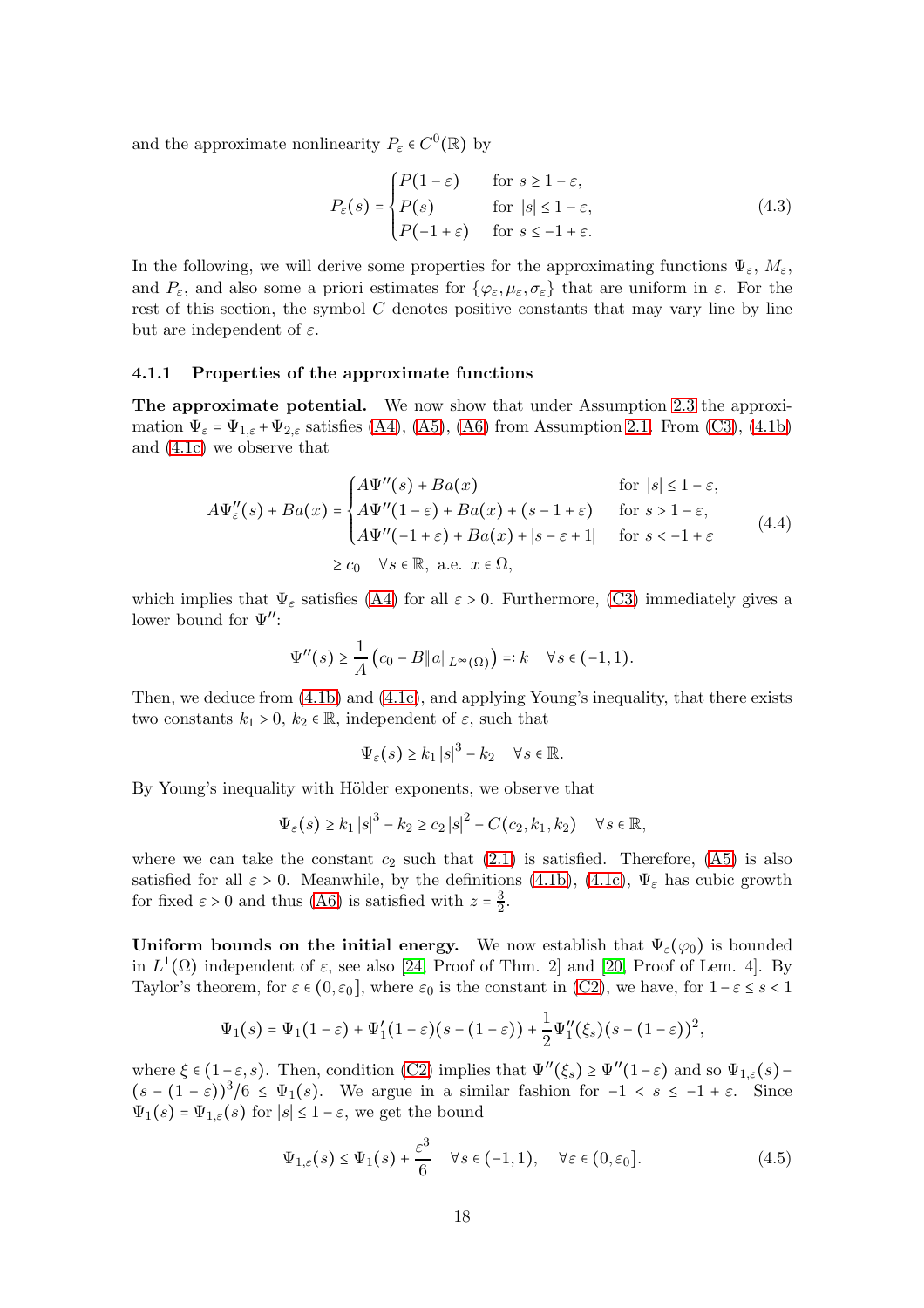On the other hand, using  $\Psi_2 \in C^2([-1,1])$  and a similar argument involving Taylor's theorem, there exist constants  $L_1, L_2 > 0$  such that

<span id="page-18-3"></span><span id="page-18-0"></span>
$$
|\Psi_{2,\varepsilon}(s)| \le L_1 |s|^2 + L_2 \quad \forall s \in \mathbb{R}, \quad \forall \varepsilon \in (0, \varepsilon_0].
$$
 (4.6)

Then, by  $(C6)$ ,  $(4.5)$  and  $(4.6)$  it holds that

$$
\int_{\Omega} \Psi_{\varepsilon}(\varphi_0) dx \le \int_{\Omega} \Psi_1(\varphi_0) dx + L_1 \|\varphi_0\|_H^2 + C < \infty \quad \forall \varepsilon \in (0, \varepsilon_0]. \tag{4.7}
$$

**The approximate entropy function.** From the definitions  $(4.1a)$  and  $(4.2)$ , we obtain

$$
M_{\varepsilon}(s) = \begin{cases} M(1-\varepsilon) + M'(1-\varepsilon)(s-(1-\varepsilon)) + \frac{1}{2}M''(1-\varepsilon)(s-(1-\varepsilon))^2 & \text{for } s \ge 1-\varepsilon, \\ M(s) & \text{for } |s| \le 1-\varepsilon, \\ M(\varepsilon-1) + M'(\varepsilon-1)(s-(\varepsilon-1)) + \frac{1}{2}M''(\varepsilon-1)(s-(\varepsilon-1))^2 & \text{for } s \le -1+\varepsilon. \end{cases}
$$

Assumption [\(C4\)](#page-6-4) yields that m is non-increasing in  $[1 - \varepsilon_0, 1]$  and non-decreasing in [-1,-1+ $\varepsilon_0$ ]. This implies that  $M'' = \frac{1}{m}$  $\frac{1}{m}$  is non-decreasing in  $[1-\varepsilon_0, 1)$  and non-increasing in  $(-1,-1+\varepsilon_0]$ . We refer the reader to [\[5,](#page-24-9) §3.4], [\[18,](#page-25-11) Proof of Lem. 2 c)] and [\[24,](#page-25-9) Proof of Thm. 2] for the proof of the following bounds:

$$
M_{\varepsilon}(s) \le M(s), \quad \left| M'_{\varepsilon}(s) \right| \le \left| M'(s) \right| \quad \forall s \in (-1, 1) \quad \forall \varepsilon \in (0, \varepsilon_0], \tag{4.8}
$$

$$
\int_{\Omega} (|\varphi_{\varepsilon}| - 1)^2 + dx \le 2 \max(m(-1 + \varepsilon), m(1 - \varepsilon)) \|M(\varphi_{\varepsilon})\|_{L^1}.
$$
 (4.9)

By [\(4.8\)](#page-18-1), for any initial data  $\varphi_0$  satisfying [\(C6\)](#page-7-5), we have

<span id="page-18-6"></span><span id="page-18-4"></span><span id="page-18-2"></span><span id="page-18-1"></span>
$$
\int_{\Omega} M_{\varepsilon}(\varphi_0) dx \le \int_{\Omega} M(\varphi_0) dx < \infty. \tag{4.10}
$$

The approximate nonlinearity. From [\(4.3\)](#page-17-1) and the expression for  $M_{\varepsilon}$  above, we obtain

$$
\sqrt{P_{\varepsilon}(s)}M'_{\varepsilon}(s) = \begin{cases}\n\sqrt{P(1-\varepsilon)}M'(1-\varepsilon) + \frac{\sqrt{P(1-\varepsilon)}}{m(1-\varepsilon)}(s-(1-\varepsilon)) & \text{for } s \ge 1-\varepsilon, \\
\sqrt{P(s)}M'(s) & \text{for } |s| \le 1-\varepsilon, \quad (4.11) \\
\sqrt{P(-1+\varepsilon)}M'(-1+\varepsilon) + \frac{\sqrt{P(-1+\varepsilon)}}{m(-1+\varepsilon)}(s-(\varepsilon-1)) & \text{for } s \le -1+\varepsilon.\n\end{cases}
$$

We now use [\(C4\)](#page-6-4) and [\(C5\)](#page-7-1) to estimate the function  $\sqrt{P(s)}M'(s)$ . For any  $s \in [1-\varepsilon_0,1)$ , it holds that

$$
\left|\sqrt{P(s)}M'(s)\right| = \left|\sqrt{P(s)}\left(\int_0^{1-\varepsilon_0} \frac{1}{m(r)} dr + \int_{1-\varepsilon_0}^s \frac{1}{m(r)} dr\right)\right| \le C + \frac{\sqrt{P(s)}}{m(s)} |s - 1 + \varepsilon_0|
$$
  

$$
\le c_7 |s| + C.
$$

A similar estimate holds for any  $s \in (-1, -1 + \varepsilon_0]$ , and for  $|s| \leq 1 - \varepsilon_0$  we have

$$
\left|\sqrt{P(s)}M'(s)\right|\leq\sqrt{P(s)}\max\left(\int_0^{1-\varepsilon_0}\frac{1}{m(r)}\,dr,\int_{-1+\varepsilon_0}^0\frac{1}{m(r)}\,dr\right)\leq C,
$$

thanks to the fact that  $P \in C^0([-1,1])$  and  $m(s) > 0$  for all  $|s| \leq 1 - \varepsilon_0$ . Hence, by the explicit form in  $(4.11)$  and  $(C5)$  there exists a positive constant C such that

<span id="page-18-5"></span>
$$
\left| \sqrt{P_{\varepsilon}(s)} M_{\varepsilon}'(s) \right| \le c_7 |s| + C \quad \forall s \in \mathbb{R}, \quad \forall \varepsilon \in (0, \varepsilon_0]. \tag{4.12}
$$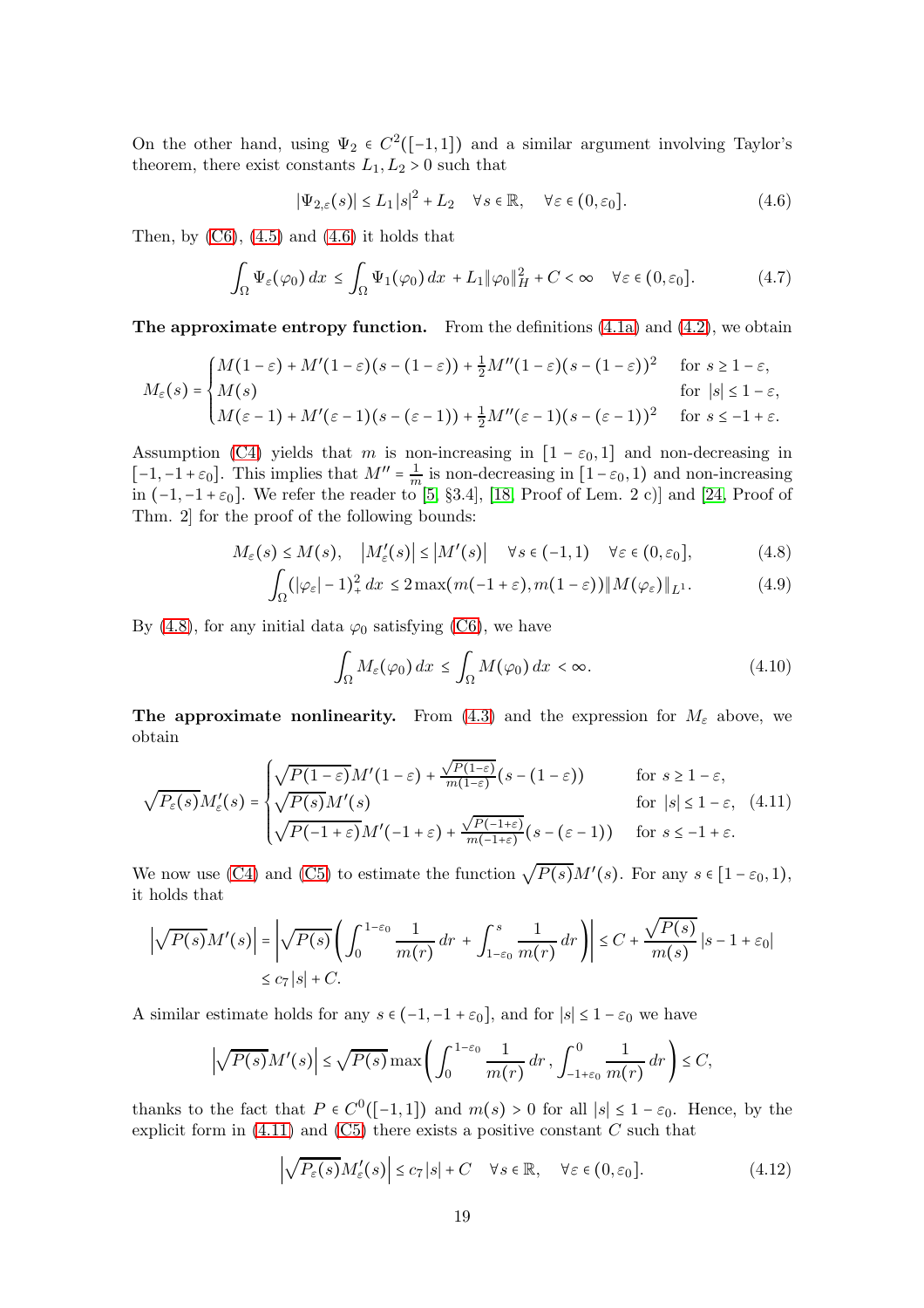#### 4.1.2 Uniform estimates

By Theorem [2.1,](#page-5-0) for fixed  $\varepsilon \in (0, \varepsilon_0]$ , there exists a pair  $(\varphi_{\varepsilon}, \sigma_{\varepsilon})$  such that

$$
\varphi_{\varepsilon}, \sigma_{\varepsilon} \in L^{\infty}(0,T;H) \cap L^{2}(0,T;V) \cap H^{1}(0,T;V'),
$$

which satisfies [\(2.2\)](#page-5-8) with  $m_{\varepsilon}$  and  $\Psi'_{\varepsilon}$ , and

<span id="page-19-0"></span>
$$
\mu_{\varepsilon} = A\Psi_{\varepsilon}'(\varphi_{\varepsilon}) + Ba\varphi_{\varepsilon} - BJ \star \varphi_{\varepsilon} - \chi \sigma_{\varepsilon}.
$$
\n(4.13)

Furthermore, the pair  $(\varphi_{\varepsilon}, \sigma_{\varepsilon})$  satisfies the energy inequality [\(2.3\)](#page-5-3) and we then deduce that there exists a positive constant C, independent of  $\varepsilon$  such that, for all  $t \in [0, T]$ ,

$$
\begin{split} \|\sigma_{\varepsilon}(t)\|_{H}^{2} + \|\varphi_{\varepsilon}(t)\|_{H}^{2} + \|\sqrt{m_{\varepsilon}(\varphi_{\varepsilon})}\nabla\mu_{\varepsilon}\|_{L^{2}(0,t;H)}^{2} \\ &+ \|\sqrt{n(\varphi_{\varepsilon})}\nabla(\sigma_{\varepsilon} - \chi\varphi_{\varepsilon})\|_{L^{2}(0,t;H)}^{2} + \|\sqrt{P_{\varepsilon}(\varphi_{\varepsilon})}(\sigma_{\varepsilon} + \chi(1-\varphi_{\varepsilon}) - \mu_{\varepsilon})\|_{L^{2}(0,t;H)}^{2} \end{split} \tag{4.14}
$$
  

$$
\leq E_{\varepsilon}(\varphi_{0}, \sigma_{0}) \leq C\left(1 + \|\varphi_{0}\|_{H}^{2} + \|\Psi(\varphi_{0})\|_{L^{1}} + \|\sigma_{0}\|_{H}^{2}\right),
$$

where  $E_{\varepsilon}$  is given by [\(2.4\)](#page-5-9) with  $\Psi$  replaced with  $\Psi_{\varepsilon}$ , and [\(4.7\)](#page-18-3) has been taken into account. This immediately yields the following uniform estimates with respect to  $\varepsilon$ :

$$
\|\varphi_{\varepsilon}\|_{L^{\infty}(0,T;H)} + \|\sigma_{\varepsilon}\|_{L^{\infty}(0,T;H)} \le C,
$$
\n(4.15a)

<span id="page-19-6"></span><span id="page-19-5"></span><span id="page-19-4"></span><span id="page-19-3"></span>
$$
\|\sqrt{m_{\varepsilon}(\varphi_{\varepsilon})}\nabla\mu_{\varepsilon}\|_{L^{2}(0,T;H)} \leq C,
$$
\n(4.15b)

$$
\|\nabla(\sigma_{\varepsilon} + \chi(1 - \varphi_{\varepsilon}))\|_{L^2(0,T;H)} \le C,\tag{4.15c}
$$

$$
\|\sqrt{P_{\varepsilon}(\varphi_{\varepsilon})}\big(\sigma_{\varepsilon} + \chi(1-\varphi_{\varepsilon}) - \mu_{\varepsilon}\big)\|_{L^2(0,T;H)} \leq C. \tag{4.15d}
$$

Recalling the approximate entropy function  $M_{\varepsilon}$  from [\(4.2\)](#page-16-4), since  $M'_{\varepsilon} \in C^1(\mathbb{R})$  and  $M''_{\varepsilon}$  is bounded on  $\mathbb{R}$ , then we immediately see that  $\varphi_{\varepsilon} \in L^2(0,T;V)$  implies  $M'_{\varepsilon}(\varphi_{\varepsilon}) \in L^2(0,T;V)$ . Since  $\varphi_{\varepsilon,t} \in L^2(0,T;V')$  we find from testing the equation for  $\varphi_{\varepsilon}$  with  $M'_{\varepsilon}(\varphi_{\varepsilon})$  the following identity:

$$
\frac{d}{dt} \int_{\Omega} M_{\varepsilon}(\varphi_{\varepsilon}) dx + \int_{\Omega} m_{\varepsilon}(\varphi_{\varepsilon}) M_{\varepsilon}''(\varphi_{\varepsilon}) \nabla \mu_{\varepsilon} \cdot \nabla \varphi_{\varepsilon} dx \n= \int_{\Omega} P_{\varepsilon}(\varphi_{\varepsilon}) (\sigma_{\varepsilon} + \chi (1 - \varphi_{\varepsilon}) - \mu_{\varepsilon}) M_{\varepsilon}'(\varphi_{\varepsilon}) dx.
$$

Using  $m_{\varepsilon}M''_{\varepsilon}$  = 1 and applying the relation [\(4.13\)](#page-19-0) to  $\nabla \mu_{\varepsilon}$ , we have

<span id="page-19-1"></span>
$$
\frac{d}{dt} \int_{\Omega} M_{\varepsilon}(\varphi_{\varepsilon}) dx + \int_{\Omega} \left( Ba + A \Psi_{\varepsilon}''(\varphi_{\varepsilon}) \right) \left| \nabla \varphi_{\varepsilon} \right|^{2} dx
$$
\n
$$
= \int_{\Omega} M_{\varepsilon}'(\varphi_{\varepsilon}) P_{\varepsilon}(\varphi_{\varepsilon}) (\sigma_{\varepsilon} + \chi (1 - \varphi_{\varepsilon}) - \mu_{\varepsilon}) dx + \int_{\Omega} \left( B \nabla J \star \varphi_{\varepsilon} + \chi \nabla (\sigma_{\varepsilon} - \chi \varphi_{\varepsilon}) - B \varphi_{\varepsilon} \nabla a \right) \cdot \nabla \varphi_{\varepsilon} + \chi^{2} \left| \nabla \varphi_{\varepsilon} \right|^{2} dx =: K_{1} + K_{2}.
$$
\n(4.16)

By Young's inequality for convolution, Hölder's inequality and Young's inequality we see that

<span id="page-19-2"></span>
$$
\left| \int_0^t K_2 dt \right| \le 2b \, B \int_0^t \|\varphi_{\varepsilon}\|_H \|\nabla \varphi_{\varepsilon}\|_H + \chi^2 \|\nabla \varphi_{\varepsilon}\|_H^2 dt
$$
  
+ 
$$
\int_0^t \chi \|\nabla (\sigma_{\varepsilon} + \chi (1 - \varphi_{\varepsilon}))\|_H \|\nabla \varphi_{\varepsilon}\|_H dt
$$
  

$$
\le C + \left(\frac{c_0 - \chi^2}{2} + \chi^2\right) \|\nabla \varphi_{\varepsilon}\|_{L^2(0, t; H)}^2
$$
 (4.17)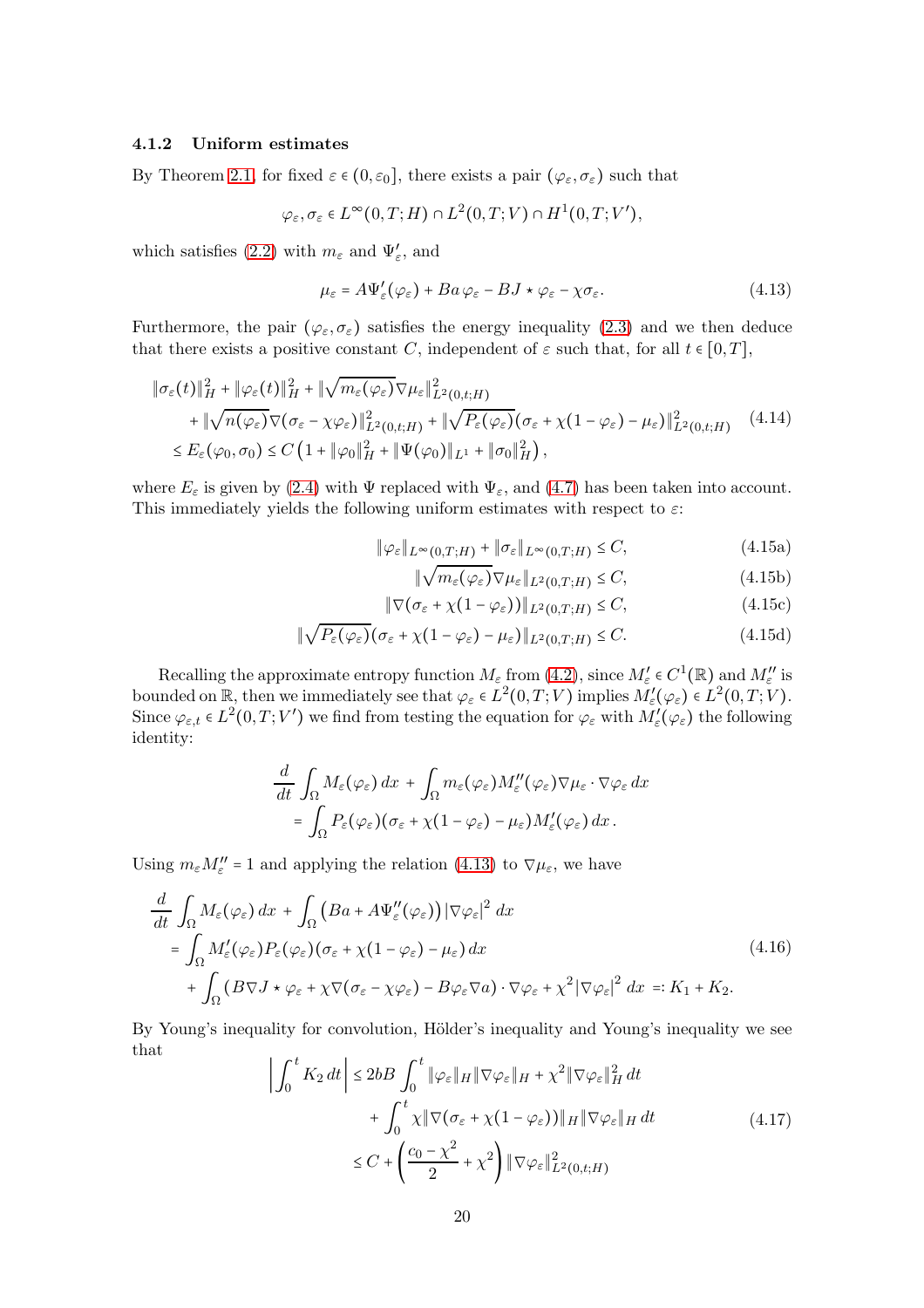and

<span id="page-20-0"></span>
$$
\left| \int_0^t K_1 dt \right| \leq \|\sqrt{P_{\varepsilon}(\varphi_{\varepsilon})} (\sigma_{\varepsilon} + \chi(1 - \varphi_{\varepsilon}) - \mu_{\varepsilon}) \|_{L^2(0, t; H)} \|M'_{\varepsilon}(\varphi_{\varepsilon}) \sqrt{P_{\varepsilon}(\varphi_{\varepsilon})} \|_{L^2(0, t; H)} \tag{4.18}
$$
  

$$
\leq C \|M'_{\varepsilon}(\varphi_{\varepsilon}) \sqrt{P_{\varepsilon}(\varphi_{\varepsilon})} \|_{L^2(0, t; H)}.
$$

Thus, upon integrating [\(4.16\)](#page-19-1) over [0, t] for  $t \in (0,T]$ , and applying [\(4.4\)](#page-17-2), [\(4.17\)](#page-19-2) and  $(4.18)$ , we obtain

<span id="page-20-1"></span>
$$
\int_{\Omega} M_{\varepsilon}(\varphi_{\varepsilon}(t)) dx + \frac{c_0 - \chi^2}{2} \|\nabla \varphi_{\varepsilon}\|_{L^2(0,t;H)}^2 \n\leq \int_{\Omega} M_{\varepsilon}(\varphi_0) dx + C \|M_{\varepsilon}'(\varphi_{\varepsilon})\sqrt{P_{\varepsilon}(\varphi_{\varepsilon})}\|_{L^2(0,t;H)} + C.
$$
\n(4.19)

The first term on the right-hand side is bounded uniformly in  $\varepsilon$  by [\(4.10\)](#page-18-4). Moreover, [\(4.12\)](#page-18-5) together with [\(4.15a\)](#page-19-3) entail that also the second term on the right-hand side of [\(4.19\)](#page-20-1) is bounded uniformly in  $\varepsilon$ . From [\(C3\)](#page-6-6) we have  $c_0 > \chi^2$ , and thus, together with [\(4.15c\)](#page-19-4), we obtain the following uniform estimate

$$
||M_{\varepsilon}(\varphi_{\varepsilon})||_{L^{\infty}(0,T;L^{1})} + ||\nabla \varphi_{\varepsilon}||_{L^{2}(0,T;H)} + ||\nabla \sigma_{\varepsilon}||_{L^{2}(0,T;H)} \leq C.
$$
\n(4.20)

For estimates on the time derivative  $\varphi_{\varepsilon,t}$ , we start with the variational formulation for the equation of  $\varphi_{\varepsilon}$ , and applying Hölder's inequality, definition [\(4.3\)](#page-17-1), [\(C5\)](#page-7-1) and the fact that  $m_{\varepsilon}$  is bounded above uniformly in  $\varepsilon$ , leads to

$$
|\langle \varphi_{\varepsilon,t}, \zeta \rangle_V| \leq \|\sqrt{m_{\varepsilon}(\varphi_{\varepsilon})}\|_{L^{\infty}} \|\sqrt{m_{\varepsilon}(\varphi_{\varepsilon})} \nabla \mu_{\varepsilon}\|_{H} \|\nabla \zeta\|_{H}
$$
  
+ 
$$
\|\sqrt{P_{\varepsilon}(\varphi_{\varepsilon})} (\sigma_{\varepsilon} + \chi(1 - \varphi_{\varepsilon}) - \mu_{\varepsilon})\|_{H} \|\sqrt{P_{\varepsilon}(\varphi_{\varepsilon})}\|_{L^{3}} \|\zeta\|_{L^{6}}
$$
  

$$
\leq C \left( \|\sqrt{m_{\varepsilon}(\varphi_{\varepsilon})} \nabla \mu_{\varepsilon}\|_{H} + \|\sqrt{P_{\varepsilon}(\varphi_{\varepsilon})} (\sigma_{\varepsilon} + \chi(1 - \varphi_{\varepsilon}) - \mu_{\varepsilon})\|_{H} \right) \|\zeta\|_{V},
$$

for all  $\zeta \in V$ . Integrating in time and on account of  $(4.15a)$ ,  $(4.15b)$ ,  $(4.15d)$ , we obtain

<span id="page-20-3"></span><span id="page-20-2"></span>
$$
\|\varphi_{\varepsilon,t}\|_{L^2(0,T;V')} \leq C. \tag{4.21}
$$

A similar argument, using [\(4.15c\)](#page-19-4) and the boundedness of the mobility  $n(\cdot)$  yields

<span id="page-20-5"></span><span id="page-20-4"></span>
$$
\|\sigma_{\varepsilon,t}\|_{L^2(0,T;V')} \leq C. \tag{4.22}
$$

#### 4.1.3 Passing to the limit

From the a priori estimates [\(4.15a\)](#page-19-3), [\(4.15b\)](#page-19-5), [\(4.15c\)](#page-19-4), [\(4.15d\)](#page-19-6), [\(4.20\)](#page-20-2), [\(4.21\)](#page-20-3), [\(4.22\)](#page-20-4) and using compactness results, we obtain for a relabelled subsequence and any  $s < 6$ ,

> $\varphi_{\varepsilon} \to \varphi$  weakly\* in  $L^{\infty}(0,T;H) \cap L^{2}(0,T;V) \cap H^{1}(0,T;V')$  $(4.23a)$

$$
\varphi_{\varepsilon} \to \varphi
$$
 strongly in  $L^2(0,T;L^s) \cap C^0([0,T];V')$  and a.e. in  $Q_T$ , (4.23b)

$$
\sigma_{\varepsilon} \to \sigma \text{ weakly* in } L^{\infty}(0, T; H) \cap L^{2}(0, T; V) \cap H^{1}(0, T; V'), \tag{4.23c}
$$

$$
\sigma_{\varepsilon} \to \sigma \text{ strongly in } L^2(0, T; L^s) \cap C^0([0, T]; V') \text{ and a.e. in } Q_T,
$$
\n(4.23d)

By [\(4.9\)](#page-18-6), [\(4.20\)](#page-20-2), the generalized Lebesgue dominated convergence theorem, and the fact that  $m(\pm 1 \mp \varepsilon) \rightarrow 0$  as  $\varepsilon \rightarrow 0$ , it holds that

$$
\int_{\Omega} \left( -\varphi(t) - 1 \right)_+^2 dx = 0, \quad \int_{\Omega} \left( \varphi(t) - 1 \right)_+^2 dx = 0 \quad \text{for a.e. } t \in (0, T),
$$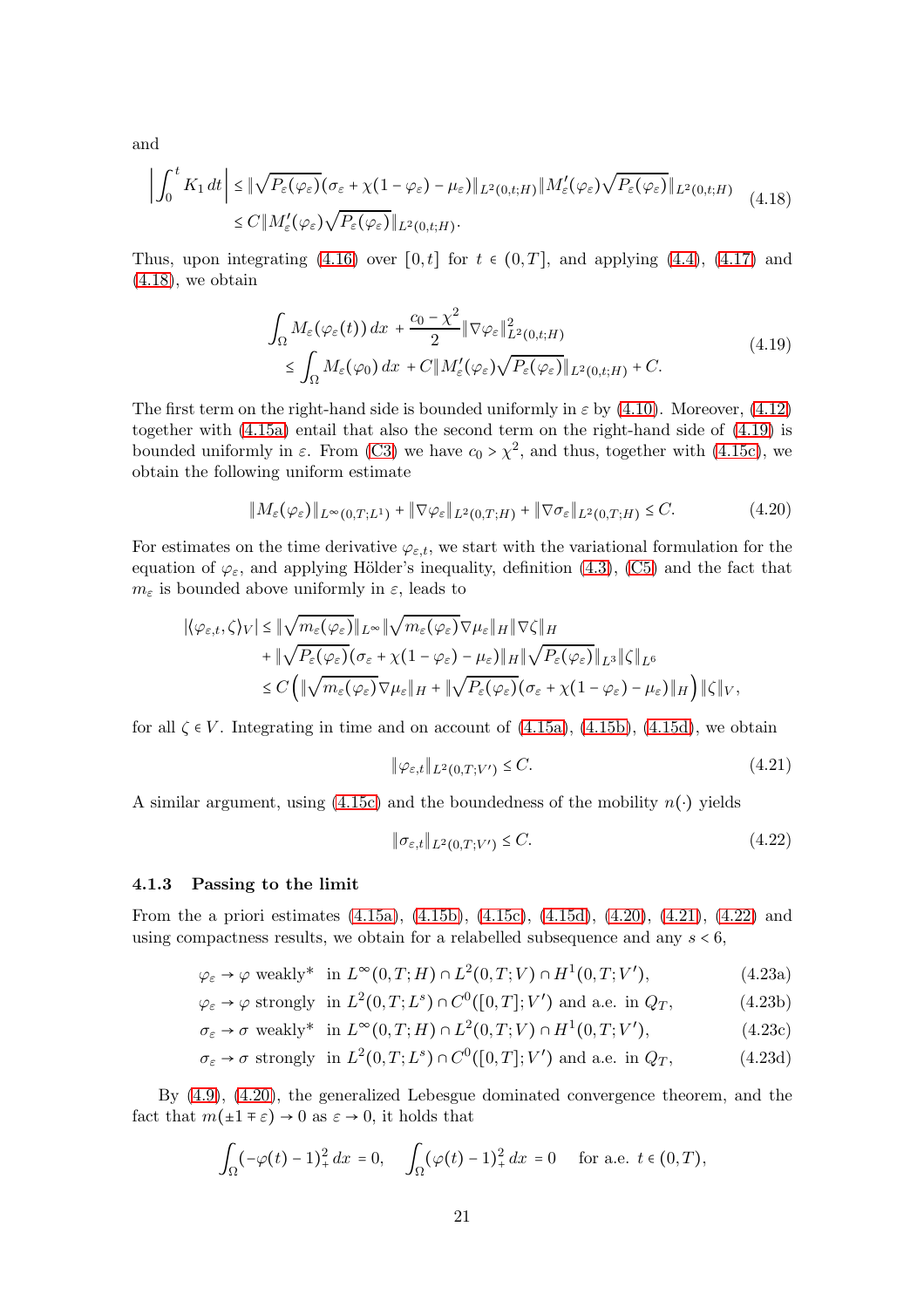which yields that  $|\varphi(x,t)| \leq 1$  for a.e.  $(x,t) \in Q_T$ . We now multiply the weak formulation of  $(P_{\varepsilon})$  by  $\delta \in C_c^{\infty}(0,T)$  and integrate over  $[0,T]$ , leading to

<span id="page-21-0"></span>
$$
0 = \int_{0}^{T} \delta \left( \langle \varphi_{\varepsilon,t}, \zeta \rangle_{V} + \int_{\Omega} A m_{\varepsilon} (\varphi_{\varepsilon}) \Psi''_{\varepsilon} (\varphi_{\varepsilon}) \nabla \varphi_{\varepsilon} \cdot \nabla \zeta + B m_{\varepsilon} (\varphi_{\varepsilon}) a \nabla \varphi_{\varepsilon} \cdot \nabla \zeta \, dx \right) dt \quad (4.24a)
$$
  
+ 
$$
\int_{0}^{T} \int_{\Omega} \delta m_{\varepsilon} (\varphi_{\varepsilon}) \left( B \varphi_{\varepsilon} \nabla a \cdot \nabla \zeta - B (\nabla J \star \varphi_{\varepsilon}) \cdot \nabla \zeta - \chi \nabla \sigma_{\varepsilon} \cdot \nabla \zeta \right) dx dt
$$
  
- 
$$
\int_{0}^{T} \int_{\Omega} \delta P_{\varepsilon} (\varphi_{\varepsilon}) \left( (1 + \chi) \sigma_{\varepsilon} + \chi (1 - \varphi_{\varepsilon}) - A \Psi'_{\varepsilon} (\varphi_{\varepsilon}) - B a \varphi_{\varepsilon} + B J \star \varphi_{\varepsilon} \right) \zeta dx dt,
$$
  

$$
0 = \int_{0}^{T} \delta \left( \langle \sigma_{\varepsilon,t}, \zeta \rangle_{V} + \int_{\Omega} n (\varphi_{\varepsilon}) \nabla (\sigma_{\varepsilon} - \chi \varphi_{\varepsilon}) \cdot \nabla \zeta dx \right) dt \qquad (4.24b)
$$
  
+ 
$$
\int_{0}^{T} \int_{\Omega} \delta P_{\varepsilon} (\varphi_{\varepsilon}) \left( (1 + \chi) \sigma_{\varepsilon} + \chi (1 - \varphi_{\varepsilon}) - A \Psi'_{\varepsilon} (\varphi_{\varepsilon}) - B a \varphi_{\varepsilon} + B J \star \varphi_{\varepsilon} \right) \zeta dx dt,
$$
  
(4.24b)

for  $\zeta \in V$  and we aim to pass to the limit  $\varepsilon \to 0$ . As the argument for the terms involving the time derivatives, the gradient terms and terms involving  $J$  in  $(4.24)$  are standard, we will focus on the non-trivial terms involving  $m_{\varepsilon}(\varphi_{\varepsilon})\Psi''_{\varepsilon}(\varphi_{\varepsilon})$  and  $P_{\varepsilon}(\varphi_{\varepsilon})\Psi'_{\varepsilon}(\varphi_{\varepsilon}).$ 

To pass to the limit in  $\int_{Q_T} \delta A m_\varepsilon(\varphi_\varepsilon) \Psi''_\varepsilon(\varphi_\varepsilon) \nabla \varphi_\varepsilon \cdot \nabla \zeta dx dt$ , it suffices to show that  $\delta m_{\varepsilon}(\varphi_{\varepsilon})\Psi''_{\varepsilon}(\varphi_{\varepsilon})\nabla\zeta$  converges strongly to  $\delta m(\varphi)\Psi''(\varphi)\nabla\zeta$  in  $L^2(0,T;H)$ . To achieve this we assume that the test function  $\zeta$  belongs to the space  $D(\mathcal{N})$ , which is dense in V (see [\[30,](#page-26-3) Lem. 3.1]), and then apply a density argument.

Due to the condition  $m\Psi'' \in C^0([-1,1])$  and the a.e. convergence  $\varphi_{\varepsilon} \to \varphi$  in  $Q_T$ , we observe that (see, e.g., [\[18\]](#page-25-11))

<span id="page-21-2"></span>
$$
m_{\varepsilon}(\varphi_{\varepsilon})\Psi''_{\varepsilon}(\varphi_{\varepsilon}) \to m(\varphi)\Psi''(\varphi) \text{ a.e. in } Q_T. \tag{4.25}
$$

Moreover,

<span id="page-21-1"></span>
$$
\left| m_{\varepsilon}(s) \Psi''_{\varepsilon}(s) \right| \leq \left\| m \Psi'' \right\|_{L^{\infty}([-1,1])} + m(1-\varepsilon)(s-(1-\varepsilon)) \chi_{[1-\varepsilon,\infty)}(s)
$$
  
+  $m(-1+\varepsilon) \left| s-(-1+\varepsilon) \right| \chi_{(-\infty,-1+\varepsilon)}(s)$  (4.26)

where  $\chi_E$  denotes the characteristic function of a set  $E \subset \mathbb{R}$ . Then, from [\(4.23a\)](#page-20-5) and the embedding  $L^{\infty}(0,T;H) \cap L^2(0,T;V) \subset L^r(Q_T)$  for  $r = 4$  if  $d = 2$  and for  $r = \frac{10}{3}$  $\frac{10}{3}$  if  $d = 3$ , we have boundedness of  $\varphi_{\varepsilon}$  in  $L^r(Q_T)$ . Using the fact that  $m(\pm 1 \mp \varepsilon) \to 0$  as  $\varepsilon \to 0$ , by the generalized Lebesgue dominated convergence theorem from [\(4.26\)](#page-21-1) we deduce that  $(m_{\varepsilon}\Psi''_{\varepsilon})(\varphi_{\varepsilon}) \to (m\Psi'')(\varphi)$  strongly in  $L^r(Q_T)$ . Since  $\delta \nabla \zeta \in L^6(Q_T)$ , we infer the required strong convergence  $\delta m_{\varepsilon}(\varphi_{\varepsilon})\Psi''_{\varepsilon}(\varphi_{\varepsilon})\nabla \zeta \to \delta m(\varphi)\Psi''(\varphi)\nabla \zeta$  in  $L^2(0,T;H)$ .

It remains to pass to the limit in  $\int_{Q_T} \delta P_{\varepsilon}(\varphi_{\varepsilon}) \Psi_{\varepsilon}'(\varphi_{\varepsilon}) \zeta dx dt$ , and it suffices to show that  $P_{\varepsilon}(\varphi_{\varepsilon})\Psi'_{\varepsilon}(\varphi_{\varepsilon})$  converges strongly to  $P(\varphi)\Psi'(\varphi)$  in  $L^{s}(Q_T)$  for some  $s > 1$ . By definition of  $P_{\varepsilon}$  and  $\Psi'_{\varepsilon}$  from [\(4.1b\)](#page-16-2), [\(4.1c\)](#page-16-3) and [\(4.3\)](#page-17-1), and also recalling [\(C5\)](#page-7-1), we have (for  $y = 1 - \varepsilon$ )

<span id="page-21-3"></span>
$$
\left|P_{\varepsilon}(s)\Psi'_{\varepsilon}(s)\right| \leq 3\|P\Psi'\|_{L^{\infty}([-1,1])} + \left|P(y)\Psi''(y)(s-y) + \frac{1}{2}P(y)(s-y)^{2}\right|\chi_{[y,\infty)}(s) \n+ \left|P(-y)\Psi''(-y)(s+y) + \frac{1}{2}P(-y)|s+y|^{2}\right|\chi_{(-\infty,-y]}(s) \n\leq 3\|P\Psi'\|_{L^{\infty}([-1,1])} + C\left|m(y)\Psi''(y)\right|\left|m(y)(s-y)\right|\chi_{[y,\infty)}(s) \n+ C\left|P(y)(s-y)^{2}\right|\chi_{[y,\infty)}(s) \n+ C\left(\left|m(-y)\Psi''(-y)\right|\left|m(-y)(s+y)\right| + \left|P(-y)\right|s+y|^{2}\right|\chi_{(-\infty,-y]}(s) \n\leq 3\|P\Psi'\|_{L^{\infty}([-1,1])} + C\max\left(m(\pm 1 \mp \varepsilon), P(\pm 1 \mp \varepsilon)\right)\left(1+|s|^{2}\right),
$$
\n(4.27)

where we used that  $|m(y)\Psi''(y)| \leq ||m\Psi''||_{L^{\infty}([-1,1])}$  by [\(C4\)](#page-6-4).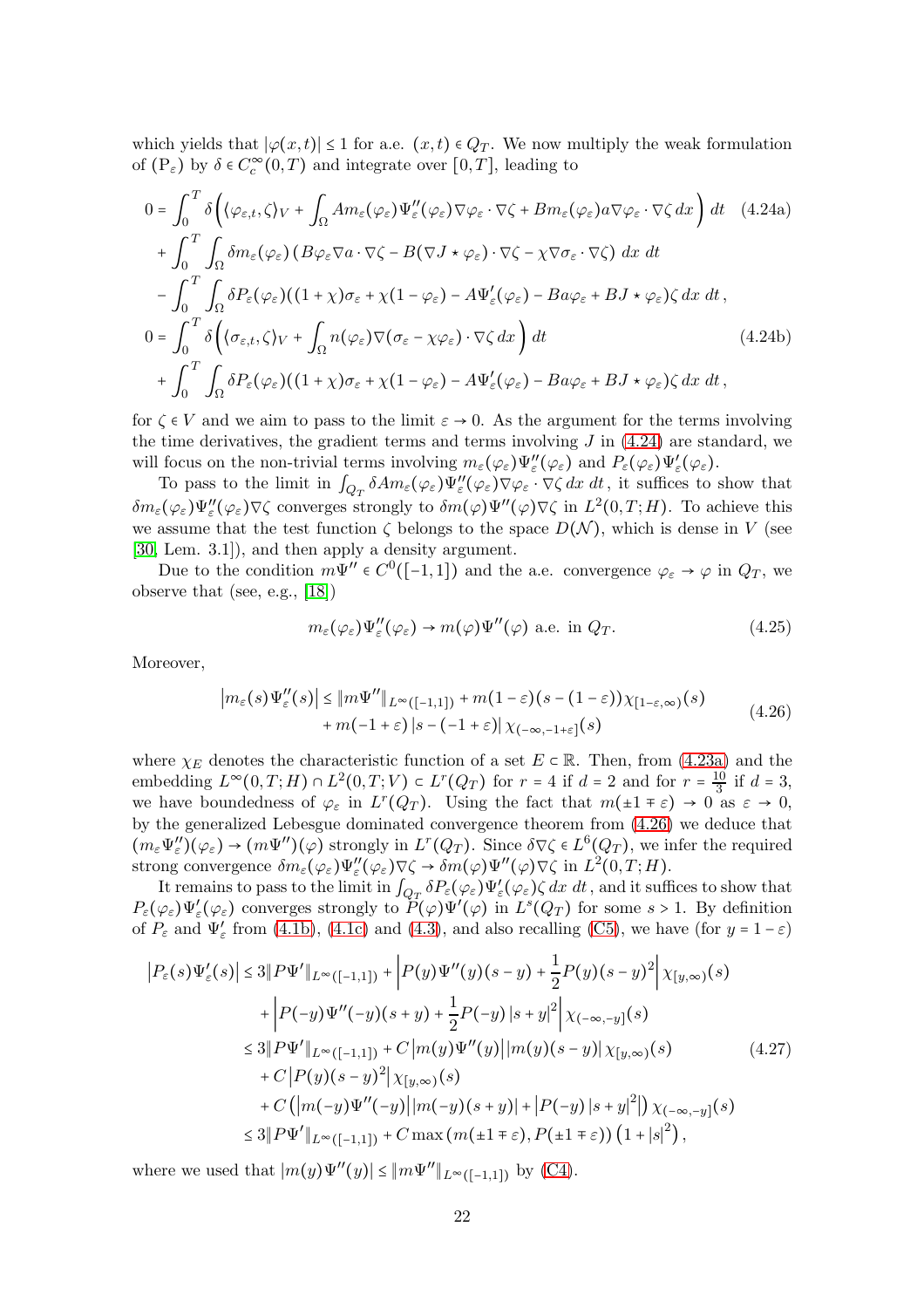Moreover, due to the condition  $P\Psi' \in C^0([-1,1])$  and the a.e. convergence of  $\varphi_{\varepsilon}$  to  $\varphi$ in  $Q_T$ , we have analogously to  $(4.25)$ 

$$
P_{\varepsilon}(\varphi_{\varepsilon})\Psi'_{\varepsilon}(\varphi_{\varepsilon}) \to P(\varphi)\Psi'(\varphi)
$$
 a.e. in  $Q_T$ .

Then, arguing as in the treatment of the term  $m_{\varepsilon} \Psi''_{\varepsilon}$ , and using again the fact that  $m(\pm 1 \mp \varepsilon) \to 0$  as  $\varepsilon \to 0$ , and the bound for  $\varphi_{\varepsilon}$  in  $L^r(Q_T)$  (with r given as above), from [\(4.27\)](#page-21-3), by the generalized Lebesgue dominated convergence theorem, we get

$$
P_{\varepsilon}(\varphi_{\varepsilon})\Psi'_{\varepsilon}(\varphi_{\varepsilon}) \to P(\varphi)\Psi'(\varphi)
$$
 strongly in  $L^{\frac{r}{2}}(Q_T)$ .

Thus, passing to the limit  $\varepsilon \to 0$  in [\(4.24\)](#page-21-0) leads to [\(2.7\)](#page-7-3).

#### 4.2 Continuous dependence on initial data

We follow the ideas in the proof of [\[36,](#page-26-14) Thm. 4.1], see also [\[24,](#page-25-9) Proof of Prop. 4] and [\[21,](#page-25-7) Proof of Thm. 4]. We define

$$
\Gamma(s) \coloneqq \int_0^s m(r) dr \, , \text{ and } \Lambda(x, s) \coloneqq \int_0^s m(r) \Psi''(r) dr + a(x) \Gamma(s).
$$

Then, in the case  $\chi = 0$ , we can express the first equation of the weak formulation [\(2.7\)](#page-7-3) as follows:

$$
0 = \langle \varphi_t, \zeta \rangle_V + (\nabla \Lambda(\cdot, \varphi), \nabla \zeta) - (\Gamma(\varphi) \nabla a, \nabla \zeta) + (m(\varphi)(\varphi \nabla a - \nabla J \star \varphi), \nabla \zeta) - ((P(\varphi)(\sigma - A \Psi'(\varphi) - B a \varphi + B J \star \varphi), \zeta).
$$

For any two weak solution pairs  $(\varphi_i, \sigma_i)_{i=1,2}$  corresponding to initial data  $(\varphi_{0,i}, \sigma_{0,i})_{i=1,2}$ satisfying the hypothesis of Theorem [2.4,](#page-8-0) let  $\varphi := \varphi_1 - \varphi_2$  and  $\sigma := \sigma_1 - \sigma_2$  denote their difference. Then, it holds that  $\varphi$  and  $\sigma$  satisfy

<span id="page-22-1"></span>
$$
0 = \langle \varphi_t, \zeta \rangle_V + (\nabla (\Lambda(\cdot, \varphi_1) - \Lambda(\cdot, \varphi_2)), \nabla \zeta \rangle - ((\Gamma(\varphi_1) - \Gamma(\varphi_2)) \nabla a, \nabla \zeta)
$$
  
+ 
$$
((m(\varphi_1) - m(\varphi_2)) (\varphi_1 \nabla a - \nabla J \star \varphi_1), \nabla \zeta) + (m(\varphi_2) (\varphi \nabla a - \nabla J \star \varphi), \nabla \zeta)
$$
  
- 
$$
((P(\varphi_1) - P(\varphi_2)) (\sigma_1 - Ba\varphi_1 + BJ \star \varphi_1), \zeta) - (P(\varphi_2) (\sigma - Ba\varphi + BJ \star \varphi), \zeta)
$$
  
+ 
$$
A(P(\varphi_1) \Psi'(\varphi_1) - P(\varphi_2) \Psi'(\varphi_2), \zeta),
$$
 (4.28)

and

<span id="page-22-2"></span>
$$
0 = \langle \sigma_t, \zeta \rangle_V + (\nabla \sigma, \nabla \zeta) - A(P(\varphi_1) \Psi'(\varphi_1) - P(\varphi_2) \Psi'(\varphi_2), \zeta) + ((P(\varphi_1) - P(\varphi_2)) (\sigma_1 - Ba\varphi_1 + BJ \star \varphi_1), \zeta) + (P(\varphi_2) (\sigma - Ba\varphi + BJ \star \varphi), \zeta).
$$
 (4.29)

for all  $\zeta \in V$ . To simplify the subsequent computations, we first analyse the term involving P. By the fact that  $|\varphi_2| \leq 1$  a.e. in  $Q_T$  and hence  $P(\varphi_2)$  is uniformly bounded a.e. in  $Q_T$ , and thanks also to the Lipschitz continuity of  $P$  and to  $(3.24)$ ,  $(3.25)$ , we obtain

<span id="page-22-3"></span>
$$
|(P(\varphi_2)(\sigma - Ba\varphi + BJ \star \varphi), \zeta)| \leq |\sigma - Ba\varphi + BJ \star \varphi||_{V'}||P(\varphi_2)\zeta||_V
$$
  
\n
$$
\leq C(|\sigma||_{V'} + 2b^*B||\varphi||_{V'})\left(1 + ||\nabla\varphi_2||\right)||\zeta||_{D(\mathcal{N})}.
$$
\n(4.30)

Next, using the Lipschitz continuity of  $P$ , Young's inequality for convolutions, and assumption [\(A3\)](#page-4-3), we obtain

<span id="page-22-0"></span>
$$
\| (P(\varphi_1) - P(\varphi_2)) (\sigma_1 - Ba\varphi_1 + BJ \star \varphi_1) \|_{V'}
$$
\n
$$
= \sup_{\eta \in V, \|\eta\|_{V} = 1} \left| \int_{\Omega} (P(\varphi_1) - P(\varphi_2)) (\sigma_1 - Ba\varphi_1 + BJ \star \varphi_1) \eta \, dx \right|
$$
\n
$$
\leq \sup_{\eta \in V, \|\eta\|_{V} = 1} C \|\varphi\|_{H} \|\sigma_1 - Ba\varphi_1 + BJ \star \varphi_1\|_{L^3} \|\eta\|_{L^6}
$$
\n
$$
\leq C \|\varphi\|_{H} (1 + \|\sigma_1\|_{L^3} + \|\varphi_1\|_{L^3}).
$$
\n(4.31)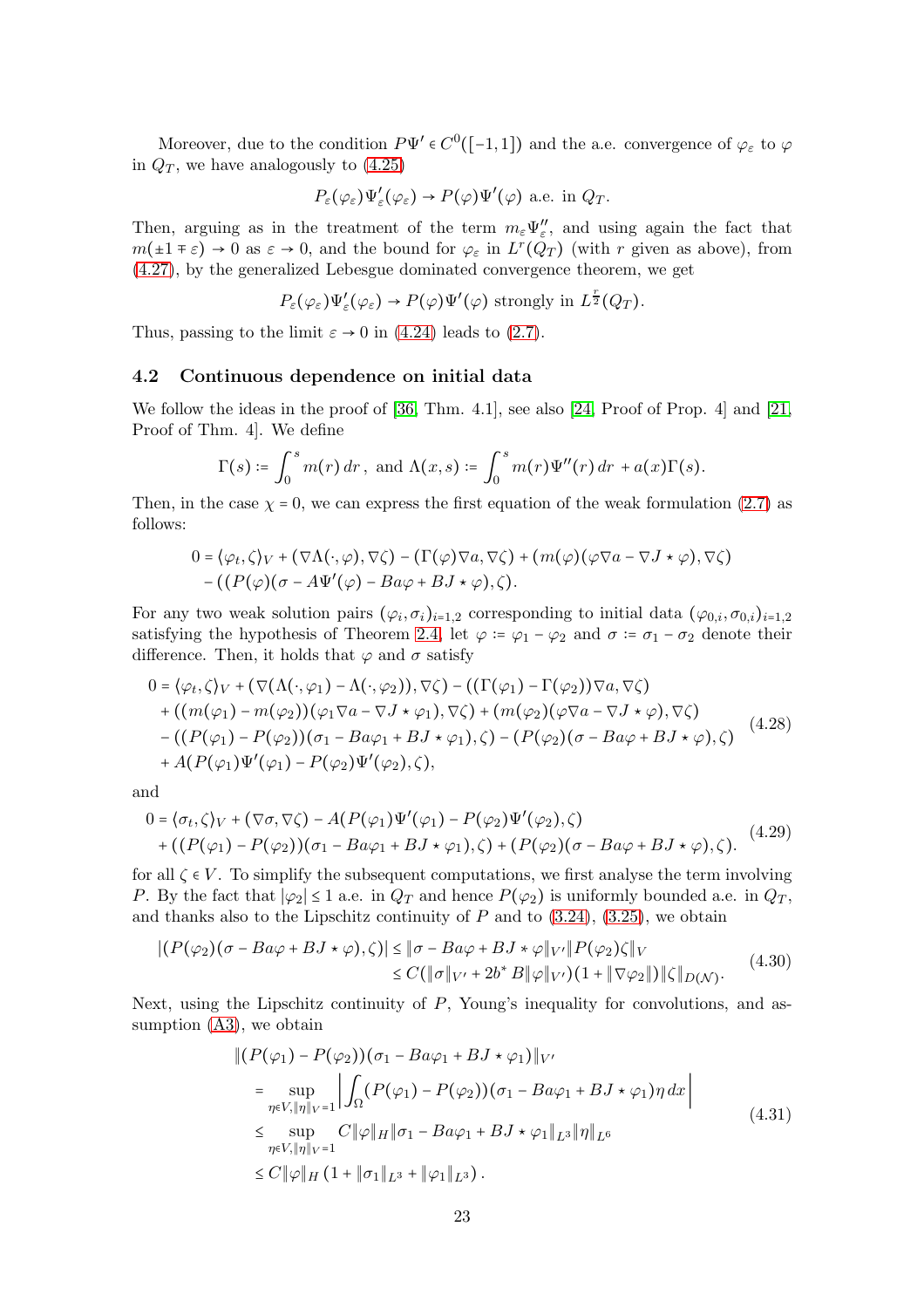This in turn implies that

<span id="page-23-0"></span>
$$
\left| \left( (P(\varphi_1) - P(\varphi_2)) (\sigma_1 - Ba\varphi_1 + BJ \star \varphi_1), \zeta \right) \right|
$$
  
\$\leq C \|\varphi\|\_H (1 + \|\sigma\_1\|\_{L^3} + \|\varphi\_1\|\_{L^3}) \| \zeta \|\_V. \qquad (4.32)\$

Using the property  $P\Psi' \in C^{0,1}([-1,1])$  and by a similar calculation to  $(4.31)$  we obtain

$$
||P(\varphi_1)\Psi'(\varphi_1)-P(\varphi_2)\Psi'(\varphi_2)||_{V'}\leq C||\varphi||_H,
$$

and thus,

<span id="page-23-1"></span>
$$
\left| A(P(\varphi_1)\Psi'(\varphi_1) - P(\varphi_2)\Psi'(\varphi_2), \zeta) \right| \le C \|\varphi\|_H \|\zeta\|_V. \tag{4.33}
$$

We now turn our attention to the other terms in  $(4.28)$ . By the boundedness and Lipschitz continuity of m, Hölder's inequality, Young's inequality for convolution, Young's inequality and the fact that  $|\varphi_i| \leq 1$  for  $i = 1, 2$ , we find that

<span id="page-23-4"></span><span id="page-23-3"></span><span id="page-23-2"></span>
$$
|((\Gamma(\varphi_1) - \Gamma(\varphi_2)\nabla a, \nabla \zeta)| \le C \|\varphi\|_H \|\nabla \zeta\|_H, \tag{4.34}
$$

$$
|((m(\varphi_1) - m(\varphi_2))(\varphi_2 \nabla a - \nabla J \star \varphi_2), \nabla \zeta)| \le C ||\varphi||_H ||\nabla \zeta||_H, \tag{4.35}
$$

$$
|(m(\varphi_2)(\varphi \nabla a - \nabla J \star \varphi), \nabla \zeta)| \le C \|\varphi\|_H \|\nabla \zeta\|_H, \tag{4.36}
$$

where the constant C depends on  $||m||_{L^{\infty}([-1,1])}$ , on the Lipschitz constant of m in [-1,1] (cf. [\(D1\)](#page-7-6)), and on b (cf. [\(A3\)](#page-4-3)). Furthermore, by the property  $m\Psi'' \in C^0([-1,1])$ , it holds that

<span id="page-23-5"></span>
$$
\left| \left( \Lambda(\cdot,\varphi_1) - \Lambda(\cdot,\varphi_2),\zeta \right) \right| \le \left| \left( a(\Gamma(\varphi_1) - \Gamma(\varphi_2)),\zeta \right) \right| + \left| \int_{\Omega} \int_{\varphi_2}^{\varphi_1} m(r) \Psi''(r) dr \,\zeta \,dx \right|
$$
  
\n
$$
\le a^* \|m\|_{L^{\infty}([-1,1])} \|\varphi\|_H \|\zeta\|_H + \|m\Psi''\|_{L^{\infty}([-1,1])} \|\varphi\|_H \|\zeta\|_H
$$
  
\n
$$
\le C \|\varphi\|_H \|\zeta\|_V. \tag{4.37}
$$

Then, upon adding the identities obtained from substituting  $\zeta = \mathcal{N}^{-1}\varphi$  in [\(4.28\)](#page-22-1) and  $\zeta = \mathcal{N}^{-1}\sigma$  in [\(4.29\)](#page-22-2), using [\(1.7\)](#page-4-9) and adding the term

$$
(\Lambda(\cdot,\varphi)-\Lambda(\cdot,\varphi_2),\mathcal{N}^{-1}\varphi)+(\sigma,\mathcal{N}^{-1}\sigma)
$$

to both sides of the equality, we obtain after applying  $(4.30)$ ,  $(4.32)$ ,  $(4.33)$ ,  $(4.34)$ ,  $(4.35)$ , [\(4.36\)](#page-23-4), and the estimate  $\|\mathcal{N}^{-1}f\|_{V} \leq \|f\|_{V'}$  from [\(1.7\)](#page-4-9),

<span id="page-23-6"></span>
$$
\frac{1}{2} \frac{d}{dt} \left( \|\varphi\|_{V'}^2 + \|\sigma\|_{V'}^2 \right) + (\Lambda(\cdot, \varphi_1) - \Lambda(\cdot, \varphi_2), \varphi) + \|\sigma\|_H^2
$$
\n
$$
\leq (\Lambda(\cdot, \varphi) - \Lambda(\cdot, \varphi_2), \mathcal{N}^{-1}\varphi) + (\sigma, \mathcal{N}^{-1}\sigma)
$$
\n
$$
+ C \left( \|\sigma\|_{V'} + \|\varphi\|_{V'} \right) \left( 1 + \|\nabla\varphi_2\|_H \right) \left( \|\varphi\|_H + \|\sigma\|_H \right)
$$
\n
$$
+ C \left( 1 + \|\sigma_1\|_{L^3} + \|\varphi_1\|_{L^3} \right) \left( \|\varphi\|_{V'} + \|\sigma\|_{V'} \right) \|\varphi\|_H.
$$
\n(4.38)

From substituting  $\zeta = \mathcal{N}^{-1}\varphi$  into [\(4.37\)](#page-23-5) and also recalling [\(3.23\)](#page-15-0), we have that

$$
\left| \left( \Lambda(\cdot,\varphi) - \Lambda(\cdot,\varphi_2), \mathcal{N}^{-1}\varphi \right) + (\sigma,\mathcal{N}^{-1}\sigma) \right| \leq C \|\varphi\|_H \|\varphi\|_{V'} + \|\sigma\|_{V'}^2.
$$

Moreover, on account of [\(D2\)](#page-7-7) we find that

<span id="page-23-7"></span>
$$
(\Lambda(\cdot,\varphi_1) - \Lambda(\cdot,\varphi_2),\varphi)
$$
  
\n
$$
= \int_{\Omega} \left( \int_{\varphi_2}^{\varphi_1} m(r)((1-\rho)\Psi_1''(r) + \rho\Psi_1''(r) + \Psi_2''(r) + a(x)) dr \right) \varphi dx
$$
  
\n
$$
\geq (1-\rho) \int_{\Omega} \left( \int_{\varphi_2}^{\varphi_1} m(r)\Psi_1''(r) dr \right) \varphi dx
$$
  
\n
$$
= (1-\rho) \int_{\Omega} \left( \int_0^1 (m\Psi_1'') (\theta\varphi_1 + (1-\theta)\varphi_2) d\theta \right) |\varphi|^2 dx \geq (1-\rho)c_8 \|\varphi\|_H^2.
$$
\n(4.39)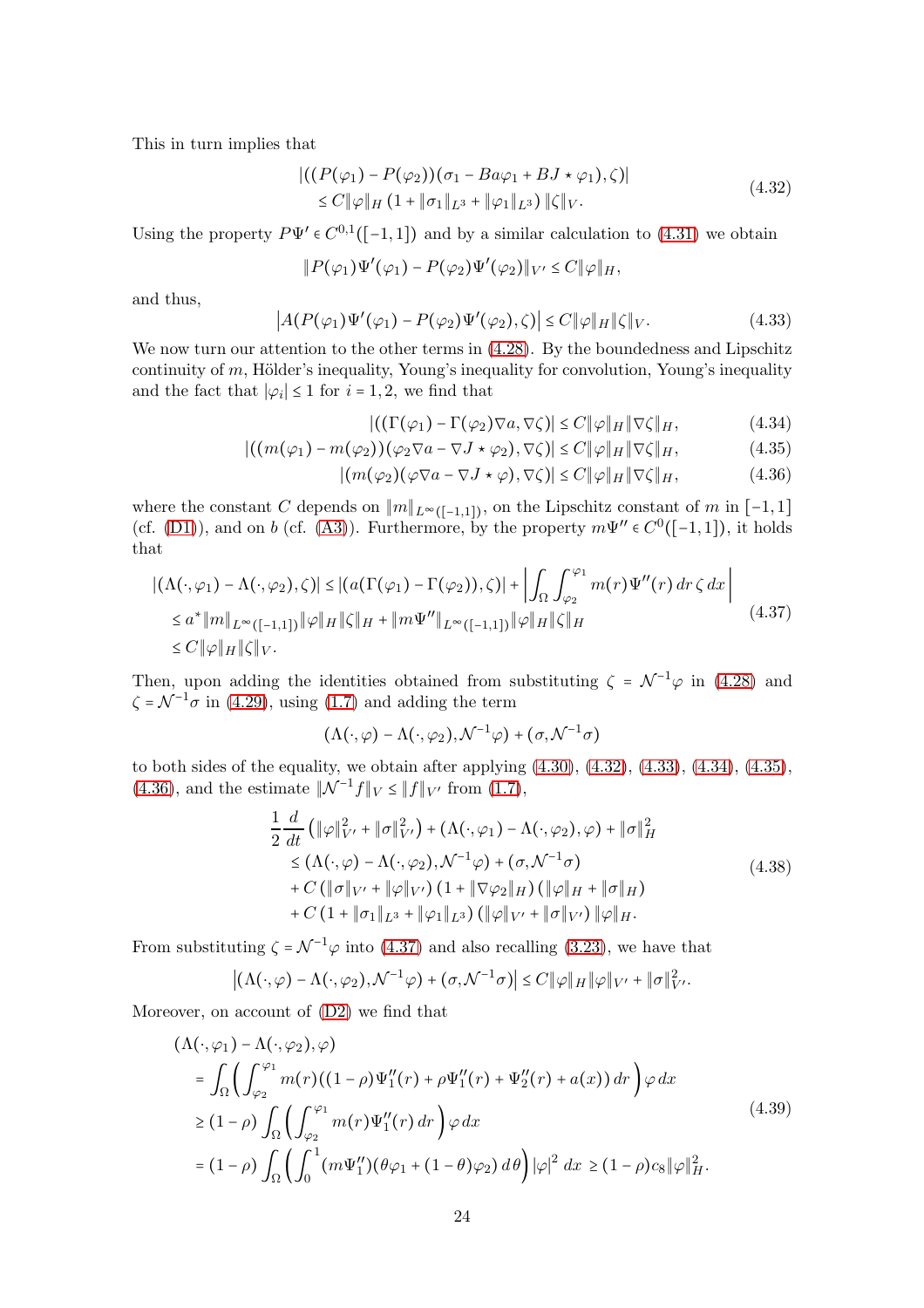Altogether, from [\(4.38\)](#page-23-6), [\(4.39\)](#page-23-7) and by using Young's inequality we are led to the following differential inequality

$$
\frac{d}{dt} \left( \|\varphi\|_{V'}^2 + \|\sigma\|_{V'}^2 \right) + (1-\rho)c_8 \|\varphi\|_H^2 + \|\sigma\|_H^2 \leq C \left( 1 + \|\sigma_1\|_{L^3}^2 + \|\varphi_1\|_{L^3}^2 + \|\nabla\varphi_2\|_H^2 \right) \left( \|\varphi\|_{V'}^2 + \|\sigma\|_{V'}^2 \right).
$$

As the prefactor  $(1 + ||\sigma_1||_{L^3}^2 + ||\varphi_1||_{L^3}^2 + ||\nabla \varphi_2||_H^2)$  belongs to  $L^1(0,T)$ , the application of Gronwall's inequality yields [\(2.8\)](#page-8-6).

# Acknowledgments

The financial support of the FP7-IDEAS-ERC-StG #256872 (EntroPhase) and of the project Fondazione Cariplo-Regione Lombardia MEGAsTAR "Matematica d'Eccellenza in biologia ed ingegneria come accelleratore di una nuona strateGia per l'ATtRattività dell'ateneo pavese" is gratefully acknowledged. The paper also benefited from the support of the GNAMPA (Gruppo Nazionale per l'Analisi Matematica, la Probabilità e le loro Applicazioni) of INdAM (Istituto Nazionale di Alta Matematica) for SF and ER.

# <span id="page-24-2"></span>References

- <span id="page-24-4"></span>[1] N.J. Armstrong, K.J. Painter, and J.A. Sherratt. A continuum approach to modelling cell-cell adhesion. J. Theor. Biol., 243(1):98–113, 2006.
- [2] P.W. Bates and J. Han. The Dirichlet boundary problem for a nonlocal Cahn–Hilliard equation. J. Math. Anal. Appl., 311:289–312, 2005.
- <span id="page-24-5"></span>[3] P.W. Bates and J. Han. The Neumann boundary problem for a nonlocal Cahn– Hilliard equation. J. Differential Equations, 212:235–277, 2005.
- <span id="page-24-1"></span>[4] I. Bosi, A. Fasano, M. Primicerio, and T. Hillen. A non-local model for cancer stem cells and the tumour growth paradox. Math. Med. Biol. doi:10.1093/imammb/dqv037, 2015.
- <span id="page-24-9"></span>[5] F. Boyer. Mathematical study of multiphase flow under shear through order parameter formulation. Asymptot. Anal., 20:175–212, 1999.
- <span id="page-24-3"></span>[6] M.A.J. Chaplain, M. Lachowicz, Z. Szymańska, and D. Wrzosek. Mathematical modelling of cancer invasion: The importance of cell-cell adhesion and cell-matrix adhesion. Math. Models Methods Appl. Sci., 21(4):719–743, 2011.
- <span id="page-24-7"></span>[7] Y. Chen, S. M. Wise, V. B. Shenoy, and J. S. Lowengrub. A stable scheme for a nonlinear, multiphase tumor growth model with an elastic membrane. Int. J. Numer. Meth. Biomed. Engng., 30:726–754, 2014.
- <span id="page-24-8"></span>[8] L. Cherfils, A. Miranville, and S. Zelik. On a generalized Cahn–Hilliard equation with biological applications. Discrete Contin. Dyn. Syst. Ser. B, 19(7):2013–2026, 2014.
- <span id="page-24-6"></span>[9] P. Colli, S. Frigeri, and M. Grasselli. Global existence of weak solutions to a nonlocal Cahn–Hilliard–Navier–Stokes system. J. Math. Anal. Appl., 386(1):428–444, 2012.
- <span id="page-24-0"></span>[10] P. Colli, G. Gilardi, and D. Hilhorst. On a Cahn–Hilliard type phase field model related to tumor growth. Discrete Contin. Dyn. Syst., 35(6):2423–2442, 2015.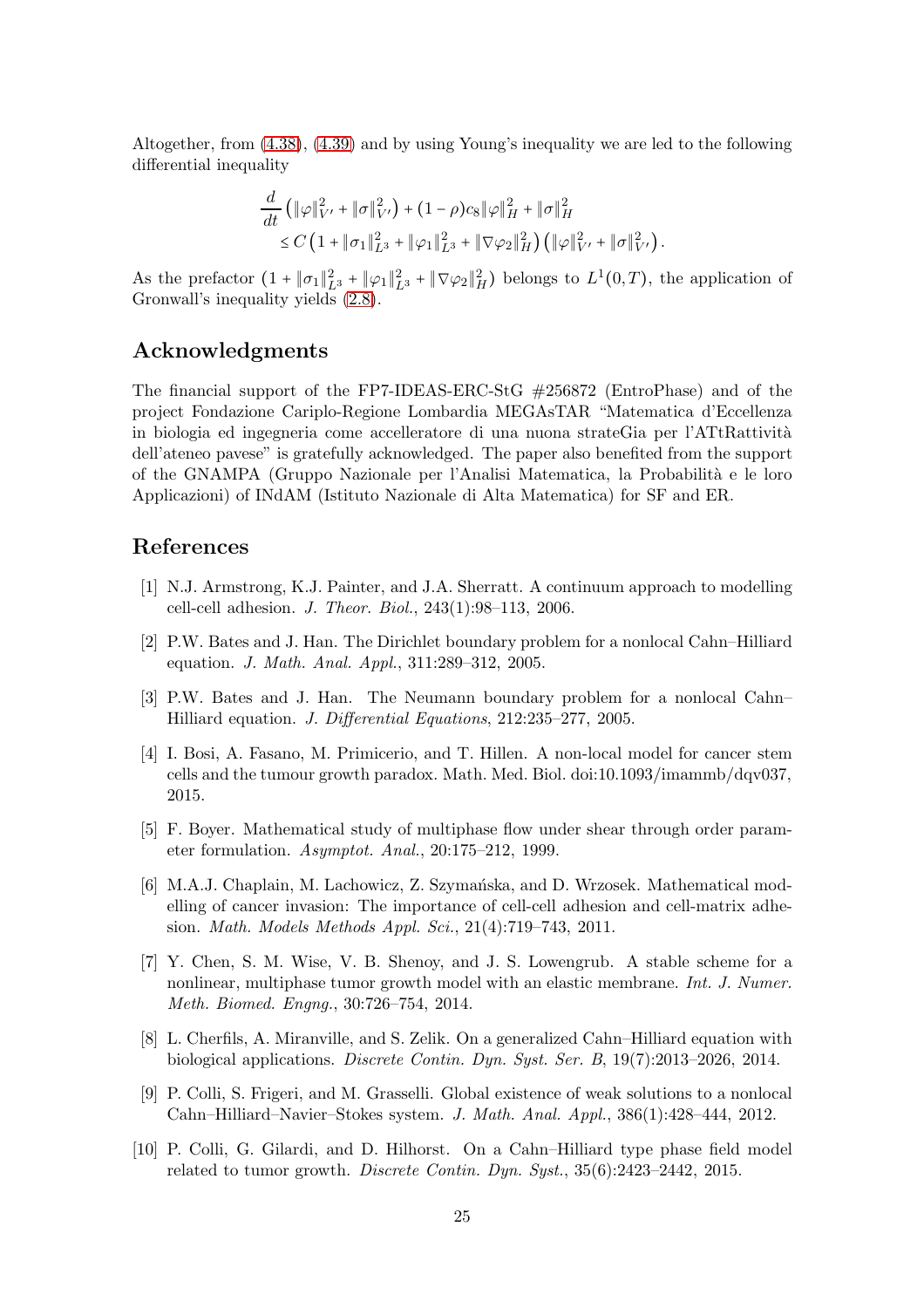- <span id="page-25-1"></span>[11] P. Colli, G. Gilardi, E. Rocca, and J. Sprekels. Vanishing viscosities and error estimate for a Cahn–Hilliard type phase field system related to tumor growth. Nonlinear Anal. Real World Appl., 26:93–108, 2015.
- <span id="page-25-2"></span>[12] P. Colli, G. Gilardi, E. Rocca, and J. Sprekels. Asymptotic analyses and error estimates for a Cahn–Hilliard type phase field system modelling tumor growth. Discrete Contin. Dyn. Syst. Ser. S, 10(1):37–54, 2017.
- <span id="page-25-12"></span>[13] V. Cristini, X. Li, J. S. Lowengrub, and S. M. Wise. Nonlinear simulations of solid tumor growth using a mixture model: Invasion and branching. J. Math. Biol., 58:723– 763, 2009.
- <span id="page-25-15"></span><span id="page-25-13"></span>[14] V. Cristini and J. Lowengrub. Multiscale modeling of Cancer: An Integrated Experimental and Mathematical Modeling Approach. Cambridge University Press, 2010.
- [15] M. Dai, E. Feireisl, E. Rocca, G. Schimperna, and M. Schonbek. Analysis of a diffuse interface model for multispecies tumor growth. Accepted in Nonlinearity. Preprint arXiv:1507.07683, 2015.
- <span id="page-25-10"></span><span id="page-25-4"></span>[16] F. Della Porta and M. Grasselli. Convective nonlocal Cahn–Hilliard equations with reaction terms. Discrete Contin. Dyn. Sys. B, 20(5):1529–1553, 2015.
- <span id="page-25-11"></span>[17] F. Della Porta and M. Grasselli. On the nonlocal Cahn-Hilliard-Brinkman and Cahn-Hilliard-Hele-Shaw systems. Commun. Pure Appl. Anal., 15:299–317, 2016.
- <span id="page-25-14"></span>[18] C.M. Elliott and H. Garcke. On the Cahn–Hilliard equation with degenerate mobility. SIAM J. Math Anal., 27:404–423, 1996.
- [19] H. B. Frieboes, F. Jin, Y.-L. Chuang, S. M. Wise, J. S. Lowengrub, and V. Cristini. Three-dimensional multispecies nonlinear tumor growth – II: Tumor invasion and angiogenesis. J. Theoret. Biol., 264(4):1254–1278, 2010.
- <span id="page-25-5"></span>[20] S. Frigeri. Global existence of weak solutions for a nonlocal model for two-phase flows of incompressible fluids with unmatched densities. Math. Models Methods Appl. Sci., 26(10):1957–1993, 2016.
- <span id="page-25-7"></span>[21] S. Frigeri, C.G. Gal, and M. Grasselli. On nonlocal Cahn–Hilliard–Navier–Stokes systems in two dimensions. J. Nonlinear Sci., 26(4):847–893, 2016.
- <span id="page-25-8"></span><span id="page-25-6"></span>[22] S. Frigeri and M. Grasselli. Nonlocal Cahn–Hilliard–Navier–Stokes systems with singular potentials. Dyn. Partial Differ. Equ., 9:273–304, 2012.
- [23] S. Frigeri, M. Grasselli, and P. Krejčí. Strong solutions for two-dimensional nonlocal Cahn–Hilliard–Navier–Stokes systems. J. Differential Equations, 255:2587–2614, 2013.
- <span id="page-25-9"></span>[24] S. Frigeri, M. Grasselli, and E. Rocca. A diffuse interface model for two-phase incompressible flows with non-local interactions and non-constant mobility. Nonlinearity, 28:1257–1293, 2015.
- <span id="page-25-0"></span>[25] S. Frigeri, M. Grasselli, and E. Rocca. On a diffuse interface model of tumor growth. European J. Appl. Math., 26:215–243, 2015.
- <span id="page-25-3"></span>[26] H. Gajewski and K. Zacharias. On a nonlocal phase separation model. J. Math. Anal. Appl., 286:11–31, 2003.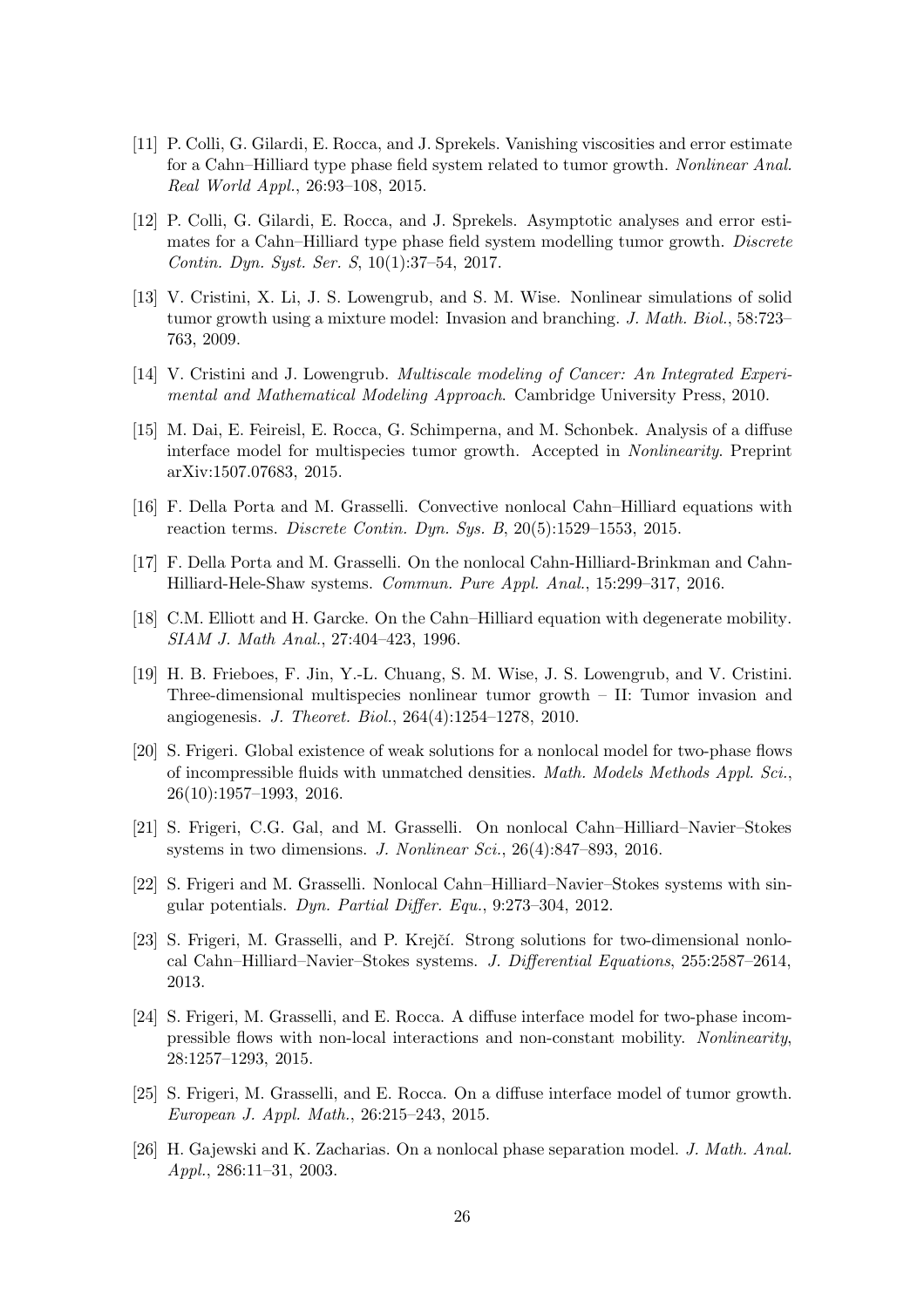- <span id="page-26-9"></span>[27] C.G. Gal, A. Giorgini, and M. Grasselli. The nonlocal Cahn–Hilliard equation with singular potential: well-posedness, regularity and strict separation property. Submitted, 2017.
- <span id="page-26-10"></span><span id="page-26-2"></span>[28] C.G. Gal and M. Grasselli. Longtime behavior of nonlocal Cahn–Hilliard equations. Discrete Contin. Dyn. Syst., 34:145–179, 2014.
- <span id="page-26-3"></span>[29] H. Garcke and K.F. Lam. Analysis of a Cahn–Hilliard system with non-zero Dirichlet conditions modeling tumor growth with chemotaxis. Preprint arXiv:1604.00287, 2016.
- [30] H. Garcke and K.F. Lam. Global weak solutions and asymptotic limits of a Cahn– Hilliard–Darcy system modelling tumour growth. AIMS Mathematics, 1(3):318–360, 2016.
- <span id="page-26-5"></span><span id="page-26-4"></span>[31] H. Garcke and K.F. Lam. On a Cahn–Hilliard–Darcy system for tumour growth with solution dependent source terms. Preprint arXiv:1611.00234, 2016.
- [32] H. Garcke and K.F. Lam. Well-posedness of a Cahn–Hilliard system modelling tumour growth with chemotaxis and active transport. European J. Appl. Math., 28(2):284– 316, 2017.
- <span id="page-26-13"></span><span id="page-26-1"></span>[33] H. Garcke, K.F. Lam, R. Nürnberg, and E. Sitka. A multiphase Cahn–Hilliard–Darcy model for tumour growth with necrosis. Preprint arXiv:1701.06656, 2017.
- [34] H. Garcke, K.F. Lam, E. Sitka, and V. Styles. A Cahn–Hilliard–Darcy model for tumour growth with chemotaxis and active transport. Math. Models Methods Appl. Sci., 26(6):1095–1148, 2016.
- <span id="page-26-8"></span>[35] A. Gerisch and M.A.J. Chaplain. Mathematical modelling of cancer cell invasion of tissue: Local and non-local models and the effect of adhesion. J. Theor. Biol., 250:684–704, 2008.
- <span id="page-26-14"></span>[36] G. Giacomin and J. Lebowitz. Phase segregation dynamics in particle systems with long range ineractions II: Interface motion. SIAM J. Appl. Math., 58(6):1707–1729, 1998.
- <span id="page-26-0"></span>[37] A. Hawkins-Daarud, K.G. van der Zee, and J.T. Oden. Numerical simulation of a thermodynamically consistent four-species tumor growth model. Int. J. Numer. Methods Biomed. Eng., 28:3–24, 2012.
- <span id="page-26-12"></span>[38] D. Hilhorst, J. Kampmann, T.N. Nguyen, and K.G. van der Zee. Formal asymptotic limit of a diffuse-interface tumor-growth model. Math. Models Methods Appl. Sci., 25(6):1011–1043, 2015.
- <span id="page-26-11"></span>[39] J. Jiang, H. Wu, and S. Zheng. Well-posedness and long-time behavior of a nonautonomous Cahn–Hilliard–Darcy system with mass source modeling tumor growth. J. Differential Equ., 259(7):3032–3077, 2015.
- <span id="page-26-6"></span>[40] K.F. Lam and H. Wu. Thermodynamic consistent Navier–Stokes–Cahn–Hilliard models with mass transfer and chemotaxis. Preprint arXiv:1702.06014, 2017.
- <span id="page-26-7"></span>[41] C.T. Lee, M.F. Hoopes, J. Diehl, W. Gilliland, G. Huxel, E.V. Leaver, K. McCann, J. Umbanhowar, and A. Mogilner. Non-local concepts and models in biology. J. Theor. Biol., 210:201–219, 2001.